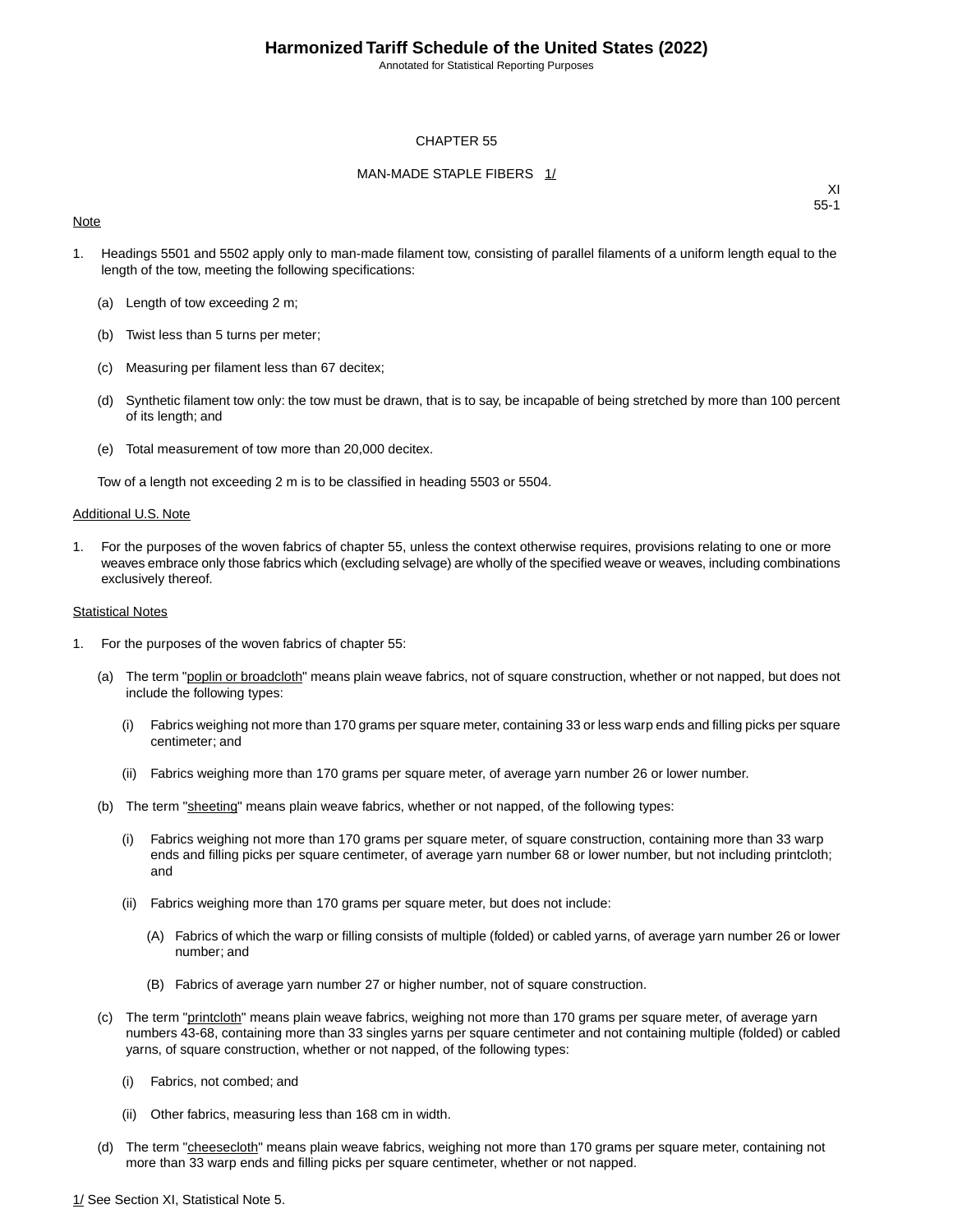Annotated for Statistical Reporting Purposes

Statistical Notes (con.) XI 55-2

- (e) The term "lawns, voiles or batistes" means plain weave fabrics, weighing not more than 170 grams per square meter, of average yarn number 69 or higher number, consisting of more than 33 warp ends and filling picks per square centimeter, of square construction, whether or not napped.
- (f) The term "duck" means fabrics weighing more than 170 grams per square meter, of average yarn number 26 or lower number, whether or not napped, of the following types:
	- (i) Plain weave, of which the warp or filling consists of multiple (folded) or cabled yarns; or
	- (ii) Woven as plain weave except that two or more warp ends are woven as one (taped warp), whether or not containing multiple (folded) or cabled yarns; this latter type of duck is not to be classified as a plain weave fabric.
- (g) The term "oxford cloth" means fabrics weighing not more than 170 grams per square meter, whether or not napped, woven as plain weave except that two or more warp ends are woven as one (taped warp). Oxford cloth is not to be classified as a plain weave fabric.
- (h) The term "blue denim" means fabrics weighing more than 170 grams per square meter, of 3-thread or 4-thread twill, including broken twill, warp faced, the warp yarns of which are dyed blue and the weft yarns of which are unbleached, bleached, dyed grey or colored a lighter shade of blue than that of the warp yarns.
- (ij) The term "square construction" means fabrics of the following types:
	- (i) Containing less than 79 warp ends and filling picks per square centimeter, of which the difference between the total count of warp ends per centimeter and the total count of filling picks per centimeter is less than 11; or
	- (ii) Containing 79 or more warp ends and filling picks per square centimeter, of which the total count of warp ends per centimeter and the total count of filling picks per centimeter are each less than 57 percent of the total count per square centimeter of such warp ends and filling picks.
- (k) The term "napped" means fabrics with a fuzzy, fibrous surface produced by scratching or pricking the surface so that some of the fibers are raised from the body of the yarn. Napped fabrics are not to be confused with pile fabrics. Outing and canton flannel, moleskin, etc., are typical fabrics with a nap.
- (l) The term "not combed" means fabrics in part of uncombed cotton, other vegetable textile fibers or wool or fine animal hair.
- (m) The term "combed" means fabrics containing cotton, other vegetable textile fibers or wool or fine animal hair, in which such fibers are combed.
- (n) The term " number," as applied to woven fabrics of man-made fibers, means the average yarn number of the yarns contained therein. In computing the average yarn number, the length of the yarn is considered to be equal to the distance covered by it in the fabric in the condition as imported, with all clipped yarn being measured as if continuous and with the count being taken of the total single yarns in the fabric including the single yarns in any multiple (folded) or cabled yarns. The weight shall be taken after any excessive sizing is removed by boiling or other suitable process. Any one of the following formulas can be used to determine the average yarn number--

N = BYT/1000, 100T/Z', BT/Z or ST/10

when:

N is the average yarn number, B is the breadth (width) of the fabric in centimeters, Y is the meters (linear) of the fabric per kilogram, T is the total single yarns per square centimeter, S is the square meters of fabric per kilogram, Z is the grams per linear meter of fabric, and Z' is the grams per square meter of fabric.

Fractions in the resulting "number" shall be disregarded.

- 2. The term "discharge printed" fabrics refers to fabrics which have been:
	- (a) Dyed, not tinted, a single uniform color other than white;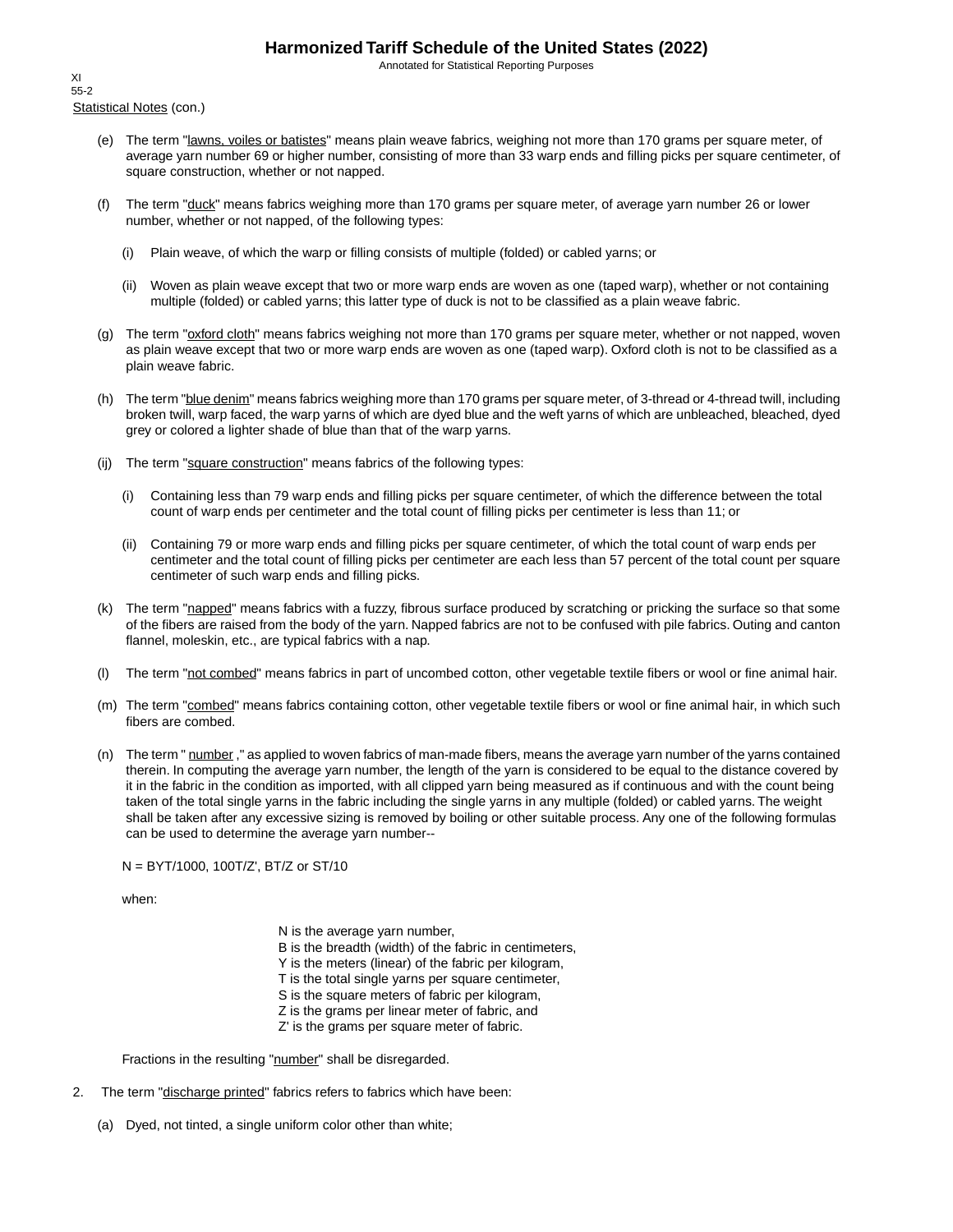Annotated for Statistical Reporting Purposes

#### Statistical Notes (con.)

- (b) Further processed using a method whereby chlorine or other color-destroying chemicals are applied to discrete portions of the dyed fabric to bleach out or discharge the dye and printed in those discrete portions thereby yielding a different colored pattern on the previously dyed ground; and
- (c) Subjected to two or more of the following finishing operations: bleaching, shrinking, filling, napping, decating, permanent stiffening, weighting, permanent embossing or moireing.

#### Compiler's Note

The provisions of subchapter II of chapter 99 (Miscellaneous Tariff Bills or MTBs), the provisions of the Generalized System of Preferences (GSP) found in General Note 4 and most product exclusions from the additional tariffs on products of China in subchapter III of chapter 99 expired on December 31, 2020. However, no endnotes or footnotes relating to these provisions have been deleted as of the issue date of this edition.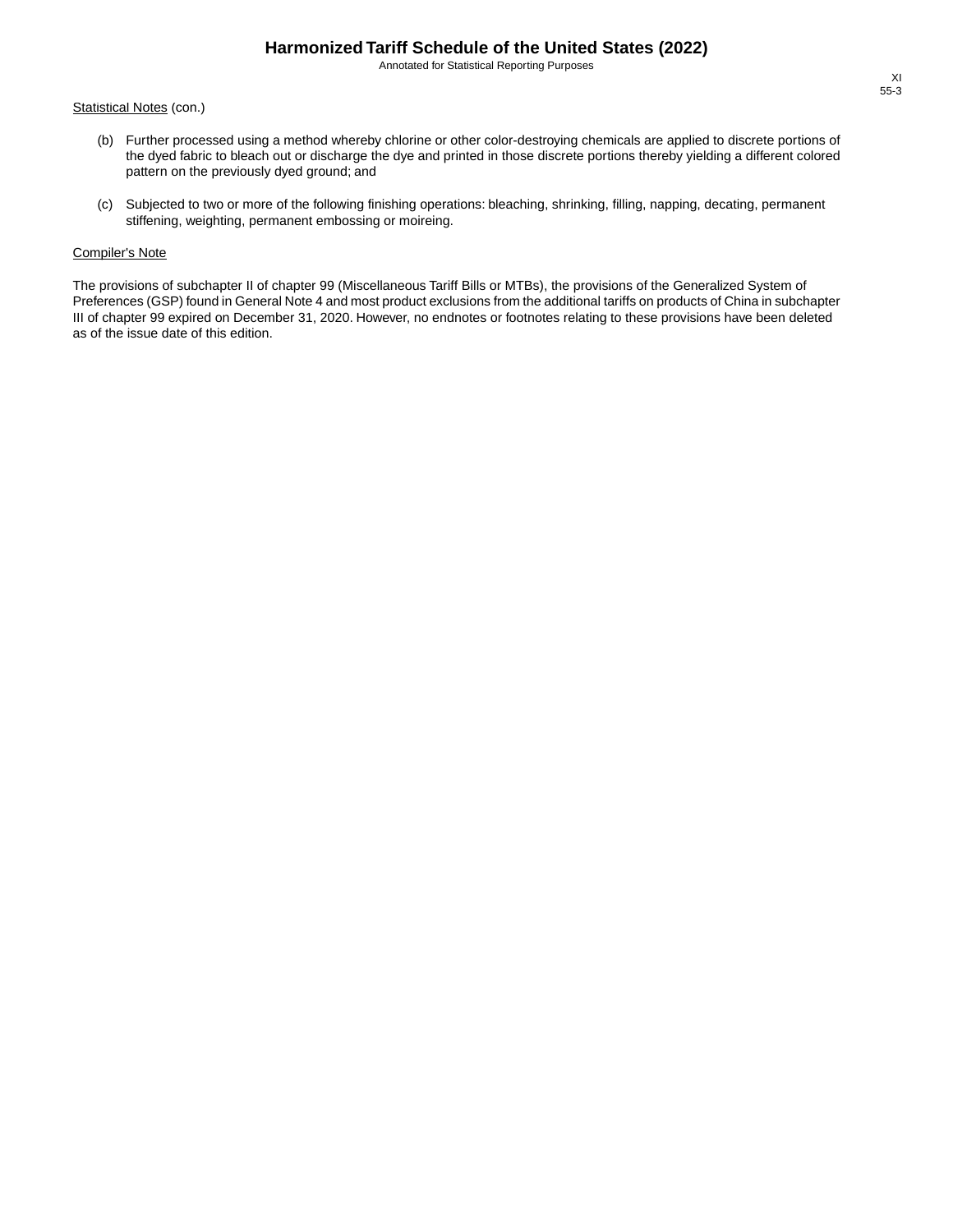Annotated for Statistical Reporting Purposes

| Heading/              | Stat.       |                                                                                                                                                                                                                                                                                                                                                | Unit                  |         | Rates of Duty                                                        |     |
|-----------------------|-------------|------------------------------------------------------------------------------------------------------------------------------------------------------------------------------------------------------------------------------------------------------------------------------------------------------------------------------------------------|-----------------------|---------|----------------------------------------------------------------------|-----|
| Subheading            | Suf-<br>fix | <b>Article Description</b>                                                                                                                                                                                                                                                                                                                     | of<br>Quantity        | General | $\mathbf{1}$<br>Special                                              | 2   |
| 5501                  |             | Synthetic filament tow:                                                                                                                                                                                                                                                                                                                        |                       |         |                                                                      |     |
|                       |             | Of nylon or other polyamides:                                                                                                                                                                                                                                                                                                                  |                       |         |                                                                      |     |
| 5501.11.00 00         |             |                                                                                                                                                                                                                                                                                                                                                |                       |         | Free (AU, BH, CL,<br>CO, IL, JO, KR,<br>MA, OM, P, PA,<br>PE, S, SG) | 45% |
| 5501.19.00 00         |             |                                                                                                                                                                                                                                                                                                                                                |                       |         | Free (AU, BH, CL,<br>CO, IL, JO, KR,<br>MA, OM, P, PA,<br>PE, S, SG) | 45% |
| 5501.20.00 00         |             |                                                                                                                                                                                                                                                                                                                                                |                       |         | Free (AU, BH, CL,<br>CO, IL, JO, KR,<br>MA, OM, P, PA,<br>PE, S, SG) | 45% |
| 5501.30.00            |             |                                                                                                                                                                                                                                                                                                                                                |                       |         | Free (AU, BH, CL,<br>CO, IL, JO, KR,<br>MA, OM, P, PA,<br>PE, S, SG) | 45% |
|                       | 10          | Containing 92 percent or more by weight of acrylonitrile<br>units with filaments numbering fewer than 70,000<br>(+/-2000) with filament diameter 1.59 decitex (plus or<br>minus 0.027) or less, or in a separable tow construction<br>capable of being separated into tows of 70,000<br>(+/-2000) or fewer with filament diameter 1.59 decitex |                       |         |                                                                      |     |
|                       | 90          |                                                                                                                                                                                                                                                                                                                                                |                       |         |                                                                      |     |
| 5501.40.00            | 00          |                                                                                                                                                                                                                                                                                                                                                |                       |         | Free (AU, BH, CL,<br>CO, IL, JO, KR,<br>MA, OM, P, PA,<br>PE, S, SG) | 45% |
| 5501.90.01            | 00          |                                                                                                                                                                                                                                                                                                                                                |                       |         | Free (AU, BH, CL,<br>CO, IL, JO, KR,<br>MA, OM, P, PA,<br>PE, S, SG) | 45% |
| 5502<br>5502.10.00 00 |             | Artificial filament tow:                                                                                                                                                                                                                                                                                                                       |                       |         | Free (AU, BH, CL,<br>CO, IL, JO, KR,<br>MA, OM, P, PA,<br>PE, S, SG) | 45% |
| 5502.90.00 00         |             |                                                                                                                                                                                                                                                                                                                                                | kg 7.5% <sup>1/</sup> |         | Free (AU, BH, CL,<br>CO, IL, JO, KR,<br>MA, OM, P, PA,<br>PE, S, SG) | 45% |
|                       |             |                                                                                                                                                                                                                                                                                                                                                |                       |         |                                                                      |     |
|                       |             |                                                                                                                                                                                                                                                                                                                                                |                       |         |                                                                      |     |
|                       |             |                                                                                                                                                                                                                                                                                                                                                |                       |         |                                                                      |     |
|                       |             |                                                                                                                                                                                                                                                                                                                                                |                       |         |                                                                      |     |
|                       |             |                                                                                                                                                                                                                                                                                                                                                |                       |         |                                                                      |     |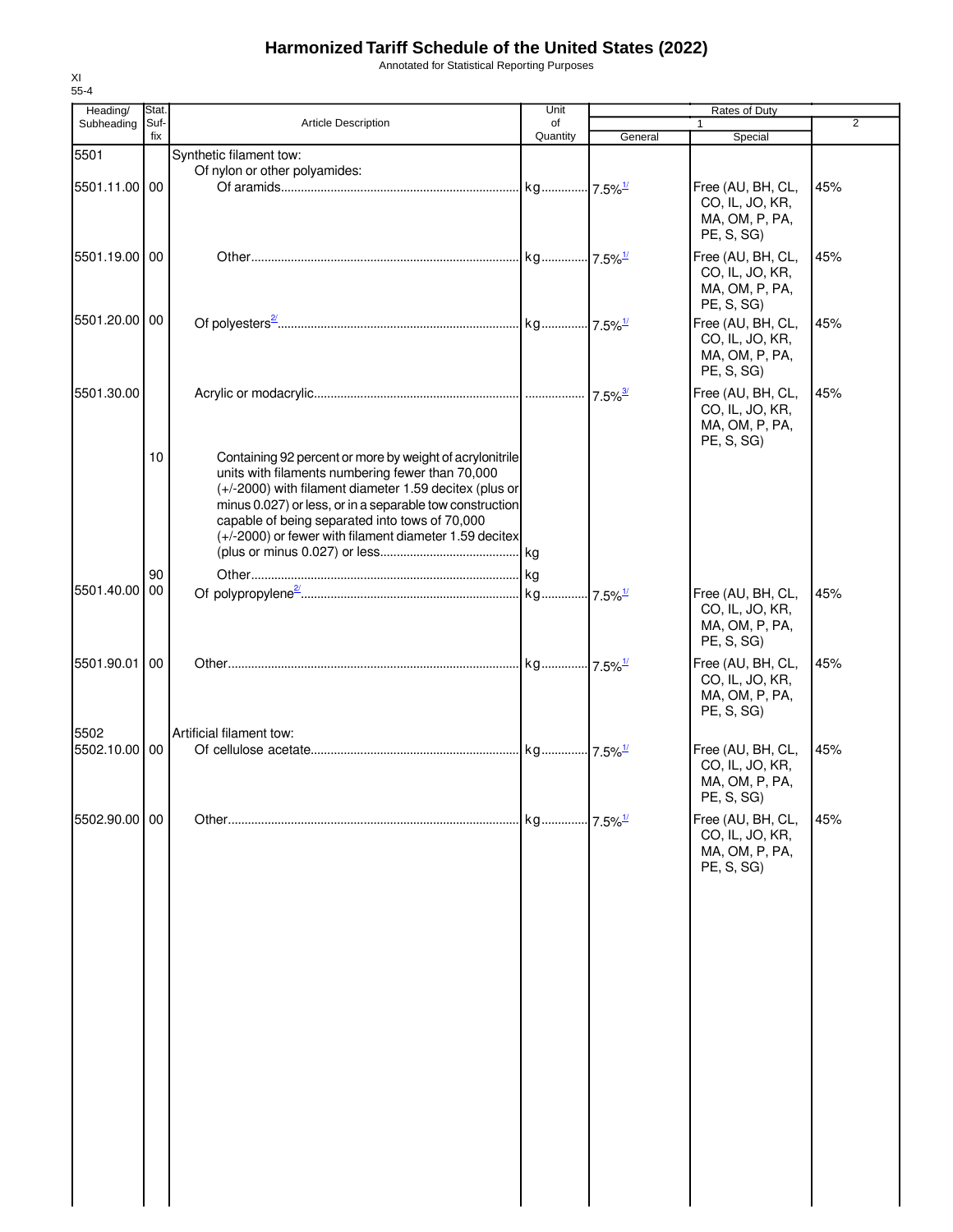Annotated for Statistical Reporting Purposes

| Heading/      | Stat.       |                                                                                                                         | Unit           |                            | Rates of Duty                                                        |                |
|---------------|-------------|-------------------------------------------------------------------------------------------------------------------------|----------------|----------------------------|----------------------------------------------------------------------|----------------|
| Subheading    | Suf-<br>fix | <b>Article Description</b>                                                                                              | of<br>Quantity | General                    | Special                                                              | $\overline{2}$ |
| 5503          |             | Synthetic staple fibers, not carded, combed or otherwise<br>processed for spinning:<br>Of nylon or other polyamides:    |                |                            |                                                                      |                |
| 5503.11.00 00 |             |                                                                                                                         |                |                            | Free (AU, BH, CL,<br>CO, IL, JO, KR,<br>MA, OM, P, PA,<br>PE, S, SG) | 25%            |
| 5503.19       |             | Other:                                                                                                                  |                |                            |                                                                      |                |
| 5503.19.10    | 00          | Containing 10 percent or more by weight of nylon                                                                        |                |                            |                                                                      | 25%            |
| 5503.19.90 00 |             |                                                                                                                         |                |                            | Free (AU, BH, CL,<br>CO, IL, JO, KR,<br>MA, OM, P, PA,<br>PE, S, SG) | 25%            |
| 5503.20.00    |             |                                                                                                                         |                | $\cdot$ 4.3% $\frac{1}{2}$ | Free (AU, BH, CL,<br>CO, IL, JO, KR,<br>MA, OM, P, PA,<br>PE, S, SG) | 25%            |
|               | 15          | Bi-component fibers having an outer copolymer sheath<br>that melts at a lower temperature than the core, of a<br>Other: |                |                            |                                                                      |                |
|               | 25          |                                                                                                                         |                |                            |                                                                      |                |
|               | 45          | Measuring 3.3 decitex or more but less than                                                                             |                |                            |                                                                      |                |
| 5503.30.00    | 65<br>00    |                                                                                                                         |                |                            | Free (AU, BH, CL,<br>CO, IL, JO, KR,<br>MA, OM, P, PA,               | 25%            |
|               |             |                                                                                                                         |                |                            | PE, S, SG)                                                           |                |
| 5503.40.00 00 |             |                                                                                                                         |                |                            | Free (AU, BH, CL,<br>CO, IL, JO, KR,<br>MA, OM, P, PA,<br>PE, S, SG) | 25%            |
| 5503.90       |             | Other:                                                                                                                  |                |                            |                                                                      |                |
| 5503.90.10 00 |             |                                                                                                                         |                |                            |                                                                      | 25%            |
| 5503.90.90 00 |             |                                                                                                                         |                |                            | Free (AU, BH, CL,<br>CO, IL, JO, KR,<br>MA, OM, P, PA,<br>PE, S, SG) | 25%            |
| 5504          |             | Artificial staple fibers, not carded, combed or otherwise<br>processed for spinning:                                    |                |                            |                                                                      |                |
| 5504.10.00 00 |             |                                                                                                                         |                |                            | Free (AU, BH, CL,<br>CO, IL, JO, KR,<br>MA, OM, P, PA,<br>PE, S, SG) | 25%            |
| 5504.90.00    | 00          |                                                                                                                         |                |                            | Free (AU, BH, CL,<br>CO, IL, JO, KR,<br>MA, OM, P, PA,<br>PE, S, SG) | 25%            |
|               |             |                                                                                                                         |                |                            |                                                                      |                |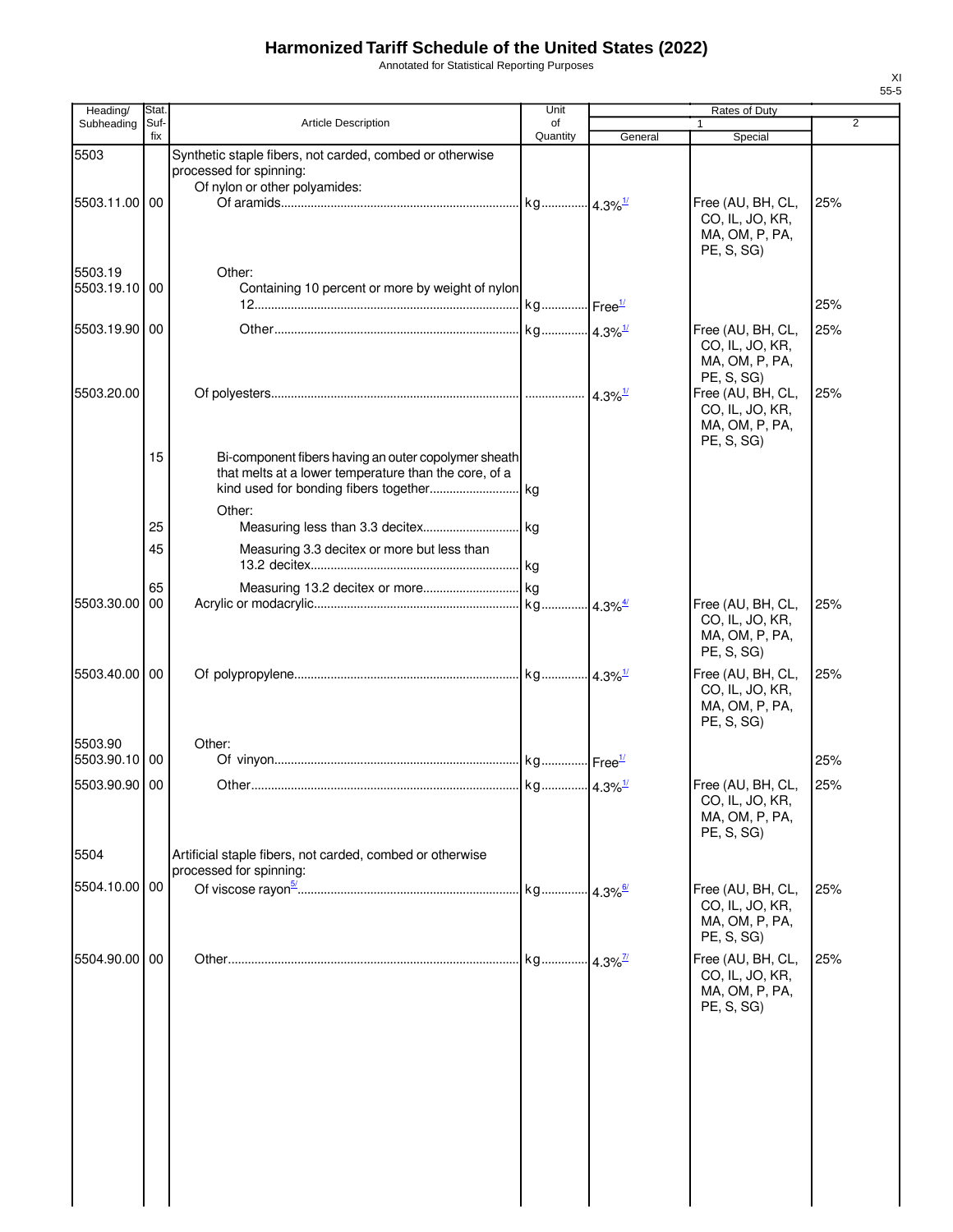Annotated for Statistical Reporting Purposes

| Heading/      | Stat.       |                                                                                   | Unit           |         | Rates of Duty                                                        |                |
|---------------|-------------|-----------------------------------------------------------------------------------|----------------|---------|----------------------------------------------------------------------|----------------|
| Subheading    | Suf-<br>fix | <b>Article Description</b>                                                        | of<br>Quantity |         |                                                                      | $\overline{2}$ |
| 5505          |             | Waste (including noils, yarn waste and garnetted stock) of                        |                | General | Special                                                              |                |
| 5505.10.00    |             | man-made fibers:                                                                  |                |         |                                                                      | 10%            |
|               | 20          |                                                                                   |                |         |                                                                      |                |
|               | 40          |                                                                                   |                |         |                                                                      |                |
|               | 60          |                                                                                   |                |         |                                                                      |                |
| 5505.20.00    | 00          |                                                                                   |                |         |                                                                      | 10%            |
| 5506          |             | Synthetic staple fibers, carded, combed or otherwise processed                    |                |         |                                                                      |                |
| 5506.10.00 00 |             | for spinning:                                                                     |                |         | Free (AU, BH, CL,                                                    | 51.5%          |
|               |             |                                                                                   |                |         | CO, IL, JO, KR,<br>MA, OM, P, PA,<br>PE, S, SG)                      |                |
| 5506.20.00 00 |             |                                                                                   |                |         | Free (AU, BH, CL,<br>CO, IL, JO, KR,<br>MA, OM, P, PA,<br>PE, S, SG) | 51.5%          |
| 5506.30.00 00 |             |                                                                                   |                |         | Free (AU, BH, CL,<br>CO, IL, JO, KR,<br>MA, OM, P, PA,<br>PE, S, SG) | 51.5%          |
| 5506.40.00 00 |             |                                                                                   |                |         | Free (AU, BH, CL,<br>CO, IL, JO, KR,<br>MA, OM, P, PA,<br>PE, S, SG) | 51.5%          |
| 5506.90.01    | 00          |                                                                                   |                |         | Free (AU, BH, CL,<br>CO, IL, JO, KR,<br>MA, OM, P, PA,<br>PE, S, SG) | 51.5%          |
|               |             | 5507.00.00   00   Artificial staple fibers, carded, combed or otherwise processed |                |         | Free (AU, BH, CL,<br>CO, IL, JO, KR,<br>MA, OM, P, PA,<br>PE, S, SG) | 51.5%          |
| 5508          |             | Sewing thread of man-made staple fibers, whether or not put                       |                |         |                                                                      |                |
|               |             | up for retail sale:                                                               |                |         |                                                                      |                |
| 5508.10.00 00 |             |                                                                                   |                |         | Free (AU, BH, CL,<br>CO, IL, JO, KR,<br>MA, OM, P, PA,<br>PE, S, SG) | 55%            |
| 5508.20.00 00 |             |                                                                                   |                |         | Free (AU, BH, CL,<br>CO, IL, JO, KR,<br>MA, OM, P, PA,<br>PE, S, SG) | 55%            |
|               |             |                                                                                   |                |         |                                                                      |                |
|               |             |                                                                                   |                |         |                                                                      |                |
|               |             |                                                                                   |                |         |                                                                      |                |
|               |             |                                                                                   |                |         |                                                                      |                |
|               |             |                                                                                   |                |         |                                                                      |                |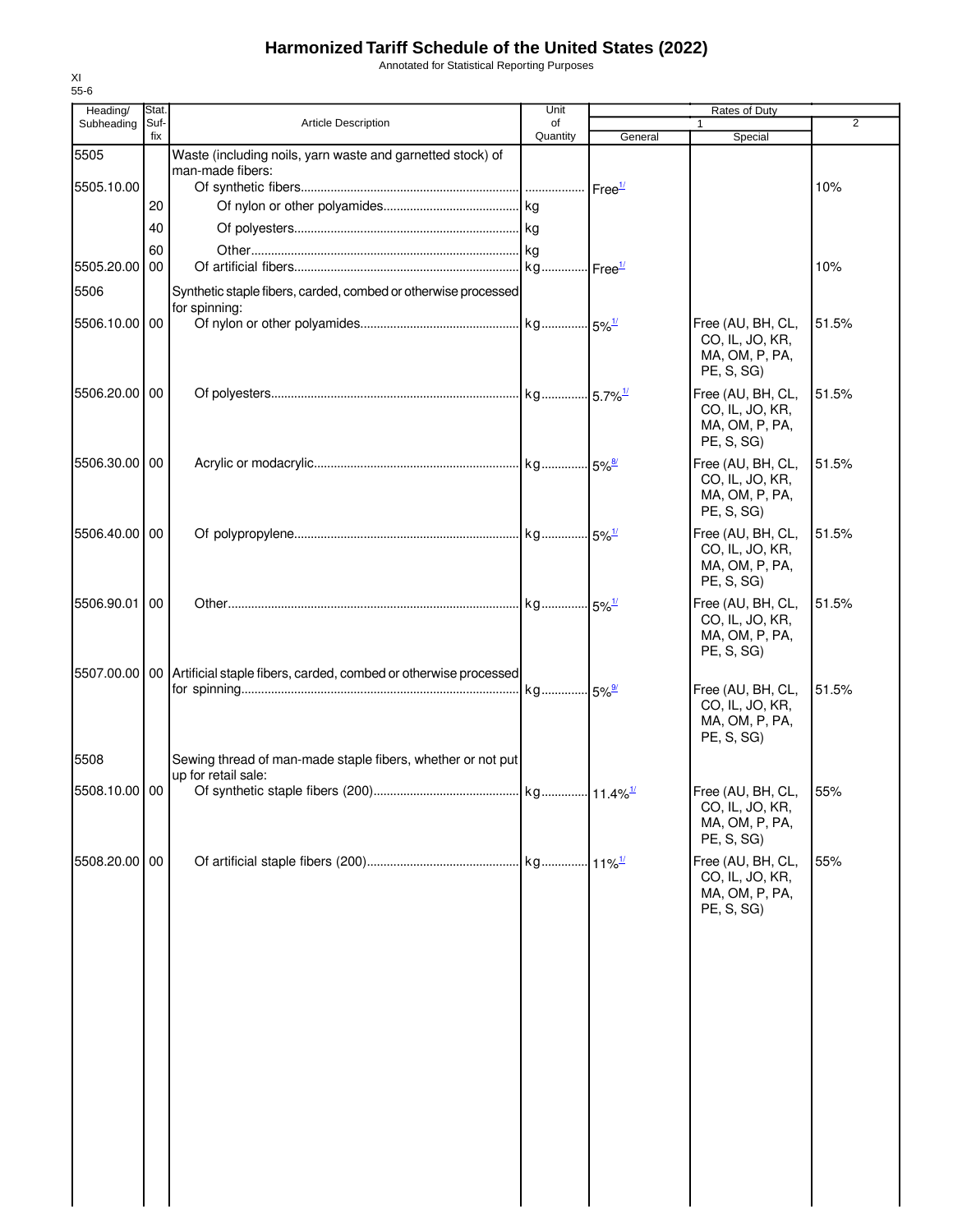Annotated for Statistical Reporting Purposes

| Heading/      | Stat.       |                                                                                                                                                                                         | Unit           |                     | Rates of Duty                                                        |                |
|---------------|-------------|-----------------------------------------------------------------------------------------------------------------------------------------------------------------------------------------|----------------|---------------------|----------------------------------------------------------------------|----------------|
| Subheading    | Suf-<br>fix | <b>Article Description</b>                                                                                                                                                              | of<br>Quantity | General             | Special                                                              | $\overline{2}$ |
| 5509          |             | Yarn (other than sewing thread) of synthetic staple fibers, not<br>put up for retail sale:<br>Containing 85 percent or more by weight of staple fibers<br>of nylon or other polyamides: |                |                     |                                                                      |                |
| 5509.11.00    | 00          |                                                                                                                                                                                         |                |                     | Free (AU, BH, CL,<br>CO, IL, JO, KR,<br>MA, OM, P, PA,<br>PE, S, SG) | 54%            |
| 5509.12.00 00 |             |                                                                                                                                                                                         |                |                     | Free (AU, BH, CL,<br>CO, IL, JO, KR,<br>MA, OM, P, PA,<br>PE, S, SG) | 61.5%          |
|               |             | Containing 85 percent or more by weight of polyester staple<br>fibers:                                                                                                                  |                |                     |                                                                      |                |
| 5509.21.00 00 |             |                                                                                                                                                                                         |                |                     | Free (AU, BH, CL,<br>CO, IL, JO, KR,<br>MA, OM, P, PA,<br>PE, S, SG) | 54%            |
| 5509.22.00    |             |                                                                                                                                                                                         |                |                     | Free (AU, BH, CL,<br>CO, IL, JO, KR,<br>MA, OM, P, PA,<br>PE, S, SG) | 61.5%          |
|               | 10          | Multiple (folded), with a final "Z" twist (200) kg                                                                                                                                      |                |                     |                                                                      |                |
|               | 90          | Containing 85 percent or more by weight of acrylic or<br>modacrylic staple fibers:                                                                                                      |                |                     |                                                                      |                |
| 5509.31.00    | 00          |                                                                                                                                                                                         |                |                     | Free (AU, BH, CL,<br>CO, IL, JO, KR,<br>MA, OM, P, PA,<br>PE, S, SG) | 54%            |
| 5509.32.00 00 |             |                                                                                                                                                                                         |                |                     | Free (AU, BH, CL,<br>CO, IL, JO, KR,<br>MA, OM, P, PA,<br>PE, S, SG) | 61.5%          |
| 5509.41.00    |             | Other yarn, containing 85 percent or more by weight of<br>synthetic staple fibers:                                                                                                      |                |                     | Free (AU, BH, CL,                                                    | 54%            |
|               |             |                                                                                                                                                                                         |                |                     | CO, IL, JO, KR,<br>MA, OM, P, PA,<br>PE, S, SG)                      |                |
|               | 10          |                                                                                                                                                                                         |                |                     |                                                                      |                |
|               | 90          |                                                                                                                                                                                         |                |                     |                                                                      |                |
| 5509.42.00    |             |                                                                                                                                                                                         |                | $7\%$ <sup>1/</sup> | Free (AU, BH, CL,<br>CO, IL, JO, KR,<br>MA, OM, P, PA,<br>PE, S, SG) | 61.5%          |
|               | 10          |                                                                                                                                                                                         |                |                     |                                                                      |                |
|               | 90          |                                                                                                                                                                                         |                |                     |                                                                      |                |
|               |             |                                                                                                                                                                                         |                |                     |                                                                      |                |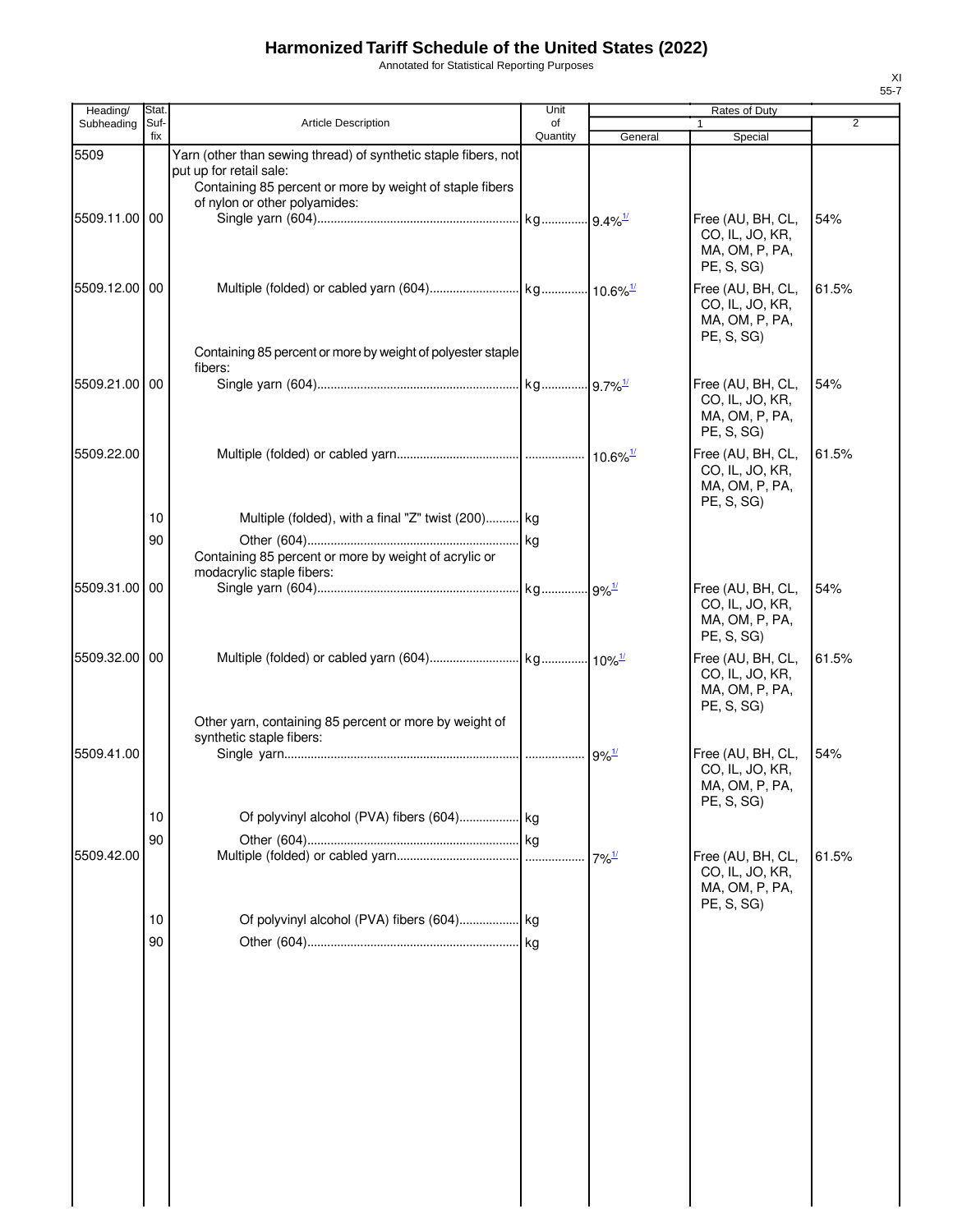Annotated for Statistical Reporting Purposes

| Heading/              | Stat.       |                                                                                                                                              | Unit                 |                        | Rates of Duty                                                        |                |
|-----------------------|-------------|----------------------------------------------------------------------------------------------------------------------------------------------|----------------------|------------------------|----------------------------------------------------------------------|----------------|
| Subheading            | Suf-<br>fix | Article Description                                                                                                                          | of<br>Quantity       | General                | Special                                                              | $\overline{2}$ |
| 5509 (con.)           |             | Yarn (other than sewing thread) of synthetic staple fibers, not<br>put up for retail sale: (con.)<br>Other yarn, of polyester staple fibers: |                      |                        |                                                                      |                |
| 5509.51<br>5509.51.30 | 00          | Mixed mainly or solely with artificial staple fibers:                                                                                        |                      |                        | Free (AU, BH, CL,<br>CO, IL, JO, KR,<br>MA, OM, P, PA,<br>PE, S, SG) | 54%            |
| 5509.51.60 00         |             |                                                                                                                                              |                      |                        | Free (AU, BH, CL,<br>CO, IL, JO, KR,<br>MA, OM, P, PA,<br>PE, S, SG) | 61.5%          |
| 5509.52.00 00         |             | Mixed mainly or solely with wool or fine animal hair                                                                                         | kg 12% <sup>1/</sup> |                        | Free (AU, BH, CL,<br>CO, IL, JO, KR,<br>MA, OM, P, PA,<br>PE, S, SG) | 81%            |
| 5509.53.00            | 30          |                                                                                                                                              |                      |                        | Free (AU, BH, CL,<br>CO, IL, JO, KR,<br>MA, OM, P, PA,<br>PE, S, SG) | 81%            |
|                       |             |                                                                                                                                              |                      |                        |                                                                      |                |
|                       | 60          |                                                                                                                                              |                      |                        |                                                                      |                |
| 5509.59.00            | 00          |                                                                                                                                              |                      |                        | Free (AU, BH, CL,<br>CO, IL, JO, KR,<br>MA, OM, P, PA,<br>PE, S, SG) | 81%            |
| 5509.61.00 00         |             | Other yarn, of acrylic or modacrylic staple fibers:<br>Mixed mainly or solely with wool or fine animal hair                                  |                      |                        |                                                                      |                |
|                       |             |                                                                                                                                              |                      |                        | Free (AU, BH, CL,<br>CO, IL, JO, KR,<br>MA, OM, P, PA,<br>PE, S, SG) | 81%            |
| 5509.62.00 00         |             |                                                                                                                                              |                      |                        | Free (AU, BH, CL,<br>CO, IL, JO, KR,<br>MA, OM, P, PA,<br>PE, S, SG) | 81%            |
| 5509.69               |             | Other:                                                                                                                                       |                      |                        |                                                                      |                |
|                       |             | Mixed mainly or solely with artificial staple fibers:                                                                                        |                      |                        |                                                                      |                |
| 5509.69.20 00         |             |                                                                                                                                              |                      |                        | Free (AU, BH, CL,<br>CO, IL, JO, KR,<br>MA, OM, P, PA,<br>PE, S, SG) | 54%            |
| 5509.69.40            | 00          |                                                                                                                                              |                      |                        | Free (AU, BH, CL,<br>CO, IL, JO, KR,<br>MA, OM, P, PA,<br>PE, S, SG) | 61.5%          |
| 5509.69.60            | 00          |                                                                                                                                              |                      | $13.2\%$ <sup>1/</sup> | Free (AU, BH, CL,<br>CO, IL, JO, KR,<br>MA, OM, P, PA,<br>PE, S, SG) | 81%            |
|                       |             |                                                                                                                                              |                      |                        |                                                                      |                |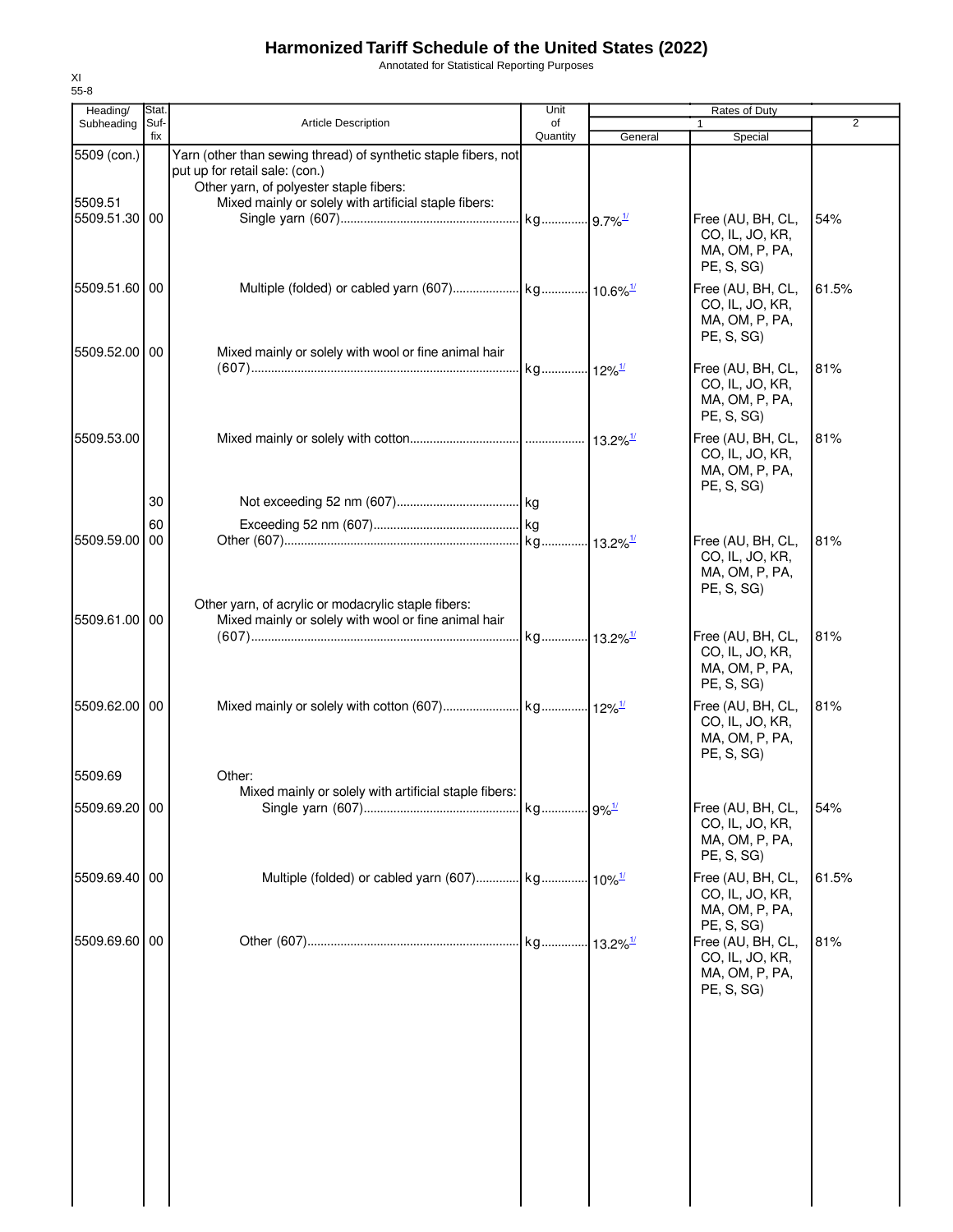Annotated for Statistical Reporting Purposes

| Heading/      | Stat.       |                                                                                                                  | Unit                 |         | Rates of Duty                                                                      |                |
|---------------|-------------|------------------------------------------------------------------------------------------------------------------|----------------------|---------|------------------------------------------------------------------------------------|----------------|
| Subheading    | Suf-<br>fix | Article Description                                                                                              | of<br>Quantity       | General | 1<br>Special                                                                       | $\overline{2}$ |
| 5509 (con.)   |             | Yarn (other than sewing thread) of synthetic staple fibers, not<br>put up for retail sale: (con.)<br>Other yarn: |                      |         |                                                                                    |                |
| 5509.91.00 00 |             | Mixed mainly or solely with wool or fine animal hair                                                             | kg 12% <sup>1/</sup> |         | Free (AU, BH, CL,<br>CO, IL, JO, KR,<br>MA, OM, P, PA,                             | 81%            |
| 5509.92.00 00 |             |                                                                                                                  |                      |         | PE, S, SG)<br>Free (AU, BH, CL,<br>CO, IL, JO, KR,<br>MA, OM, P, PA,<br>PE, S, SG) | 81%            |
| 5509.99       |             | Other:<br>Mixed mainly or solely with artificial staple fibers:                                                  |                      |         |                                                                                    |                |
| 5509.99.20 00 |             |                                                                                                                  | kg 9% <sup>1/</sup>  |         | Free (AU, BH, CL,<br>CO, IL, JO, KR,<br>MA, OM, P, PA,<br>PE, S, SG)               | 54%            |
| 5509.99.40 00 |             | Multiple (folded) or cabled yarn (607) kg 10.6% <sup>1/</sup>                                                    |                      |         | Free (AU, BH, CL,<br>CO, IL, JO, KR,<br>MA, OM, P, PA,                             | 61.5%          |
| 5509.99.60 00 |             |                                                                                                                  |                      |         | PE, S, SG)<br>Free (AU, BH, CL,<br>CO, IL, JO, KR,<br>MA, OM, P, PA,<br>PE, S, SG) | 81%            |
|               |             |                                                                                                                  |                      |         |                                                                                    |                |
|               |             |                                                                                                                  |                      |         |                                                                                    |                |
|               |             |                                                                                                                  |                      |         |                                                                                    |                |
|               |             |                                                                                                                  |                      |         |                                                                                    |                |
|               |             |                                                                                                                  |                      |         |                                                                                    |                |
|               |             |                                                                                                                  |                      |         |                                                                                    |                |
|               |             |                                                                                                                  |                      |         |                                                                                    |                |
|               |             |                                                                                                                  |                      |         |                                                                                    |                |
|               |             |                                                                                                                  |                      |         |                                                                                    |                |
|               |             |                                                                                                                  |                      |         |                                                                                    |                |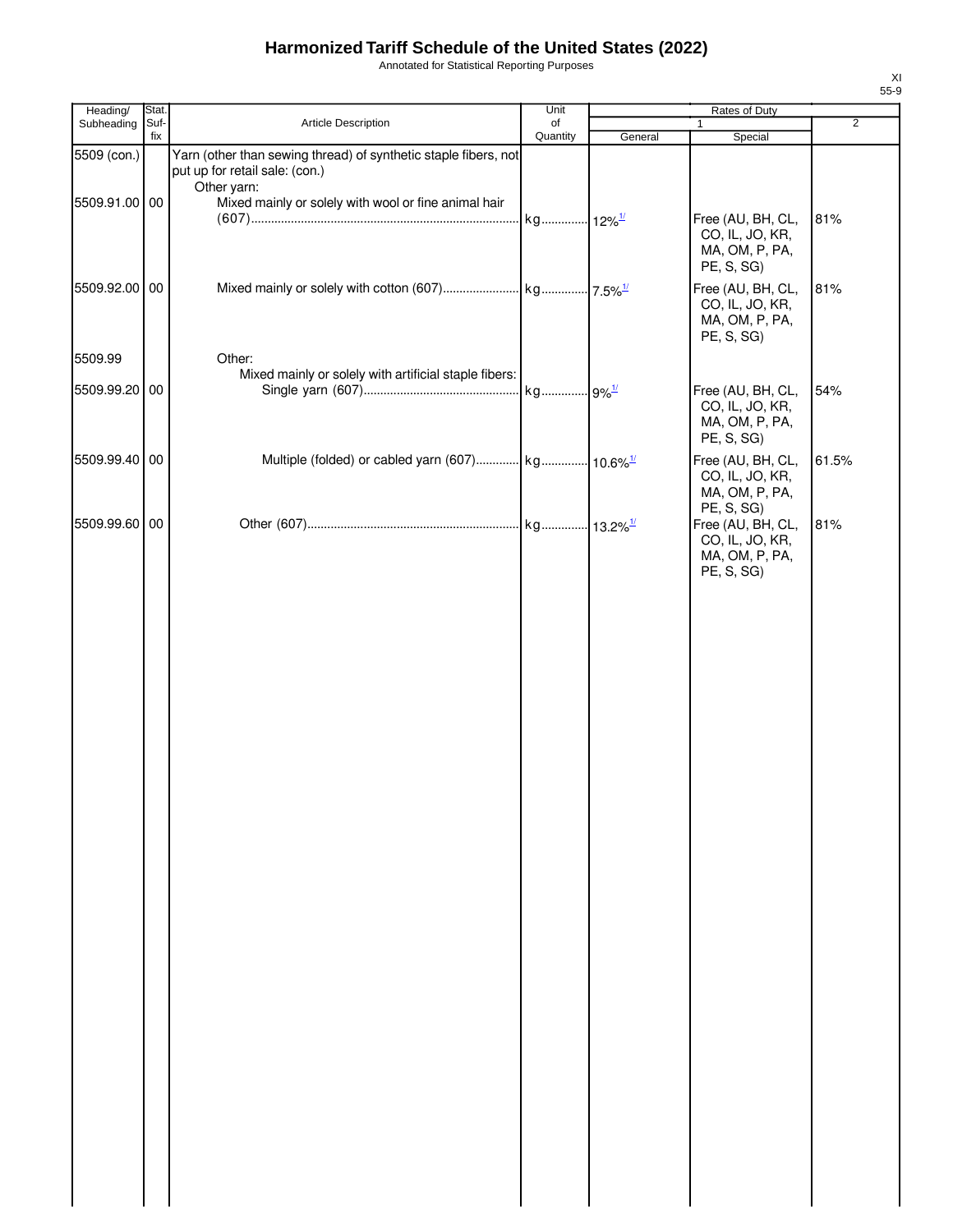Annotated for Statistical Reporting Purposes

| Heading/      | Stat.       |                                                                                                                                                             | Unit           |         | Rates of Duty                                                        |                |
|---------------|-------------|-------------------------------------------------------------------------------------------------------------------------------------------------------------|----------------|---------|----------------------------------------------------------------------|----------------|
| Subheading    | Suf-<br>fix | <b>Article Description</b>                                                                                                                                  | of<br>Quantity | General | Special                                                              | $\overline{2}$ |
| 5510          |             | Yarn (other than sewing thread) of artificial staple fibers, not<br>put up for retail sale:<br>Containing 85 percent or more by weight of artificial staple |                |         |                                                                      |                |
| 5510.11.00 00 |             | fibers:                                                                                                                                                     |                |         | Free (AU, BH, CL,<br>CO, IL, JO, KR,<br>MA, OM, P, PA,<br>PE, S, SG) | 54%            |
| 5510.12.00 00 |             |                                                                                                                                                             |                |         | Free (AU, BH, CL,<br>CO, IL, JO, KR,<br>MA, OM, P, PA,<br>PE, S, SG) | 61.5%          |
| 5510.20.00 00 |             | Other yarn, mixed mainly or solely with wool or fine animal                                                                                                 |                |         | Free (AU, BH, CL,<br>CO, IL, JO, KR,<br>MA, OM, P, PA,<br>PE, S, SG) | 81%            |
| 5510.30.00 00 |             |                                                                                                                                                             |                |         | Free (AU, BH, CL,<br>CO, IL, JO, KR,<br>MA, OM, P, PA,<br>PE, S, SG) | 81%            |
| 5510.90       |             | Other yarn:                                                                                                                                                 |                |         |                                                                      |                |
| 5510.90.20 00 |             | Mixed mainly or solely with synthetic staple fibers:                                                                                                        |                |         | Free (AU, BH, CL,<br>CO, IL, JO, KR,<br>MA, OM, P, PA,<br>PE, S, SG) | 54%            |
| 5510.90.40 00 |             |                                                                                                                                                             |                |         | Free (AU, BH, CL,<br>CO, IL, JO, KR,<br>MA, OM, P, PA,<br>PE, S, SG) | 61.5%          |
| 5510.90.60 00 |             |                                                                                                                                                             |                |         | Free (AU, BH, CL,<br>CO, IL, JO, KR,<br>MA, OM, P, PA,<br>PE, S, SG) | 81%            |
| 5511          |             | Yarn (other than sewing thread) of man-made staple fibers,<br>put up for retail sale:                                                                       |                |         |                                                                      |                |
| 5511.10.00    |             | Of synthetic staple fibers, containing 85 percent or more                                                                                                   |                |         | Free (AU, BH, CL, 55%<br>CO, IL, JO, KR,<br>MA, OM, P, PA,           |                |
|               | 30          |                                                                                                                                                             |                |         | PE, S, SG)                                                           |                |
|               | 60          |                                                                                                                                                             |                |         |                                                                      |                |
| 5511.20.00    | 00          | Of synthetic staple fibers, containing less than 85 percent                                                                                                 |                |         | Free (AU, BH, CL,<br>CO, IL, JO, KR,<br>MA, OM, P, PA,<br>PE, S, SG) | 55%            |
| 5511.30.00 00 |             |                                                                                                                                                             |                |         | Free (AU, BH, CL,<br>CO, IL, JO, KR,<br>MA, OM, P, PA,<br>PE, S, SG) | 55%            |
|               |             |                                                                                                                                                             |                |         |                                                                      |                |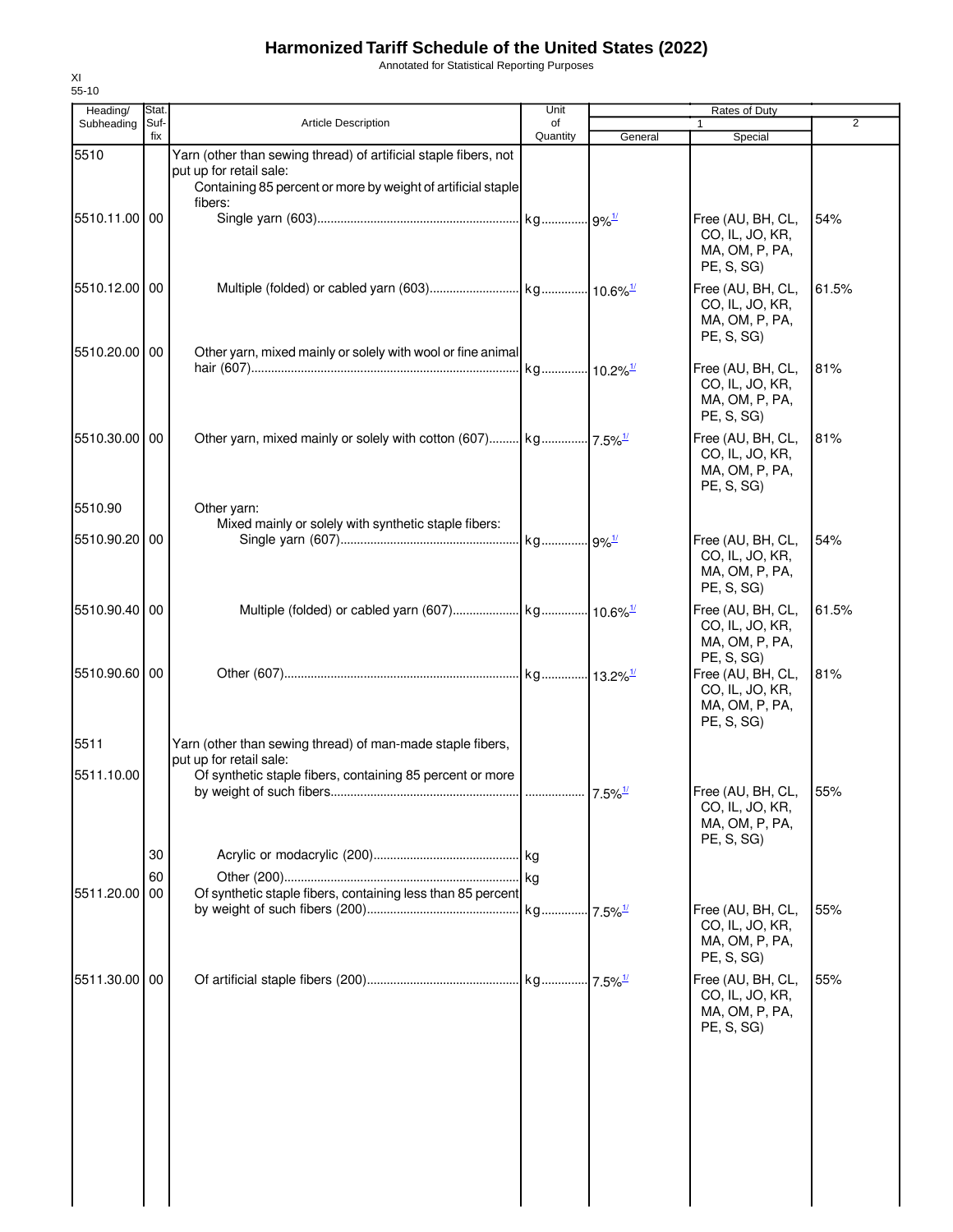Annotated for Statistical Reporting Purposes

| Heading/           | Stat.       |                                                                                                                                                                                            | Unit           |         | Rates of Duty                        |                |
|--------------------|-------------|--------------------------------------------------------------------------------------------------------------------------------------------------------------------------------------------|----------------|---------|--------------------------------------|----------------|
| Subheading         | Suf-<br>fix | Article Description                                                                                                                                                                        | of<br>Quantity | General | 1<br>Special                         | $\overline{2}$ |
| 5512<br>5512.11.00 |             | Woven fabrics of synthetic staple fibers, containing 85 percent<br>or more by weight of synthetic staple fibers:<br>Containing 85 percent or more by weight of polyester staple<br>fibers: |                |         | Free (AU, BH, CL,<br>CO, IL, JO, KR, | 81%            |
|                    | 10          |                                                                                                                                                                                            |                |         | MA, OM, P, PA,<br>PE, S, SG)         |                |
|                    |             | Sheeting:                                                                                                                                                                                  | kg             |         |                                      |                |
|                    | 22          | Of a width exceeding 254 cm (613) m <sup>2</sup>                                                                                                                                           | kg             |         |                                      |                |
|                    | 27          |                                                                                                                                                                                            | kg             |         |                                      |                |
|                    | 30          |                                                                                                                                                                                            | kg             |         |                                      |                |
|                    | 40          | Cheesecloth; lawns, voiles or batistes (226) m <sup>2</sup>                                                                                                                                | kg             |         |                                      |                |
|                    | 50          |                                                                                                                                                                                            | kg             |         |                                      |                |
|                    | 60          |                                                                                                                                                                                            | kg             |         |                                      |                |
|                    | 70          |                                                                                                                                                                                            | kg             |         |                                      |                |
|                    | 90          |                                                                                                                                                                                            | kg             |         |                                      |                |
|                    |             |                                                                                                                                                                                            |                |         |                                      |                |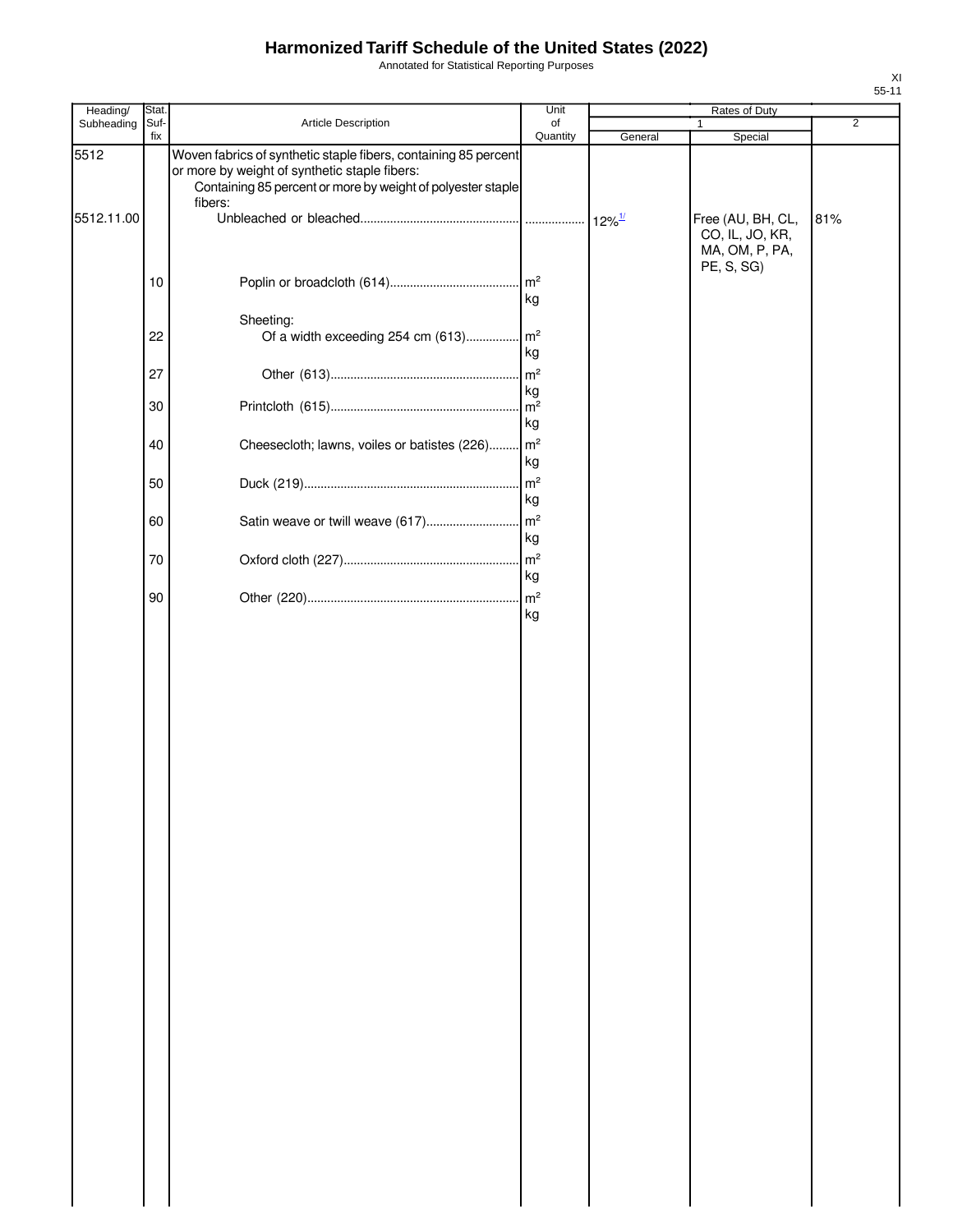Annotated for Statistical Reporting Purposes

| Heading/                  | Stat.       |                                                                                                                                                                                                          | Unit                       |         | Rates of Duty                                   |                |
|---------------------------|-------------|----------------------------------------------------------------------------------------------------------------------------------------------------------------------------------------------------------|----------------------------|---------|-------------------------------------------------|----------------|
| Subheading                | Suf-<br>fix | Article Description                                                                                                                                                                                      | of<br>Quantity             |         |                                                 | $\overline{2}$ |
| 5512 (con.)<br>5512.19.00 |             | Woven fabrics of synthetic staple fibers, containing 85 percent<br>or more by weight of synthetic staple fibers: (con.)<br>Containing 85 percent or more by weight of polyester staple<br>fibers: (con.) |                            | General | Special<br>Free (AU, BH, CL,                    | 81%            |
|                           |             |                                                                                                                                                                                                          |                            |         | CO, IL, JO, KR,<br>MA, OM, P, PA,<br>PE, S, SG) |                |
|                           | 05          | Of yarns of different colors, except blue denim or                                                                                                                                                       | $\mathsf{Im}^2$<br>kg      |         |                                                 |                |
|                           | 10          |                                                                                                                                                                                                          | m <sup>2</sup><br>kg       |         |                                                 |                |
|                           | 15          | Other:                                                                                                                                                                                                   | m <sup>2</sup><br>kg       |         |                                                 |                |
|                           | 22          | Sheeting:<br>Of a width exceeding 254 cm (613) m <sup>2</sup>                                                                                                                                            |                            |         |                                                 |                |
|                           | 27          |                                                                                                                                                                                                          | kg<br>kg                   |         |                                                 |                |
|                           | 30          |                                                                                                                                                                                                          | kg                         |         |                                                 |                |
|                           | 35<br>40    | Cheesecloth; lawns, voiles or batistes (226)   m <sup>2</sup>                                                                                                                                            | kg<br>m <sup>2</sup>       |         |                                                 |                |
|                           | 45          | Satin weave or twill weave (617)                                                                                                                                                                         | kg<br>$\mathsf{m}^2$       |         |                                                 |                |
|                           | 50          |                                                                                                                                                                                                          | kg<br>m <sup>2</sup>       |         |                                                 |                |
|                           | 90          |                                                                                                                                                                                                          | kg<br>m <sup>2</sup><br>kg |         |                                                 |                |
|                           |             |                                                                                                                                                                                                          |                            |         |                                                 |                |
|                           |             |                                                                                                                                                                                                          |                            |         |                                                 |                |
|                           |             |                                                                                                                                                                                                          |                            |         |                                                 |                |
|                           |             |                                                                                                                                                                                                          |                            |         |                                                 |                |
|                           |             |                                                                                                                                                                                                          |                            |         |                                                 |                |
|                           |             |                                                                                                                                                                                                          |                            |         |                                                 |                |
|                           |             |                                                                                                                                                                                                          |                            |         |                                                 |                |
|                           |             |                                                                                                                                                                                                          |                            |         |                                                 |                |
|                           |             |                                                                                                                                                                                                          |                            |         |                                                 |                |
|                           |             |                                                                                                                                                                                                          |                            |         |                                                 |                |
|                           |             |                                                                                                                                                                                                          |                            |         |                                                 |                |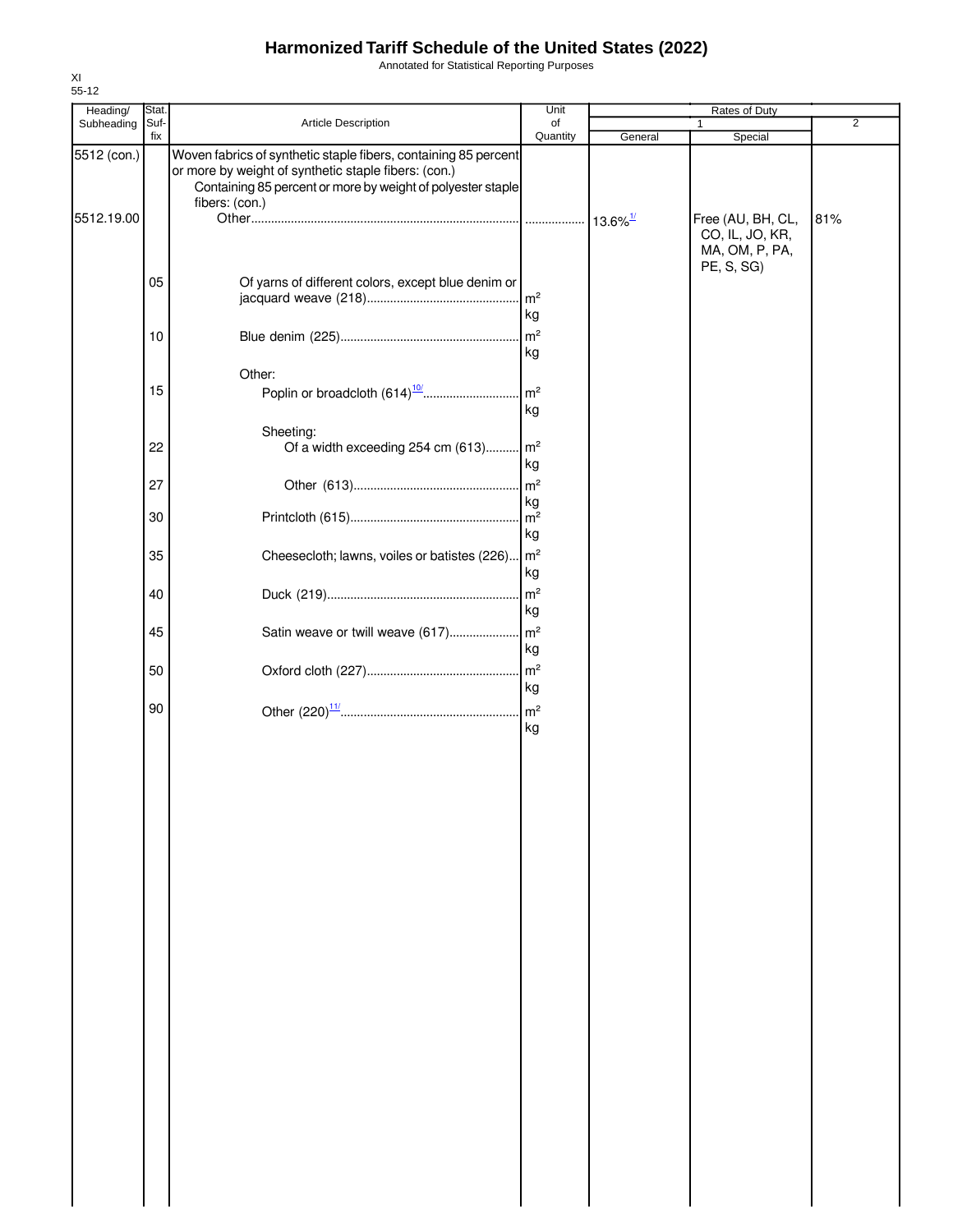Annotated for Statistical Reporting Purposes

| Article Description<br>Subheading<br>Suf-<br>of<br>fix<br>Quantity<br>General<br>Special<br>5512 (con.)<br>Woven fabrics of synthetic staple fibers, containing 85 percent<br>or more by weight of synthetic staple fibers: (con.)<br>Containing 85 percent of more by weight of acrylic or<br>modacrylic staple fibers:<br>5512.21.00<br>Free (AU, BH, CL,<br>CO, IL, JO, KR,<br>MA, OM, P, PA,<br>PE, S, SG)<br>10<br>kg<br>$\mathsf{Im}^2$<br>20<br>kg<br>m <sup>2</sup><br>30<br>kg<br>m <sup>2</sup><br>Cheesecloth; lawns, voiles or batistes (226)<br>40<br>kg<br>m <sup>2</sup><br>50<br>kg<br>60<br>kg<br>70<br>kg<br>m <sup>2</sup><br>90<br>kg<br>5512.29.00<br>81%<br>Free (AU, BH, CL,<br>$12\%$ <sup>1/</sup><br>CO, IL, JO, KR,<br>MA, OM, P, PA,<br>PE, S, SG)<br>05<br>Of yarns of different colors, except blue denim or<br>m <sup>2</sup><br>kg<br>m <sup>2</sup><br>10<br>kg<br>Other:<br>15<br>kg<br>20<br>m <sup>2</sup><br>kg | Heading/<br>Stat. |                |
|------------------------------------------------------------------------------------------------------------------------------------------------------------------------------------------------------------------------------------------------------------------------------------------------------------------------------------------------------------------------------------------------------------------------------------------------------------------------------------------------------------------------------------------------------------------------------------------------------------------------------------------------------------------------------------------------------------------------------------------------------------------------------------------------------------------------------------------------------------------------------------------------------------------------------------------------------|-------------------|----------------|
|                                                                                                                                                                                                                                                                                                                                                                                                                                                                                                                                                                                                                                                                                                                                                                                                                                                                                                                                                      |                   | $\overline{2}$ |
|                                                                                                                                                                                                                                                                                                                                                                                                                                                                                                                                                                                                                                                                                                                                                                                                                                                                                                                                                      |                   | 81%            |
|                                                                                                                                                                                                                                                                                                                                                                                                                                                                                                                                                                                                                                                                                                                                                                                                                                                                                                                                                      |                   |                |
|                                                                                                                                                                                                                                                                                                                                                                                                                                                                                                                                                                                                                                                                                                                                                                                                                                                                                                                                                      |                   |                |
|                                                                                                                                                                                                                                                                                                                                                                                                                                                                                                                                                                                                                                                                                                                                                                                                                                                                                                                                                      |                   |                |
|                                                                                                                                                                                                                                                                                                                                                                                                                                                                                                                                                                                                                                                                                                                                                                                                                                                                                                                                                      |                   |                |
|                                                                                                                                                                                                                                                                                                                                                                                                                                                                                                                                                                                                                                                                                                                                                                                                                                                                                                                                                      |                   |                |
|                                                                                                                                                                                                                                                                                                                                                                                                                                                                                                                                                                                                                                                                                                                                                                                                                                                                                                                                                      |                   |                |
|                                                                                                                                                                                                                                                                                                                                                                                                                                                                                                                                                                                                                                                                                                                                                                                                                                                                                                                                                      |                   |                |
|                                                                                                                                                                                                                                                                                                                                                                                                                                                                                                                                                                                                                                                                                                                                                                                                                                                                                                                                                      |                   |                |
| m <sup>2</sup><br>25<br>kg<br>m <sup>2</sup><br>Cheesecloth; lawns, voiles or batistes (226).<br>30<br>kg<br>m <sup>2</sup><br>35<br>kg<br>m <sup>2</sup><br>Satin weave or twill weave (617)<br>40<br>kg<br>m <sup>2</sup><br>45<br>kg<br>m <sup>2</sup><br>90<br>kg                                                                                                                                                                                                                                                                                                                                                                                                                                                                                                                                                                                                                                                                                |                   |                |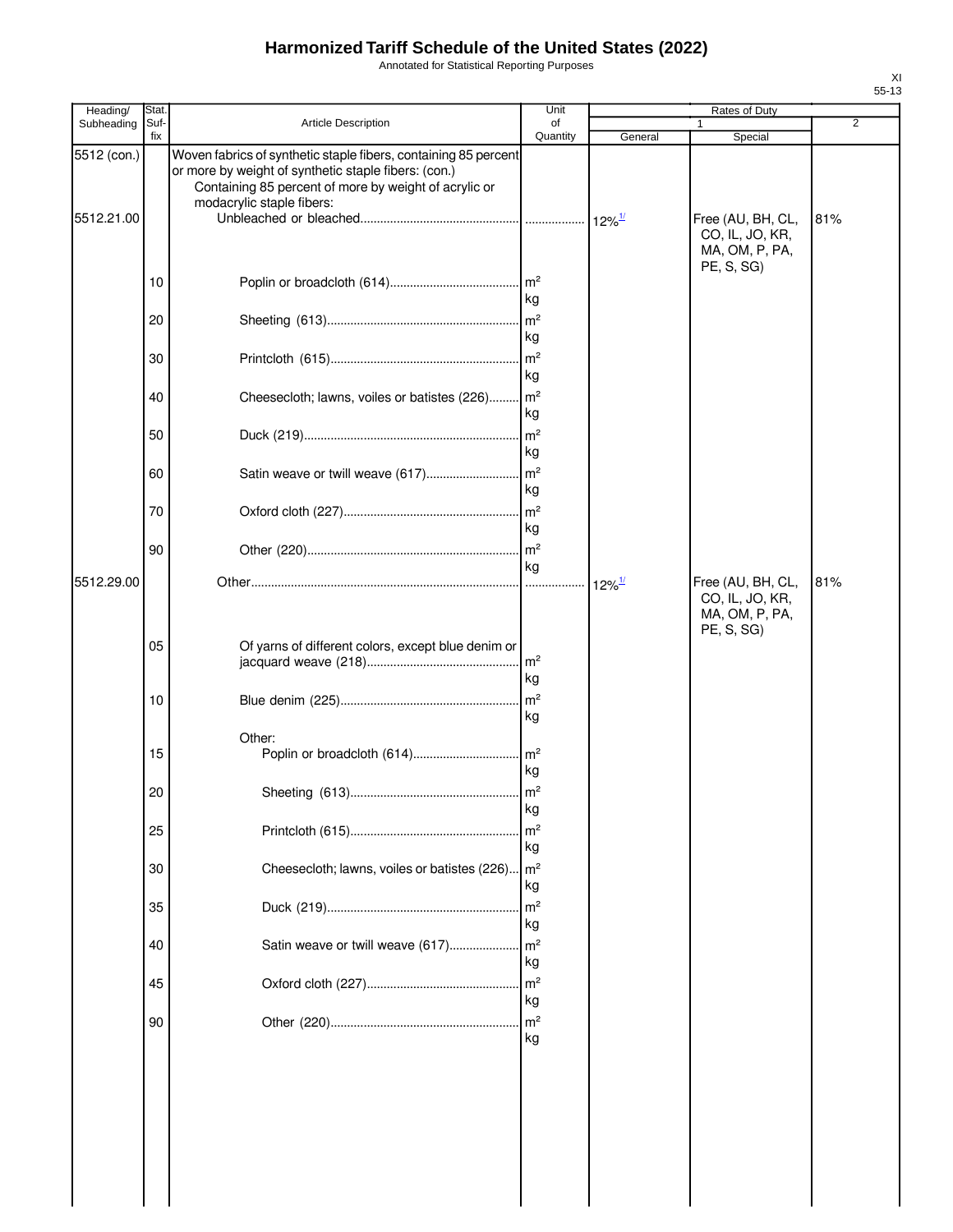Annotated for Statistical Reporting Purposes

| Heading/    | Stat.       |                                                                                                                                   | Unit                 |                       | Rates of Duty                                                        |                |
|-------------|-------------|-----------------------------------------------------------------------------------------------------------------------------------|----------------------|-----------------------|----------------------------------------------------------------------|----------------|
| Subheading  | Suf-<br>fix | Article Description                                                                                                               | of<br>Quantity       | General               | 1<br>Special                                                         | $\overline{2}$ |
| 5512 (con.) |             | Woven fabrics of synthetic staple fibers, containing 85 percent<br>or more by weight of synthetic staple fibers: (con.)<br>Other: |                      |                       |                                                                      |                |
| 5512.91.00  |             |                                                                                                                                   |                      |                       | Free (AU, BH, CL,<br>CO, IL, JO, KR,<br>MA, OM, P, PA,<br>PE, S, SG) | 81%            |
|             | 10          |                                                                                                                                   | kg                   |                       |                                                                      |                |
|             | 20          |                                                                                                                                   | kg                   |                       |                                                                      |                |
|             | 30          |                                                                                                                                   | kg                   |                       |                                                                      |                |
|             | 40          | Cheesecloth; lawns, voiles or batistes (226) m <sup>2</sup>                                                                       | kg                   |                       |                                                                      |                |
|             | 50          |                                                                                                                                   | kg                   |                       |                                                                      |                |
|             | 60          |                                                                                                                                   | kg                   |                       |                                                                      |                |
|             | 70          |                                                                                                                                   | kg                   |                       |                                                                      |                |
|             | 90          |                                                                                                                                   | kg                   |                       |                                                                      |                |
| 5512.99.00  |             |                                                                                                                                   |                      | $12\%$ <sup>12/</sup> | Free (AU, BH, CL,<br>CO, IL, JO, KR,<br>MA, OM, P, PA,<br>PE, S, SG) | 81%            |
|             | 05          | Of yarns of different colors, except blue denim or                                                                                | m <sup>2</sup><br>kg |                       |                                                                      |                |
|             | 10          |                                                                                                                                   | kg                   |                       |                                                                      |                |
|             | 15          | Other:                                                                                                                            | kg                   |                       |                                                                      |                |
|             | 20          |                                                                                                                                   | kg                   |                       |                                                                      |                |
|             | 25          |                                                                                                                                   | m <sup>2</sup><br>kg |                       |                                                                      |                |
|             | 30          | Cheesecloth; lawns, voiles or batistes (226)                                                                                      | m <sup>2</sup><br>kg |                       |                                                                      |                |
|             | 35          |                                                                                                                                   | m <sup>2</sup><br>kg |                       |                                                                      |                |
|             | 40          | Satin weave or twill weave (617)                                                                                                  | m <sup>2</sup><br>kg |                       |                                                                      |                |
|             | 45          |                                                                                                                                   | kg                   |                       |                                                                      |                |
|             | 90          |                                                                                                                                   | kg                   |                       |                                                                      |                |
|             |             |                                                                                                                                   |                      |                       |                                                                      |                |
|             |             |                                                                                                                                   |                      |                       |                                                                      |                |
|             |             |                                                                                                                                   |                      |                       |                                                                      |                |
|             |             |                                                                                                                                   |                      |                       |                                                                      |                |
|             |             |                                                                                                                                   |                      |                       |                                                                      |                |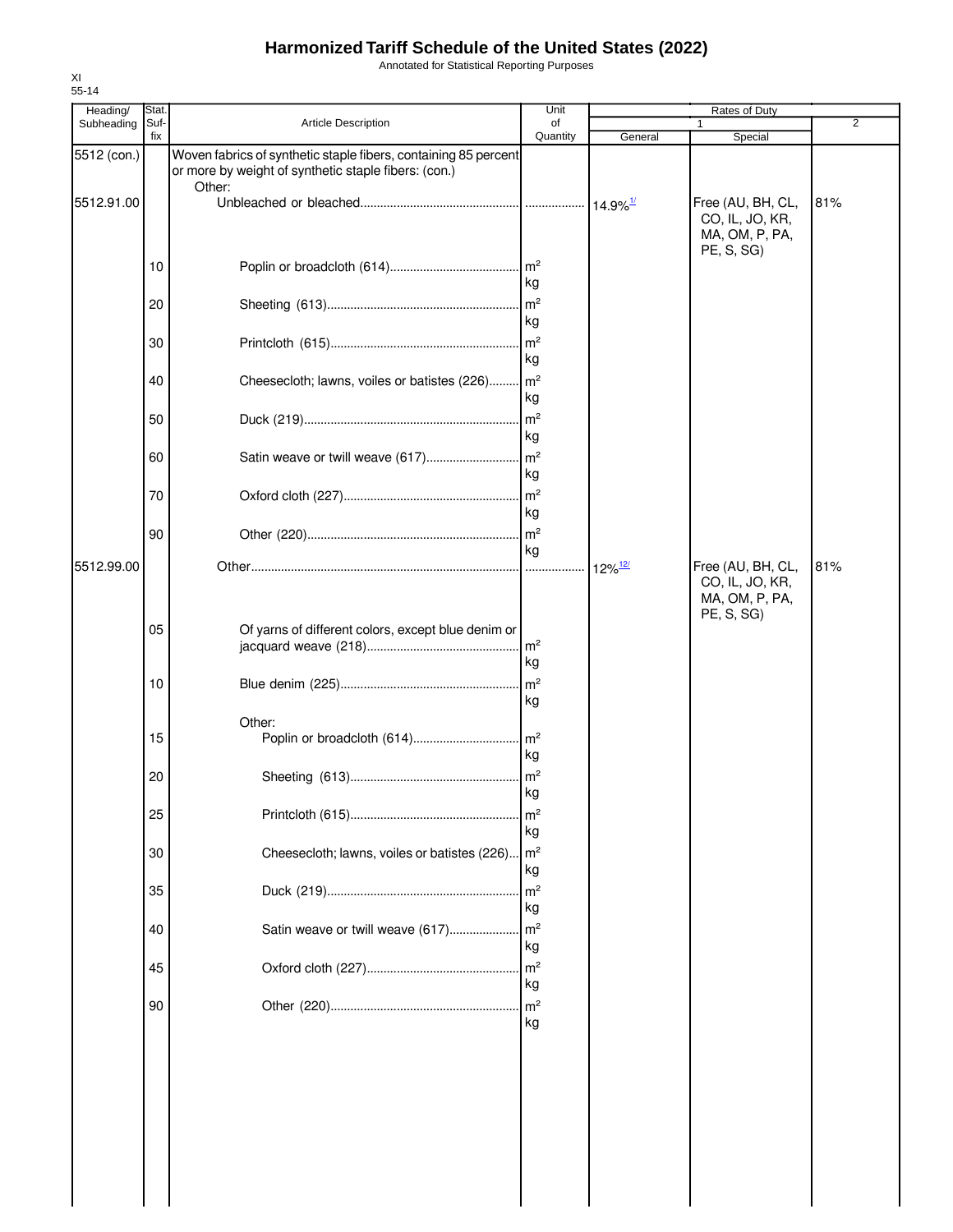Annotated for Statistical Reporting Purposes

| Heading/   | <b>Stat</b> |                                                                                                                                                                                                                           | Unit                               |                        | Rates of Duty                                                        |                |
|------------|-------------|---------------------------------------------------------------------------------------------------------------------------------------------------------------------------------------------------------------------------|------------------------------------|------------------------|----------------------------------------------------------------------|----------------|
| Subheading | Suf-<br>fix | <b>Article Description</b>                                                                                                                                                                                                | of<br>Quantity                     | General                | Special                                                              | $\overline{2}$ |
| 5513       |             | Woven fabrics of synthetic staple fibers, containing less than<br>85 percent by weight of such fibers, mixed mainly or solely<br>with cotton, of a weight not exceeding 170 g/m <sup>2</sup> :<br>Unbleached or bleached: |                                    |                        |                                                                      |                |
| 5513.11.00 |             |                                                                                                                                                                                                                           |                                    |                        | Free (AU, BH, CL,<br>CO, IL, JO, KR,<br>MA, OM, P, PA,<br>PE, S, SG) | 81%            |
|            | 20          |                                                                                                                                                                                                                           | $\mathsf{Im}^2$<br>kg              |                        |                                                                      |                |
|            | 40          |                                                                                                                                                                                                                           | kg                                 |                        |                                                                      |                |
|            | 60          |                                                                                                                                                                                                                           | m <sup>2</sup><br>kg               |                        |                                                                      |                |
|            | 90          | Cheesecloth; lawns, voiles or batistes (226)                                                                                                                                                                              | m <sup>2</sup><br>kg               |                        |                                                                      |                |
| 5513.12.00 | 00          | 3-thread or 4-thread twill, including cross twill, of                                                                                                                                                                     | m <sup>2</sup> 14.9% <sup>1/</sup> |                        | Free (AU, BH, CL,                                                    | 81%            |
|            |             |                                                                                                                                                                                                                           | kg                                 |                        | CO, IL, JO, KR,<br>MA, OM, P, PA,<br>PE, S, SG)                      |                |
| 5513.13.00 |             | Other woven fabrics of polyester staple fibers  14.9% <sup>1/</sup>                                                                                                                                                       |                                    |                        | Free (AU, BH, CL,<br>CO, IL, JO, KR,<br>MA, OM, P, PA,<br>PE, S, SG) | 81%            |
|            | 20          | Satin weave or twill weave (617)                                                                                                                                                                                          | $\mathsf{Im}^2$<br>kg              |                        |                                                                      |                |
|            | 40          |                                                                                                                                                                                                                           | kg                                 |                        |                                                                      |                |
|            | 90          |                                                                                                                                                                                                                           | kg                                 |                        |                                                                      |                |
| 5513.19.00 |             |                                                                                                                                                                                                                           |                                    | $14.9\%$ <sup>1/</sup> | Free (AU, BH, CL,<br>CO, IL, JO, KR,<br>MA, OM, P, PA,<br>PE, S, SG) | 81%            |
|            | 10          |                                                                                                                                                                                                                           | kg                                 |                        |                                                                      |                |
|            | 20          |                                                                                                                                                                                                                           | kg                                 |                        |                                                                      |                |
|            | 30          |                                                                                                                                                                                                                           | m <sup>2</sup><br>kg               |                        |                                                                      |                |
|            | 40          | Cheesecloth; lawns, voiles or batistes (226)                                                                                                                                                                              | $\mathsf{Im}^2$<br>kg              |                        |                                                                      |                |
|            | 50          | Satin weave or twill weave (617)                                                                                                                                                                                          | m <sup>2</sup><br>kg               |                        |                                                                      |                |
|            | 60          |                                                                                                                                                                                                                           | m <sup>2</sup><br>kg               |                        |                                                                      |                |
|            | 90          |                                                                                                                                                                                                                           | m <sup>2</sup><br>kg               |                        |                                                                      |                |
|            |             |                                                                                                                                                                                                                           |                                    |                        |                                                                      |                |
|            |             |                                                                                                                                                                                                                           |                                    |                        |                                                                      |                |
|            |             |                                                                                                                                                                                                                           |                                    |                        |                                                                      |                |
|            |             |                                                                                                                                                                                                                           |                                    |                        |                                                                      |                |
|            |             |                                                                                                                                                                                                                           |                                    |                        |                                                                      |                |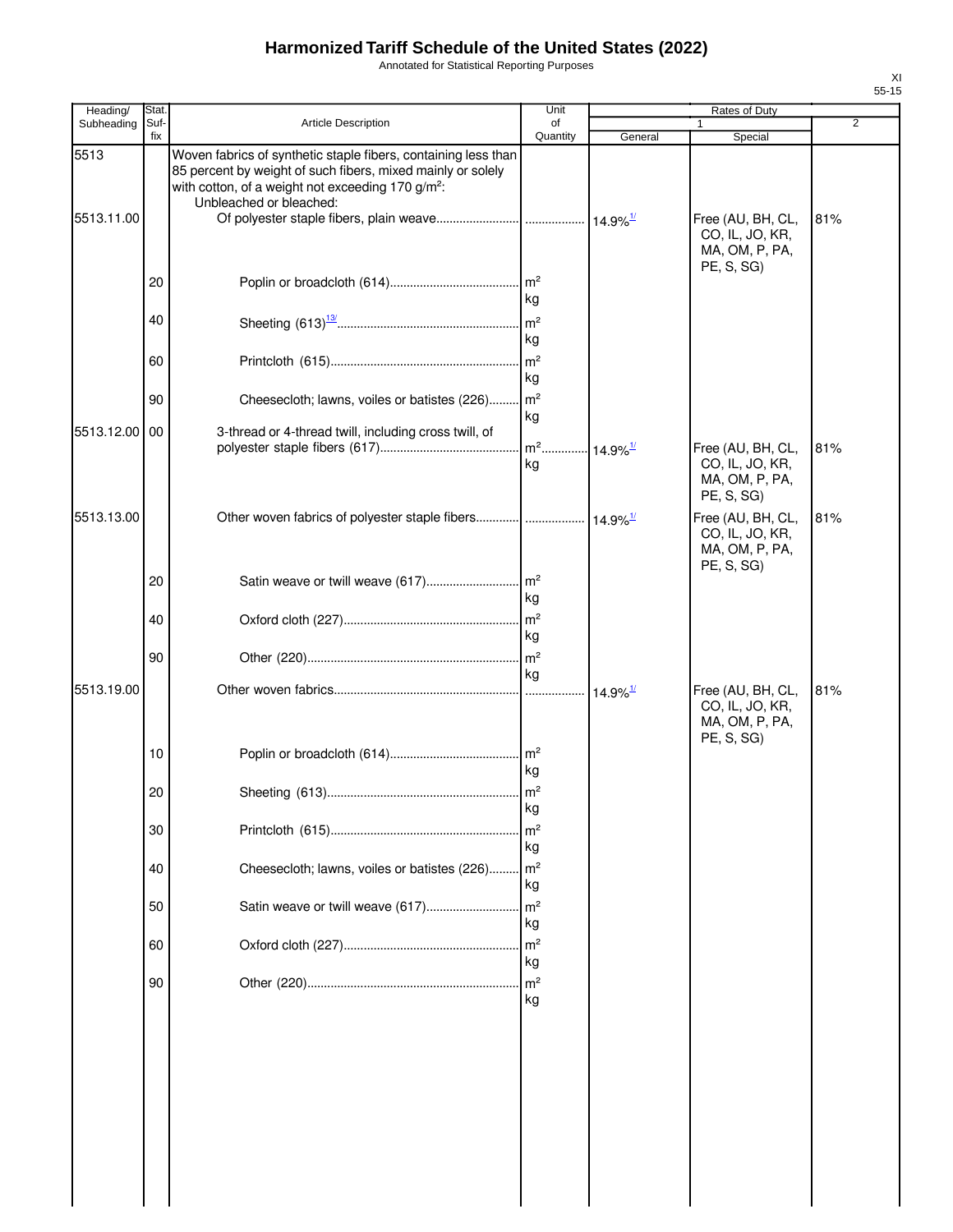Annotated for Statistical Reporting Purposes

| Heading/    | Stat.       |                                                                                                                                                                                                                | Unit                 |                        | Rates of Duty                                                        |                |
|-------------|-------------|----------------------------------------------------------------------------------------------------------------------------------------------------------------------------------------------------------------|----------------------|------------------------|----------------------------------------------------------------------|----------------|
| Subheading  | Suf-<br>fix | Article Description                                                                                                                                                                                            | of<br>Quantity       | General                | 1<br>Special                                                         | $\overline{2}$ |
| 5513 (con.) |             | Woven fabrics of synthetic staple fibers, containing less than<br>85 percent by weight of such fibers, mixed mainly or solely<br>with cotton, of a weight not exceeding 170 g/m <sup>2</sup> : (con.)<br>Dyed: |                      |                        |                                                                      |                |
| 5513.21.00  |             |                                                                                                                                                                                                                |                      |                        | Free (AU, BH, CL,<br>CO, IL, JO, KR,<br>MA, OM, P, PA,<br>PE, S, SG) | 81%            |
|             | 20          |                                                                                                                                                                                                                | kg                   |                        |                                                                      |                |
|             | 40          |                                                                                                                                                                                                                | m <sup>2</sup><br>kg |                        |                                                                      |                |
|             | 60          |                                                                                                                                                                                                                | kg                   |                        |                                                                      |                |
|             | 90          | Cheesecloth; lawns, voiles or batistes (226) m <sup>2</sup>                                                                                                                                                    | kg                   |                        |                                                                      |                |
| 5513.23.01  |             | Other woven fabrics of polyester staple fibers                                                                                                                                                                 |                      | $14.9\%$ <sup>1/</sup> | Free (AU, BH, CL,<br>CO, IL, JO, KR,<br>MA, OM, P, PA,<br>PE, S, SG) | 81%            |
|             | 21          |                                                                                                                                                                                                                | kg                   |                        |                                                                      |                |
|             | 41          |                                                                                                                                                                                                                | kg                   |                        |                                                                      |                |
|             | 91          |                                                                                                                                                                                                                | kg                   |                        |                                                                      |                |
| 5513.29.00  |             |                                                                                                                                                                                                                |                      | $14.9\%$ <sup>1/</sup> | Free (AU, BH, CL,<br>CO, IL, JO, KR,<br>MA, OM, P, PA,<br>PE, S, SG) | 81%            |
|             | 10          |                                                                                                                                                                                                                | kg                   |                        |                                                                      |                |
|             | 20          |                                                                                                                                                                                                                | kg                   |                        |                                                                      |                |
|             | 30          |                                                                                                                                                                                                                | kg                   |                        |                                                                      |                |
|             | 40          | Cheesecloth; lawns, voiles or batistes (226) m <sup>2</sup>                                                                                                                                                    | kg                   |                        |                                                                      |                |
|             | 50          | Satin weave or twill weave (617)                                                                                                                                                                               | m <sup>2</sup><br>kg |                        |                                                                      |                |
|             | 60          |                                                                                                                                                                                                                | kg                   |                        |                                                                      |                |
|             | 90          |                                                                                                                                                                                                                | m <sup>2</sup><br>kg |                        |                                                                      |                |
|             |             |                                                                                                                                                                                                                |                      |                        |                                                                      |                |
|             |             |                                                                                                                                                                                                                |                      |                        |                                                                      |                |
|             |             |                                                                                                                                                                                                                |                      |                        |                                                                      |                |
|             |             |                                                                                                                                                                                                                |                      |                        |                                                                      |                |
|             |             |                                                                                                                                                                                                                |                      |                        |                                                                      |                |
|             |             |                                                                                                                                                                                                                |                      |                        |                                                                      |                |
|             |             |                                                                                                                                                                                                                |                      |                        |                                                                      |                |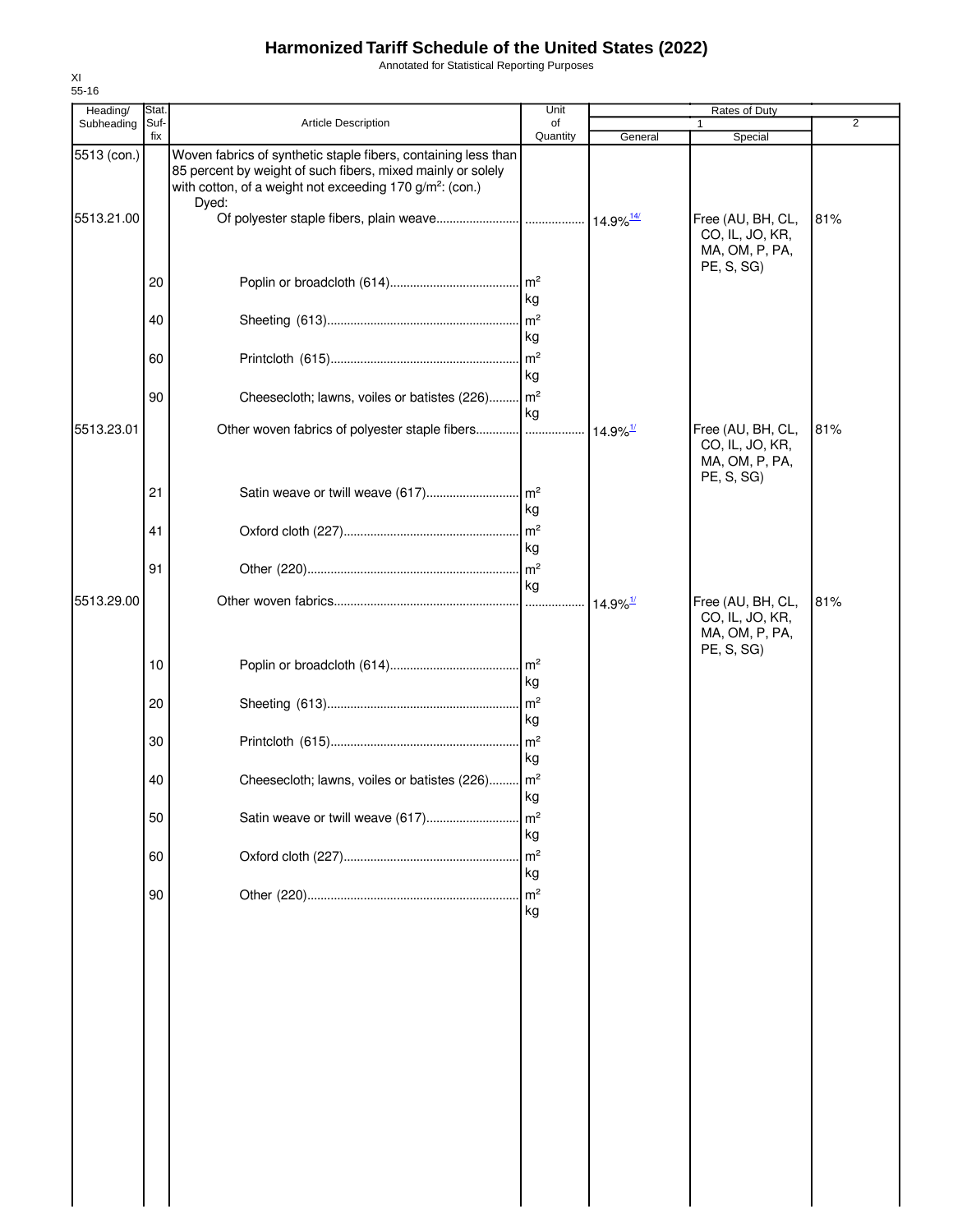Annotated for Statistical Reporting Purposes

| Stat.                                                                                                                                                                                                                                  | Unit                              | Rates of Duty                                                               |                                                                                                                     |                                         |
|----------------------------------------------------------------------------------------------------------------------------------------------------------------------------------------------------------------------------------------|-----------------------------------|-----------------------------------------------------------------------------|---------------------------------------------------------------------------------------------------------------------|-----------------------------------------|
|                                                                                                                                                                                                                                        |                                   |                                                                             | $\mathbf{1}$                                                                                                        | $\overline{2}$                          |
| Woven fabrics of synthetic staple fibers, containing less than<br>85 percent by weight of such fibers, mixed mainly or solely<br>with cotton, of a weight not exceeding 170 g/m <sup>2</sup> : (con.)<br>Of yarns of different colors: | kg                                |                                                                             | Free (AU, BH, CL,<br>CO, IL, JO, KR,                                                                                | 81%                                     |
|                                                                                                                                                                                                                                        |                                   |                                                                             | PE, S, SG)<br>Free (AU, BH, CL,<br>CO, IL, JO, KR,<br>MA, OM, P, PA,                                                | 81%                                     |
|                                                                                                                                                                                                                                        |                                   |                                                                             |                                                                                                                     |                                         |
|                                                                                                                                                                                                                                        |                                   |                                                                             |                                                                                                                     |                                         |
|                                                                                                                                                                                                                                        |                                   |                                                                             |                                                                                                                     |                                         |
|                                                                                                                                                                                                                                        |                                   |                                                                             |                                                                                                                     |                                         |
|                                                                                                                                                                                                                                        | Suf-<br>Article Description<br>15 | $\circ$ f<br>Quantity<br>m <sup>2</sup><br>kg<br>m <sup>2</sup><br>kg<br>kg | General<br>Of polyester staple fibers, plain weave (218) $\left  m^2$ 14.9% <sup>1/</sup><br>$14.9\%$ <sup>1/</sup> | Special<br>MA, OM, P, PA,<br>PE, S, SG) |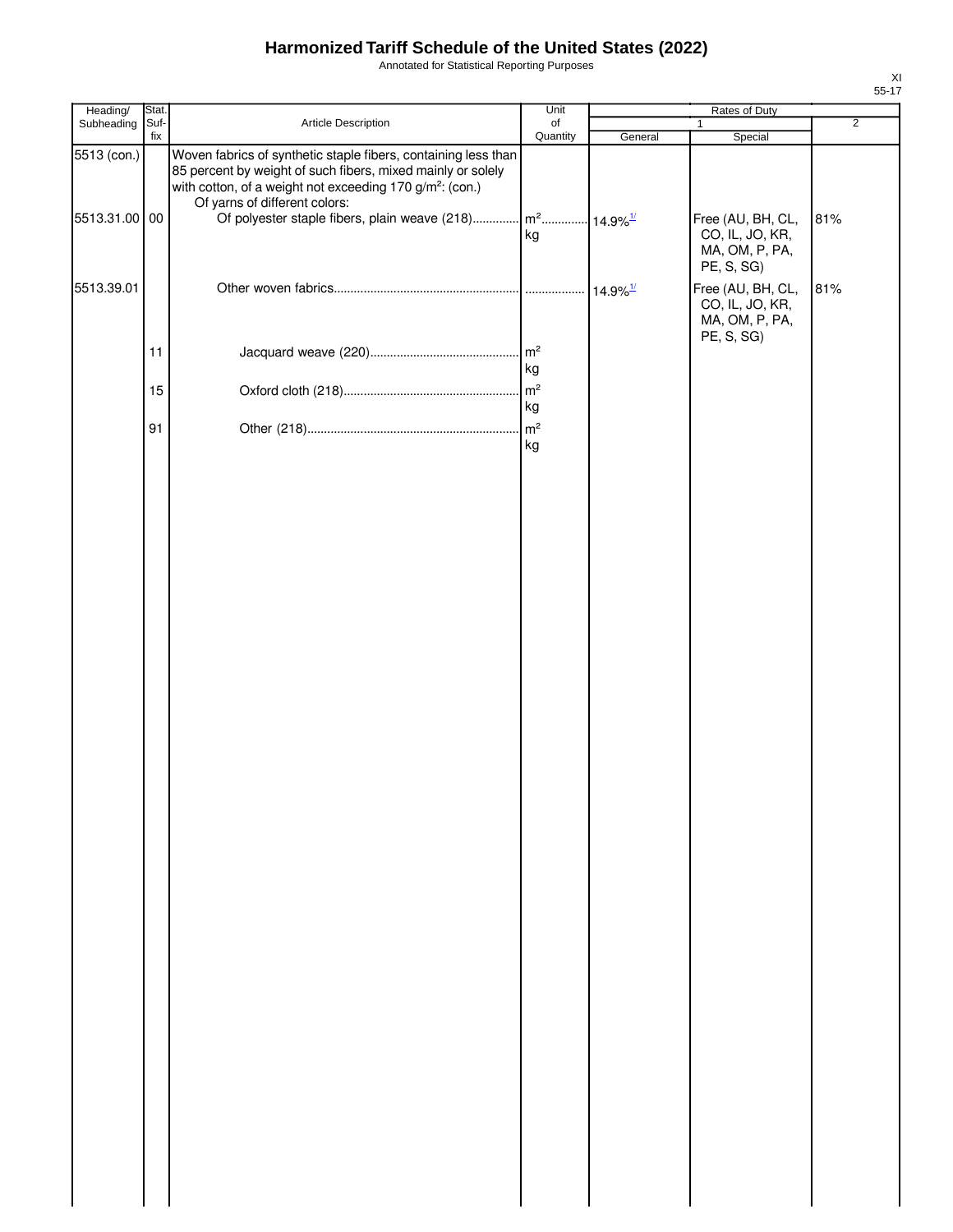Annotated for Statistical Reporting Purposes

| Heading/                 | Stat.       |                                                                                                                                                                                                                   | Unit                               | Rates of Duty         |                                                                      |                |  |
|--------------------------|-------------|-------------------------------------------------------------------------------------------------------------------------------------------------------------------------------------------------------------------|------------------------------------|-----------------------|----------------------------------------------------------------------|----------------|--|
| Subheading               | Suf-<br>fix | <b>Article Description</b>                                                                                                                                                                                        | of<br>Quantity                     | General               | 1.<br>Special                                                        | $\overline{2}$ |  |
| 5513 (con.)              |             | Woven fabrics of synthetic staple fibers, containing less than<br>85 percent by weight of such fibers, mixed mainly or solely<br>with cotton, of a weight not exceeding 170 g/m <sup>2</sup> : (con.)<br>Printed: |                                    |                       |                                                                      |                |  |
| 5513.41.00               |             |                                                                                                                                                                                                                   |                                    |                       | Free (AU, BH, CL,<br>CO, IL, JO, KR,<br>MA, OM, P, PA,<br>PE, S, SG) | 81%            |  |
|                          | 20          |                                                                                                                                                                                                                   | . $\mathsf{Im}^2$<br>kg            |                       |                                                                      |                |  |
|                          | 40          |                                                                                                                                                                                                                   | $\mathsf{m}^2$<br>kg               |                       |                                                                      |                |  |
|                          | 60          |                                                                                                                                                                                                                   | $\mathsf{Im}^2$<br>kg              |                       |                                                                      |                |  |
|                          | 90          | Cheesecloth; lawns, voiles or batistes (226)                                                                                                                                                                      | $\mathsf{Im}^2$<br>kg              |                       |                                                                      |                |  |
| 5513.49<br>5513.49.10 00 |             | Other woven fabrics:<br>3-thread or 4-thread twill, including cross twill, of                                                                                                                                     | m <sup>2</sup> 13.6% <sup>1/</sup> |                       | Free (AU, BH, CL,                                                    | 81%            |  |
|                          |             |                                                                                                                                                                                                                   | kg                                 |                       | CO, IL, JO, KR,<br>MA, OM, P, PA,<br>PE, S, SG)                      |                |  |
| 5513.49.20               |             |                                                                                                                                                                                                                   |                                    |                       | Free (AU, BH, CL,<br>CO, IL, JO, KR,<br>MA, OM, P, PA,<br>PE, S, SG) | 81%            |  |
|                          | 20          |                                                                                                                                                                                                                   | kg                                 |                       |                                                                      |                |  |
|                          | 40          |                                                                                                                                                                                                                   | m <sup>2</sup><br>kg               |                       |                                                                      |                |  |
|                          | 90          |                                                                                                                                                                                                                   | m <sup>2</sup><br>kg               |                       |                                                                      |                |  |
| 5513.49.90               |             |                                                                                                                                                                                                                   |                                    | $8.5\%$ <sup>1/</sup> | Free (AU, BH, CL,<br>CO, IL, JO, KR,<br>MA, OM, P, PA,<br>PE, S, SG) | 81%            |  |
|                          | 10          |                                                                                                                                                                                                                   | $\mathsf{Im}^2$<br>kg              |                       |                                                                      |                |  |
|                          | 20          |                                                                                                                                                                                                                   | $\mathsf{Im}^2$<br>kg              |                       |                                                                      |                |  |
|                          | 30          |                                                                                                                                                                                                                   | m <sup>2</sup><br>kg               |                       |                                                                      |                |  |
|                          | 40          | Cheesecloth; lawns, voiles or batistes (226)                                                                                                                                                                      | $\mathsf{Im}^2$<br>kg              |                       |                                                                      |                |  |
|                          | 50          | Satin weave or twill weave (617)                                                                                                                                                                                  | m <sup>2</sup><br>kg               |                       |                                                                      |                |  |
|                          | 60          |                                                                                                                                                                                                                   | m <sup>2</sup><br>kg               |                       |                                                                      |                |  |
|                          | 90          |                                                                                                                                                                                                                   | m <sup>2</sup><br>kg               |                       |                                                                      |                |  |
|                          |             |                                                                                                                                                                                                                   |                                    |                       |                                                                      |                |  |
|                          |             |                                                                                                                                                                                                                   |                                    |                       |                                                                      |                |  |
|                          |             |                                                                                                                                                                                                                   |                                    |                       |                                                                      |                |  |
|                          |             |                                                                                                                                                                                                                   |                                    |                       |                                                                      |                |  |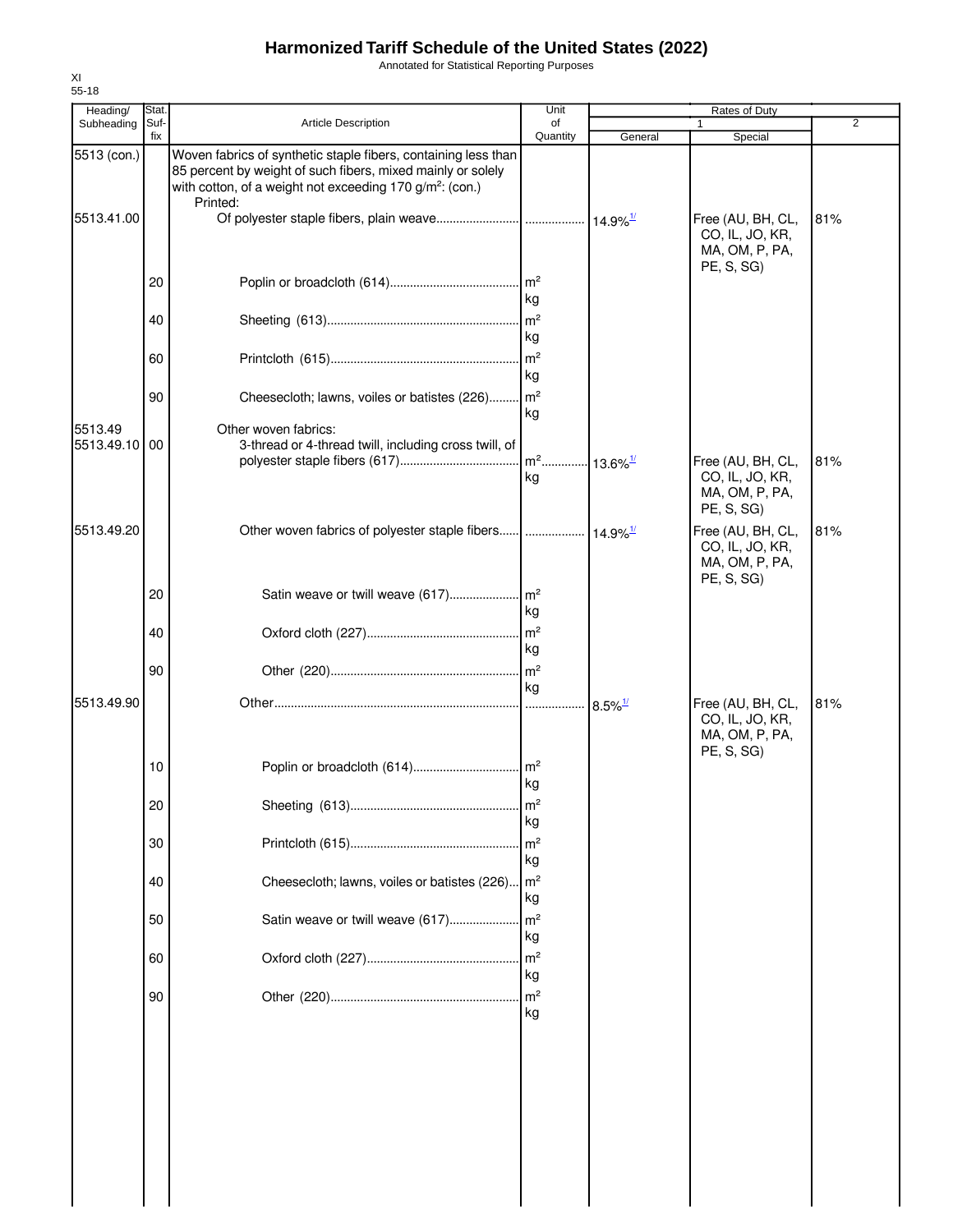Annotated for Statistical Reporting Purposes

| Heading/   | Stat        |                                                                                                                                                                                                                       | Unit                  | Rates of Duty          |                                                                      |     |  |
|------------|-------------|-----------------------------------------------------------------------------------------------------------------------------------------------------------------------------------------------------------------------|-----------------------|------------------------|----------------------------------------------------------------------|-----|--|
| Subheading | Suf-<br>fix | Article Description                                                                                                                                                                                                   | of<br>Quantity        | General                | Special                                                              | 2   |  |
| 5514       |             | Woven fabrics of synthetic staple fibers, containing less than<br>85 percent by weight of such fibers, mixed mainly or solely<br>with cotton, of a weight exceeding 170 g/m <sup>2</sup> :<br>Unbleached or bleached: |                       |                        |                                                                      |     |  |
| 5514.11.00 | 20          |                                                                                                                                                                                                                       | $\mathsf{Im}^2$       |                        | Free (AU, BH, CL,<br>CO, IL, JO, KR,<br>MA, OM, P, PA,<br>PE, S, SG) | 81% |  |
|            |             |                                                                                                                                                                                                                       | kg                    |                        |                                                                      |     |  |
|            | 30          | Sheeting:                                                                                                                                                                                                             | m <sup>2</sup><br>kg  |                        |                                                                      |     |  |
|            | 50          |                                                                                                                                                                                                                       | $\mathsf{Im}^2$<br>kg |                        |                                                                      |     |  |
|            | 90          |                                                                                                                                                                                                                       | m <sup>2</sup><br>kg  |                        |                                                                      |     |  |
| 5514.12.00 |             | 3-thread or 4-thread twill, including cross twill, of                                                                                                                                                                 |                       | $14.9\%$ <sup>1/</sup> | Free (AU, BH, CL,<br>CO, IL, JO, KR,<br>MA, OM, P, PA,               | 81% |  |
|            | 20          |                                                                                                                                                                                                                       | kg                    |                        | <b>PE, S, SG)</b>                                                    |     |  |
| 5514.19    | 40          | Other woven fabrics:                                                                                                                                                                                                  | kg                    |                        |                                                                      |     |  |
| 5514.19.10 |             |                                                                                                                                                                                                                       |                       |                        | Free (AU, BH, CL,<br>CO, IL, JO, KR,<br>MA, OM, P, PA,<br>PE, S, SG) | 81% |  |
|            | 20          | Satin weave or twill weave (617)                                                                                                                                                                                      | $\mathsf{Im}^2$<br>kg |                        |                                                                      |     |  |
|            | 40          |                                                                                                                                                                                                                       | kg                    |                        |                                                                      |     |  |
|            | 90          |                                                                                                                                                                                                                       | $\mathsf{m}^2$<br>kg  |                        |                                                                      |     |  |
| 5514.19.90 |             |                                                                                                                                                                                                                       |                       | $8.5\%$ <sup>1/</sup>  | Free (AU, BH, CL,<br>CO, IL, JO, KR,<br>MA, OM, P, PA,<br>PE, S, SG) | 81% |  |
|            | 10          | Poplin or broadcloth (614)                                                                                                                                                                                            | m <sup>2</sup><br>kg  |                        |                                                                      |     |  |
|            | 20          |                                                                                                                                                                                                                       | m <sup>2</sup><br>kg  |                        |                                                                      |     |  |
|            | 30          |                                                                                                                                                                                                                       | m <sup>2</sup><br>kg  |                        |                                                                      |     |  |
|            | 40          | Satin weave or twill weave (617)                                                                                                                                                                                      | m <sup>2</sup><br>kg  |                        |                                                                      |     |  |
|            | 90          |                                                                                                                                                                                                                       | m <sup>2</sup><br>kg  |                        |                                                                      |     |  |
|            |             |                                                                                                                                                                                                                       |                       |                        |                                                                      |     |  |
|            |             |                                                                                                                                                                                                                       |                       |                        |                                                                      |     |  |
|            |             |                                                                                                                                                                                                                       |                       |                        |                                                                      |     |  |
|            |             |                                                                                                                                                                                                                       |                       |                        |                                                                      |     |  |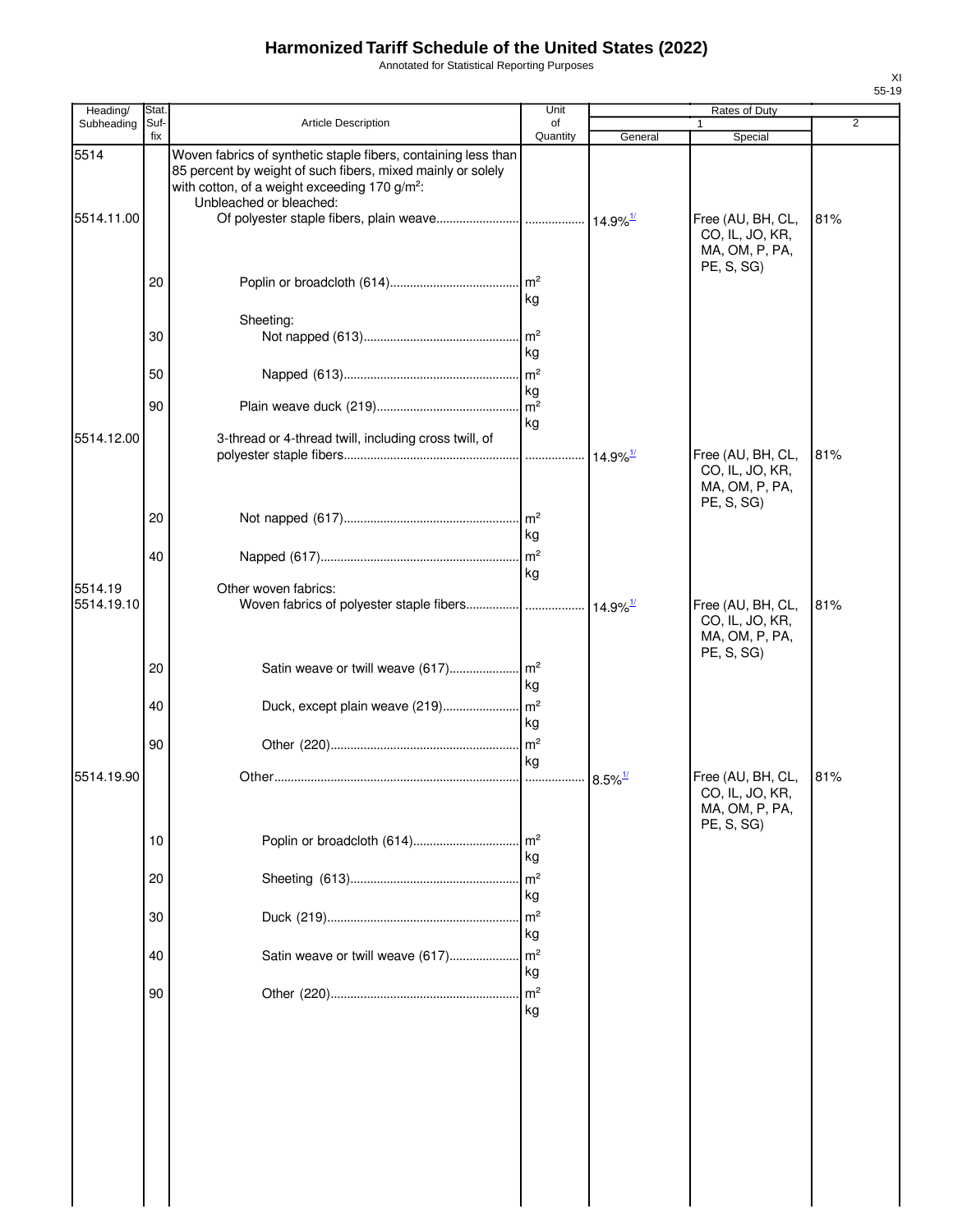Annotated for Statistical Reporting Purposes

| Heading/    | Stat.       |                                                                                                                                                                                                            | Unit                       |                        | Rates of Duty                                                        |                |
|-------------|-------------|------------------------------------------------------------------------------------------------------------------------------------------------------------------------------------------------------------|----------------------------|------------------------|----------------------------------------------------------------------|----------------|
| Subheading  | Suf-<br>fix | Article Description                                                                                                                                                                                        | of<br>Quantity             | General                | 1<br>Special                                                         | $\overline{2}$ |
| 5514 (con.) |             | Woven fabrics of synthetic staple fibers, containing less than<br>85 percent by weight of such fibers, mixed mainly or solely<br>with cotton, of a weight exceeding 170 g/m <sup>2</sup> : (con.)<br>Dyed: |                            |                        |                                                                      |                |
| 5514.21.00  |             |                                                                                                                                                                                                            |                            |                        | Free (AU, BH, CL,<br>CO, IL, JO, KR,<br>MA, OM, P, PA,<br>PE, S, SG) | 81%            |
|             | 20          |                                                                                                                                                                                                            | . $\mathsf{Im}^2$<br>kg    |                        |                                                                      |                |
|             |             | Sheeting:                                                                                                                                                                                                  |                            |                        |                                                                      |                |
|             | 30          |                                                                                                                                                                                                            | $\mathsf{Im}^2$<br>kg      |                        |                                                                      |                |
|             | 50          |                                                                                                                                                                                                            | $\mathsf{Im}^2$            |                        |                                                                      |                |
|             | 90          |                                                                                                                                                                                                            | kg<br>$\mathsf{m}^2$<br>kg |                        |                                                                      |                |
| 5514.22.00  |             | 3-thread or 4-thread twill, including cross twill, of                                                                                                                                                      |                            |                        |                                                                      |                |
|             |             |                                                                                                                                                                                                            |                            | $14.9\%$ <sup>1/</sup> | Free (AU, BH, CL,<br>CO, IL, JO, KR,<br>MA, OM, P, PA,<br>PE, S, SG) | 81%            |
|             | 20          |                                                                                                                                                                                                            | $\mathsf{Im}^2$<br>kg      |                        |                                                                      |                |
|             | 40          |                                                                                                                                                                                                            | m <sup>2</sup><br>kg       |                        |                                                                      |                |
| 5514.23.00  |             |                                                                                                                                                                                                            |                            | $14.9\%$ <sup>1/</sup> | Free (AU, BH, CL,<br>CO, IL, JO, KR,<br>MA, OM, P, PA,<br>PE, S, SG) | 81%            |
|             | 20          |                                                                                                                                                                                                            | kg                         |                        |                                                                      |                |
|             | 40          | Duck, except plain weave (219)                                                                                                                                                                             | m <sup>2</sup><br>kg       |                        |                                                                      |                |
|             | 90          |                                                                                                                                                                                                            | $\mathsf{Im}^2$<br>kg      |                        |                                                                      |                |
| 5514.29.00  |             |                                                                                                                                                                                                            | .                          | $12\%$ <sup>1/</sup>   | Free (AU, BH, CL,<br>CO, IL, JO, KR,<br>MA, OM, P, PA,<br>PE, S, SG) | 81%            |
|             | 10          |                                                                                                                                                                                                            | $\mathsf{Im}^2$<br>kg      |                        |                                                                      |                |
|             | 20          |                                                                                                                                                                                                            | m <sup>2</sup><br>kg       |                        |                                                                      |                |
|             | 30          |                                                                                                                                                                                                            | m <sup>2</sup><br>kg       |                        |                                                                      |                |
|             | 40          | Satin weave or twill weave (617)                                                                                                                                                                           | m <sup>2</sup><br>kg       |                        |                                                                      |                |
|             | 90          |                                                                                                                                                                                                            | m <sup>2</sup><br>kg       |                        |                                                                      |                |
|             |             |                                                                                                                                                                                                            |                            |                        |                                                                      |                |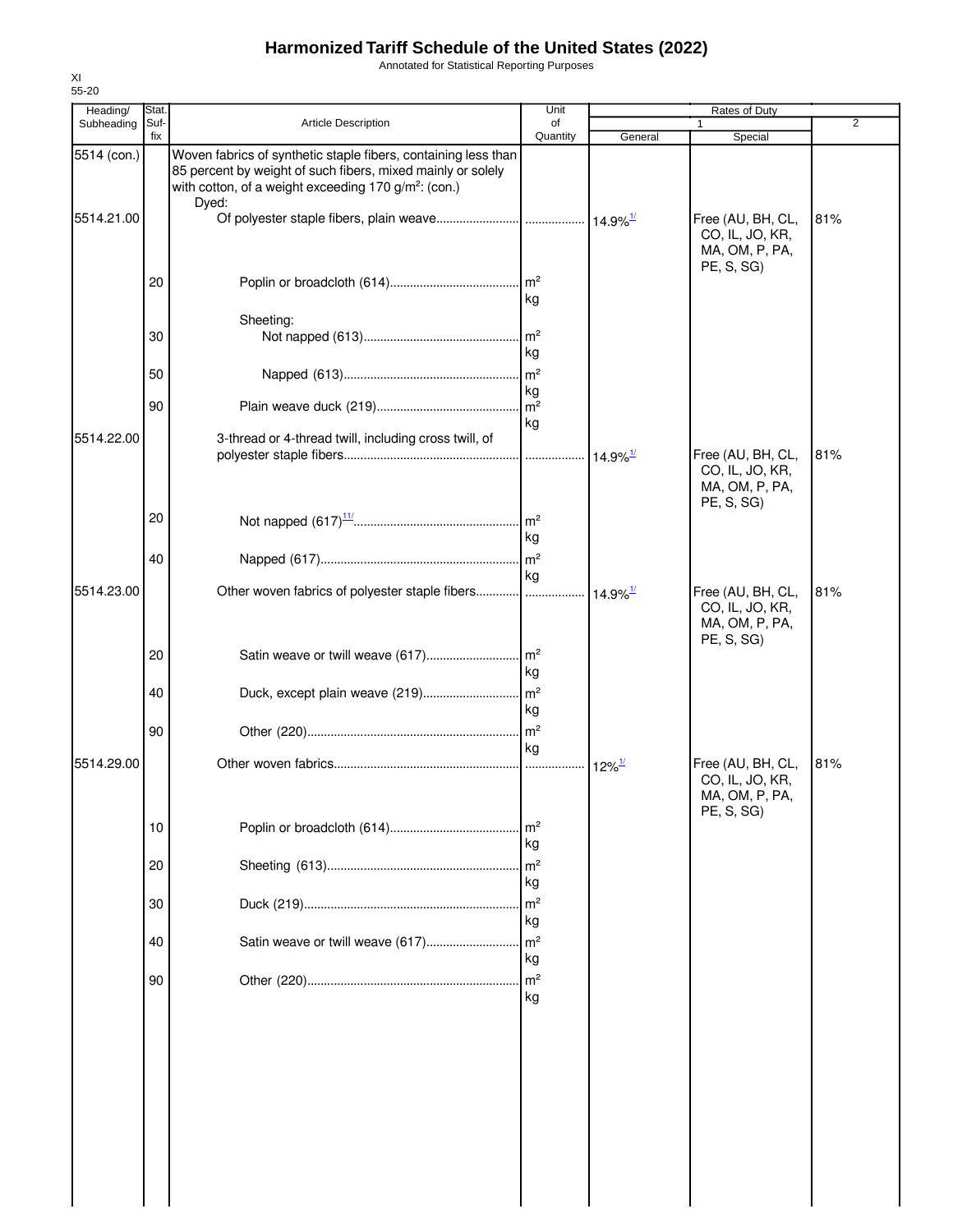Annotated for Statistical Reporting Purposes

| Heading/                             | Stat.           |                                                                                                                                                                                                                                                                                                                 | Unit                  |                      | Rates of Duty                                                        |                |
|--------------------------------------|-----------------|-----------------------------------------------------------------------------------------------------------------------------------------------------------------------------------------------------------------------------------------------------------------------------------------------------------------|-----------------------|----------------------|----------------------------------------------------------------------|----------------|
| Subheading                           | Suf-<br>fix     | Article Description                                                                                                                                                                                                                                                                                             | of<br>Quantity        | General              | 1<br>Special                                                         | $\overline{2}$ |
| 5514 (con.)<br>5514.30<br>5514.30.31 | 00 <sub>1</sub> | Woven fabrics of synthetic staple fibers, containing less than<br>85 percent by weight of such fibers, mixed mainly or solely<br>with cotton, of a weight exceeding 170 g/m <sup>2</sup> : (con.)<br>Of yarns of different colors:<br>Of polyester staple fibers, plain weave (218) $\left  m^2 \right  14.9\%$ | kg                    |                      | Free (AU, BH, CL,<br>CO, IL, JO, KR,<br>MA, OM, P, PA,<br>PE, S, SG) | 81%            |
| 5514.30.32                           |                 | 3-thread or 4-thread twill, including cross twill, of                                                                                                                                                                                                                                                           |                       |                      | Free (AU, BH, CL,<br>CO, IL, JO, KR,<br>MA, OM, P, PA,<br>PE, S, SG) | 81%            |
|                                      | 10              | Denim:                                                                                                                                                                                                                                                                                                          | $\mathsf{Im}^2$<br>kg |                      |                                                                      |                |
|                                      | 15              |                                                                                                                                                                                                                                                                                                                 | m <sup>2</sup><br>kg  |                      |                                                                      |                |
|                                      | 80              |                                                                                                                                                                                                                                                                                                                 | m <sup>2</sup>        |                      |                                                                      |                |
| 5514.30.33                           |                 |                                                                                                                                                                                                                                                                                                                 | kg                    | $12\%$ <sup>1/</sup> | Free (AU, BH, CL,<br>CO, IL, JO, KR,<br>MA, OM, P, PA,<br>PE, S, SG) | 81%            |
|                                      | 10              |                                                                                                                                                                                                                                                                                                                 | kg                    |                      |                                                                      |                |
|                                      | 90              |                                                                                                                                                                                                                                                                                                                 | kg                    |                      |                                                                      |                |
| 5514.30.39                           | 10              |                                                                                                                                                                                                                                                                                                                 | 1.                    | Free <sup>1/</sup>   |                                                                      | 81%            |
|                                      | 20              |                                                                                                                                                                                                                                                                                                                 | kg                    |                      |                                                                      |                |
|                                      | 90              |                                                                                                                                                                                                                                                                                                                 | kg                    |                      |                                                                      |                |
|                                      |                 |                                                                                                                                                                                                                                                                                                                 | kg                    |                      |                                                                      |                |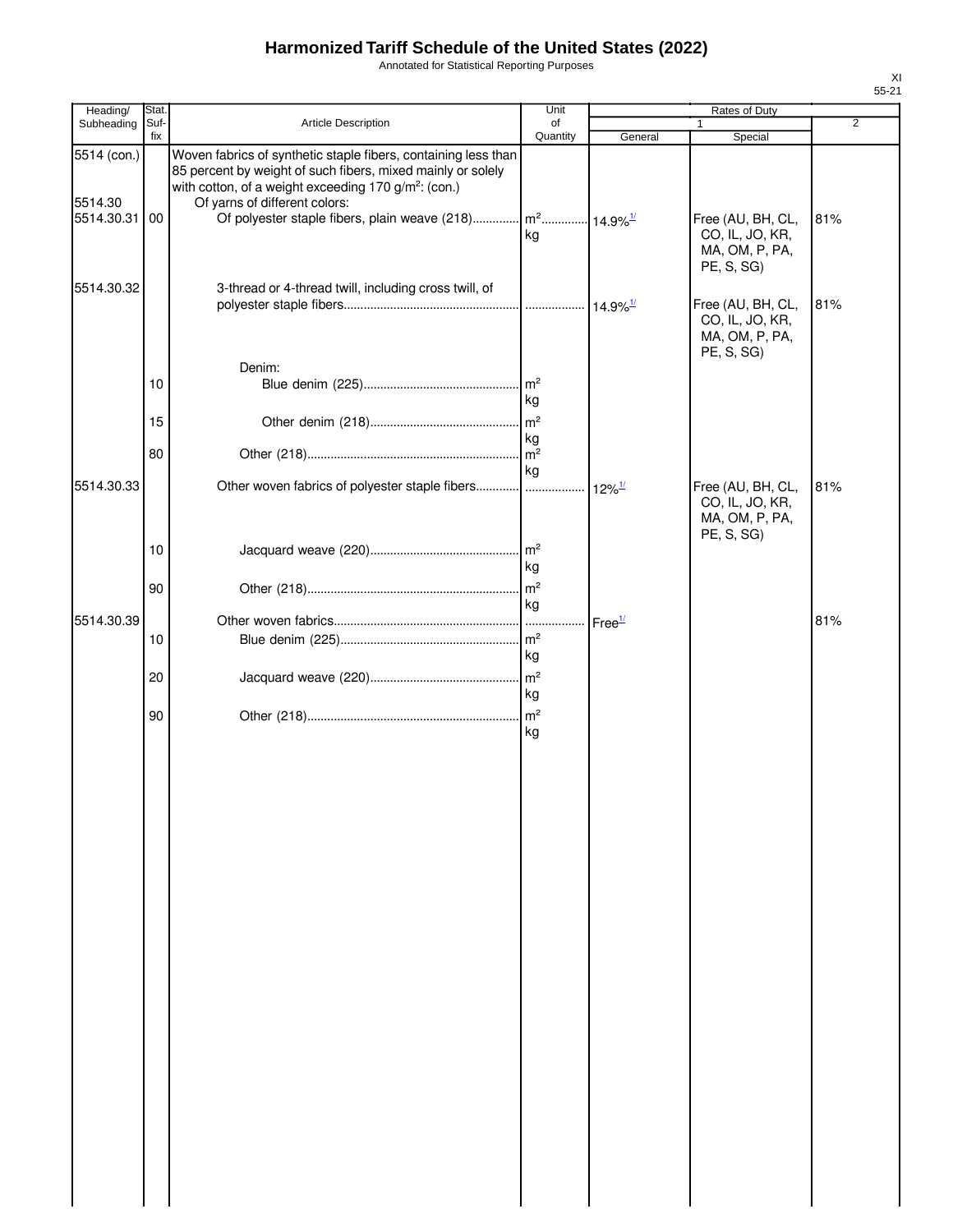Annotated for Statistical Reporting Purposes

| Heading/    | Stat.       |                                                                                                                                                                                                               | Unit                  |                        | Rates of Duty                                                        |     |
|-------------|-------------|---------------------------------------------------------------------------------------------------------------------------------------------------------------------------------------------------------------|-----------------------|------------------------|----------------------------------------------------------------------|-----|
| Subheading  | Suf-<br>fix | <b>Article Description</b>                                                                                                                                                                                    | of<br>Quantity        | General                | 1<br>Special                                                         | 2   |
| 5514 (con.) |             | Woven fabrics of synthetic staple fibers, containing less than<br>85 percent by weight of such fibers, mixed mainly or solely<br>with cotton, of a weight exceeding 170 g/m <sup>2</sup> : (con.)<br>Printed: |                       |                        |                                                                      |     |
| 5514.41.00  |             |                                                                                                                                                                                                               |                       |                        | Free (AU, BH, CL,<br>CO, IL, JO, KR,<br>MA, OM, P, PA,<br>PE, S, SG  | 81% |
|             | 20          |                                                                                                                                                                                                               | kg                    |                        |                                                                      |     |
|             | 30          | Sheeting:                                                                                                                                                                                                     | $\mathsf{Im}^2$<br>kg |                        |                                                                      |     |
|             | 50          |                                                                                                                                                                                                               | kg                    |                        |                                                                      |     |
|             | 90          |                                                                                                                                                                                                               | kg                    |                        |                                                                      |     |
| 5514.42.00  |             | 3-thread or 4-thread twill, including cross twill, of                                                                                                                                                         |                       | $14.9\%$ <sup>1/</sup> | Free (AU, BH, CL,<br>CO, IL, JO, KR,<br>MA, OM, P, PA,<br>PE, S, SG) | 81% |
|             | 20          |                                                                                                                                                                                                               | kg                    |                        |                                                                      |     |
| 5514.43.00  | 40          | Other woven fabrics of polyester staple fibers                                                                                                                                                                | kg                    | Free <sup>1/</sup>     |                                                                      | 81% |
|             | 20          |                                                                                                                                                                                                               | kg                    |                        |                                                                      |     |
|             | 40          |                                                                                                                                                                                                               | kg                    |                        |                                                                      |     |
|             | 90          |                                                                                                                                                                                                               | kg                    |                        |                                                                      |     |
| 5514.49.00  |             |                                                                                                                                                                                                               |                       | $8.5\%$ <sup>1/</sup>  | Free (AU, BH, CL,<br>CO, IL, JO, KR,<br>MA, OM, P, PA,<br>PE, S, SG) | 81% |
|             | 10          |                                                                                                                                                                                                               | kg                    |                        |                                                                      |     |
|             | 20          |                                                                                                                                                                                                               | $\mathsf{Im}^2$<br>kg |                        |                                                                      |     |
|             | 30          |                                                                                                                                                                                                               | $\mathsf{m}^2$<br>kg  |                        |                                                                      |     |
|             | 40          | Satin weave or twill weave (617)                                                                                                                                                                              | m <sup>2</sup><br>kg  |                        |                                                                      |     |
|             | 90          |                                                                                                                                                                                                               | m <sup>2</sup><br>kg  |                        |                                                                      |     |
|             |             |                                                                                                                                                                                                               |                       |                        |                                                                      |     |
|             |             |                                                                                                                                                                                                               |                       |                        |                                                                      |     |
|             |             |                                                                                                                                                                                                               |                       |                        |                                                                      |     |
|             |             |                                                                                                                                                                                                               |                       |                        |                                                                      |     |
|             |             |                                                                                                                                                                                                               |                       |                        |                                                                      |     |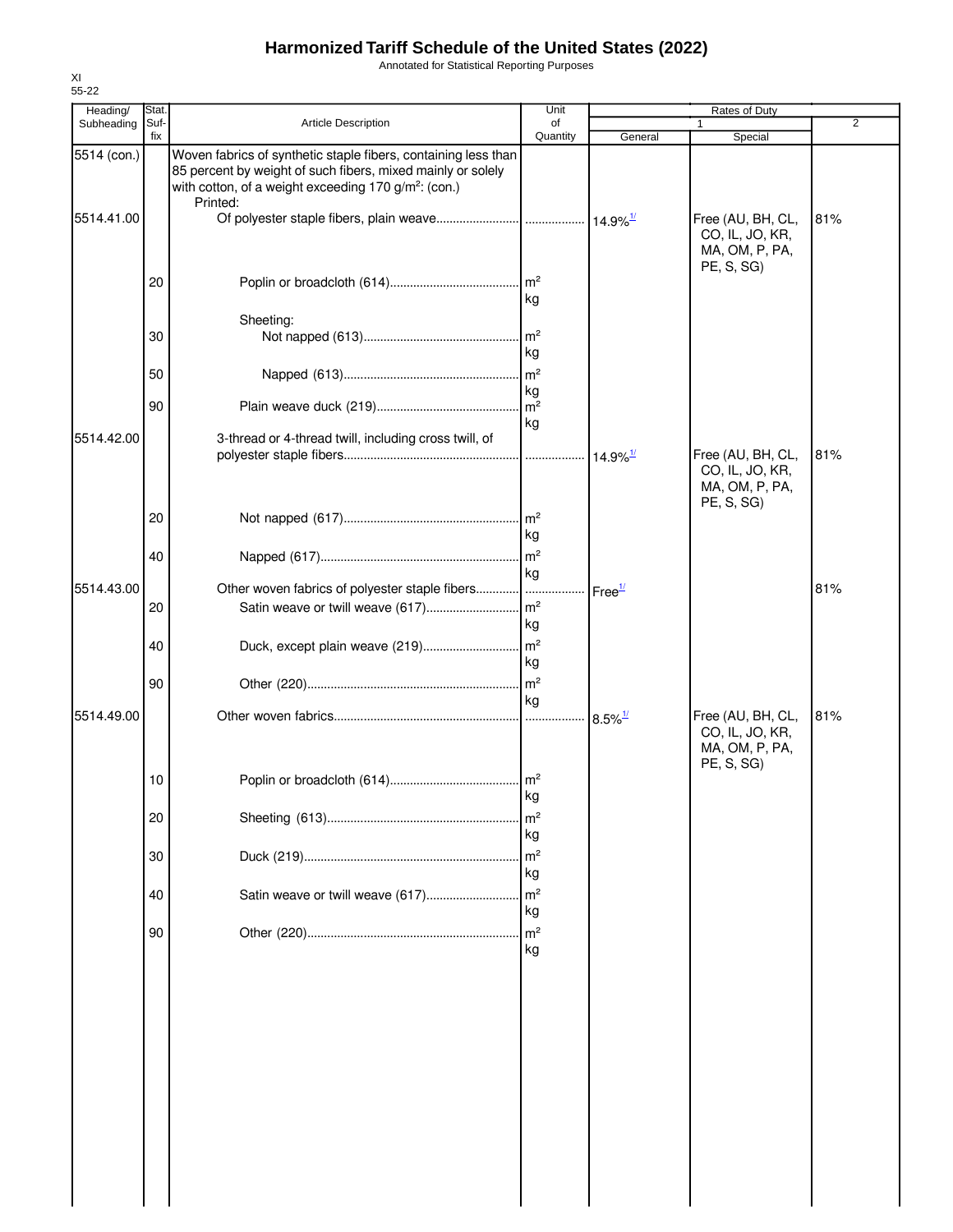Annotated for Statistical Reporting Purposes

| Heading/           | Stat.       |                                                                                                                                    | Unit                                   |                      | Rates of Duty                                                        |                |
|--------------------|-------------|------------------------------------------------------------------------------------------------------------------------------------|----------------------------------------|----------------------|----------------------------------------------------------------------|----------------|
| Subheading         | Suf-<br>fix | Article Description                                                                                                                | of<br>Quantity                         | General              | 1<br>Special                                                         | $\overline{2}$ |
| 5515<br>5515.11.00 |             | Other woven fabrics of synthetic staple fibers:<br>Of polyester staple fibers:<br>Mixed mainly or solely with viscose rayon staple |                                        |                      | Free (AU, BH, CL,<br>CO, IL, JO, KR,<br>MA, OM, P, PA,               | 81%            |
|                    | 05          | Of yarns of different colors, except blue denim or                                                                                 | m <sup>2</sup><br>kg                   |                      | PE, S, SG)                                                           |                |
|                    | 10          |                                                                                                                                    | m <sup>2</sup><br>kg                   |                      |                                                                      |                |
|                    | 15          | Other:                                                                                                                             | $\mathsf{Im}^2$<br>kg                  |                      |                                                                      |                |
|                    | 20          |                                                                                                                                    | m <sup>2</sup><br>kg                   |                      |                                                                      |                |
|                    | 25          |                                                                                                                                    | m <sup>2</sup><br>kg                   |                      |                                                                      |                |
|                    | 30          | Cheesecloth; lawns, voiles or batistes (226).                                                                                      | m <sup>2</sup><br>kg                   |                      |                                                                      |                |
|                    | 35          |                                                                                                                                    | m <sup>2</sup><br>kg                   |                      |                                                                      |                |
|                    | 40          | Satin weave or twill weave (617)                                                                                                   | $\mathsf{m}^2$<br>kg                   |                      |                                                                      |                |
|                    | 45          |                                                                                                                                    | $\mathsf{m}^2$<br>kg                   |                      |                                                                      |                |
|                    | 90          |                                                                                                                                    | m <sup>2</sup><br>kg                   |                      |                                                                      |                |
| 5515.12.00         |             | Mixed mainly or solely with man-made filaments                                                                                     |                                        | $12\%$ <sup>1/</sup> | Free (AU, BH, CL,<br>CO, IL, JO, KR,<br>MA, OM, P, PA,<br>PE, S, SG) | 81%            |
|                    | 10          |                                                                                                                                    | $\mathsf{Im}^2$<br>kg                  |                      |                                                                      |                |
|                    | 22          | Sheeting:<br>Of a width exceeding 254 cm (627) m <sup>2</sup>                                                                      | kg                                     |                      |                                                                      |                |
|                    | 27          |                                                                                                                                    | m <sup>2</sup><br>kg                   |                      |                                                                      |                |
|                    | 30          |                                                                                                                                    | m <sup>2</sup><br>kg<br>m <sup>2</sup> |                      |                                                                      |                |
|                    | 40          | Satin weave or twill weave (628)                                                                                                   | kg<br>m <sup>2</sup>                   |                      |                                                                      |                |
|                    | 90          |                                                                                                                                    | kg                                     |                      |                                                                      |                |
|                    |             |                                                                                                                                    |                                        |                      |                                                                      |                |
|                    |             |                                                                                                                                    |                                        |                      |                                                                      |                |
|                    |             |                                                                                                                                    |                                        |                      |                                                                      |                |
|                    |             |                                                                                                                                    |                                        |                      |                                                                      |                |
|                    |             |                                                                                                                                    |                                        |                      |                                                                      |                |
|                    |             |                                                                                                                                    |                                        |                      |                                                                      |                |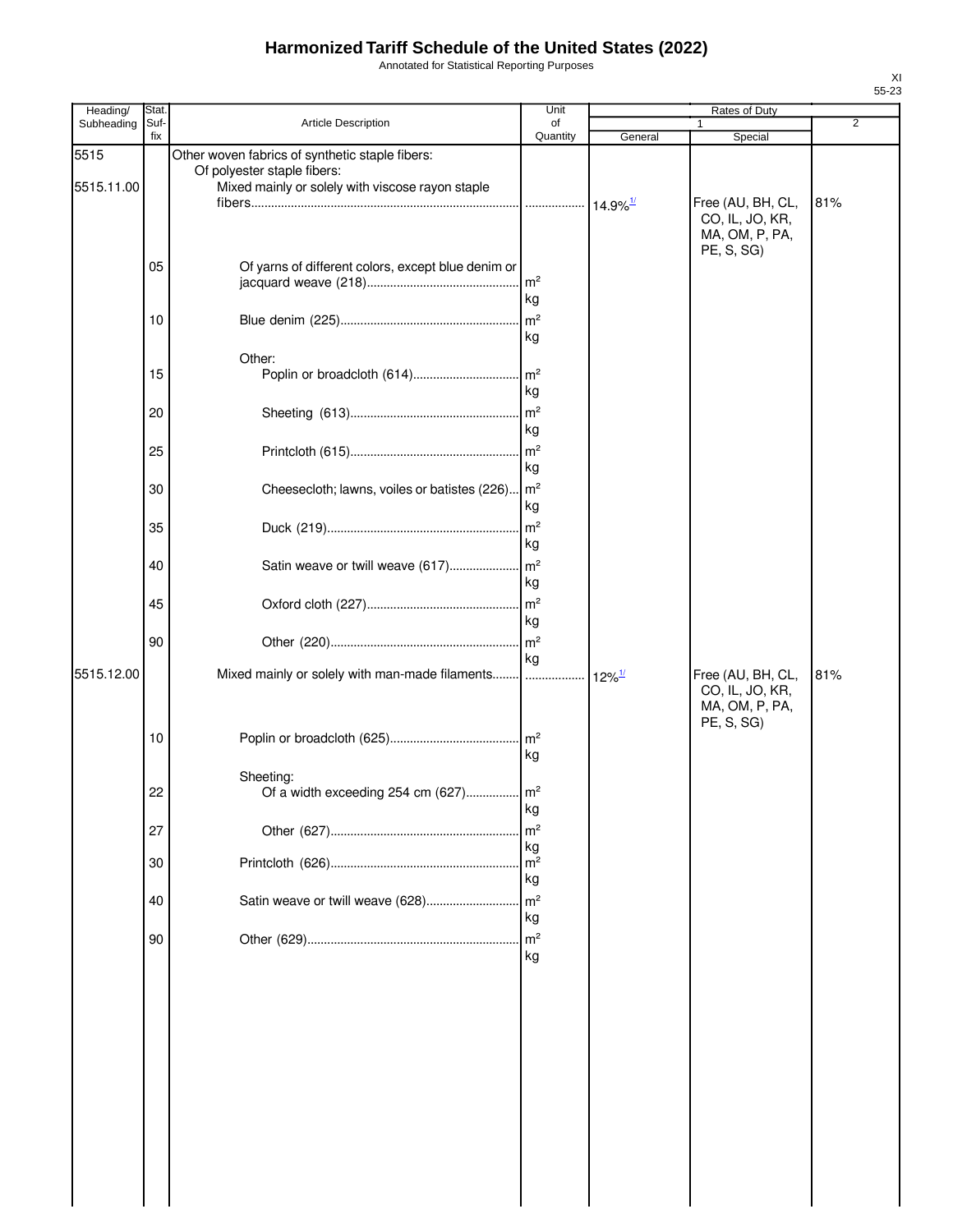Annotated for Statistical Reporting Purposes

| Heading/                             | Stat.       |                                                                                                                                                                                                          | Unit                 |                      | Rates of Duty                                                        |                     |
|--------------------------------------|-------------|----------------------------------------------------------------------------------------------------------------------------------------------------------------------------------------------------------|----------------------|----------------------|----------------------------------------------------------------------|---------------------|
| Subheading                           | Suf-<br>fix | Article Description                                                                                                                                                                                      | of<br>Quantity       | General              | 1<br>Special                                                         | $\overline{2}$      |
| 5515 (con.)<br>5515.13<br>5515.13.05 |             | Other woven fabrics of synthetic staple fibers: (con.)<br>Of polyester staple fibers: (con.)<br>Mixed mainly or solely with wool or fine animal hair:<br>Containing 36 percent or more by weight of wool |                      | $25\%$ <sup>1/</sup> | Free (AU, BH, CL,<br>CO, IL, JO, KR,<br>MA, OM, P, PA,               | 48.5¢/kg +<br>68.5% |
|                                      | 10          |                                                                                                                                                                                                          | kg                   |                      | PE, S, SG)                                                           |                     |
|                                      | 20          |                                                                                                                                                                                                          | kg                   |                      |                                                                      |                     |
| 5515.13.10                           |             |                                                                                                                                                                                                          |                      | $12\%$ <sup>1/</sup> | Free (AU, BH, CL,<br>CO, IL, JO, KR,<br>MA, OM, P, PA,<br>PE, S, SG) | 80.5%               |
|                                      | 10          |                                                                                                                                                                                                          | kg                   |                      |                                                                      |                     |
|                                      | 20          |                                                                                                                                                                                                          | kg                   |                      |                                                                      |                     |
| 5515.19.00                           |             |                                                                                                                                                                                                          |                      | $12\%$ <sup>1/</sup> | Free (AU, BH, CL,<br>CO, IL, JO, KR,<br>MA, OM, P, PA,<br>PE, S, SG) | 81%                 |
|                                      | 05          | Of yarns of different colors, except blue denim or                                                                                                                                                       | kg                   |                      |                                                                      |                     |
|                                      | 10          |                                                                                                                                                                                                          | kg                   |                      |                                                                      |                     |
|                                      | 15          | Other:                                                                                                                                                                                                   | kg                   |                      |                                                                      |                     |
|                                      | 20          |                                                                                                                                                                                                          | kg                   |                      |                                                                      |                     |
|                                      | 25          |                                                                                                                                                                                                          | kg                   |                      |                                                                      |                     |
|                                      | 30          | Cheesecloth; lawns, voiles or batistes (226) m <sup>2</sup>                                                                                                                                              | kg                   |                      |                                                                      |                     |
|                                      | 35          |                                                                                                                                                                                                          | m <sup>2</sup><br>kg |                      |                                                                      |                     |
|                                      | 40          | Satin weave or twill weave (617)                                                                                                                                                                         | m <sup>2</sup><br>kg |                      |                                                                      |                     |
|                                      | 45          |                                                                                                                                                                                                          | m <sup>2</sup><br>kg |                      |                                                                      |                     |
|                                      | 90          |                                                                                                                                                                                                          | m <sup>2</sup><br>kg |                      |                                                                      |                     |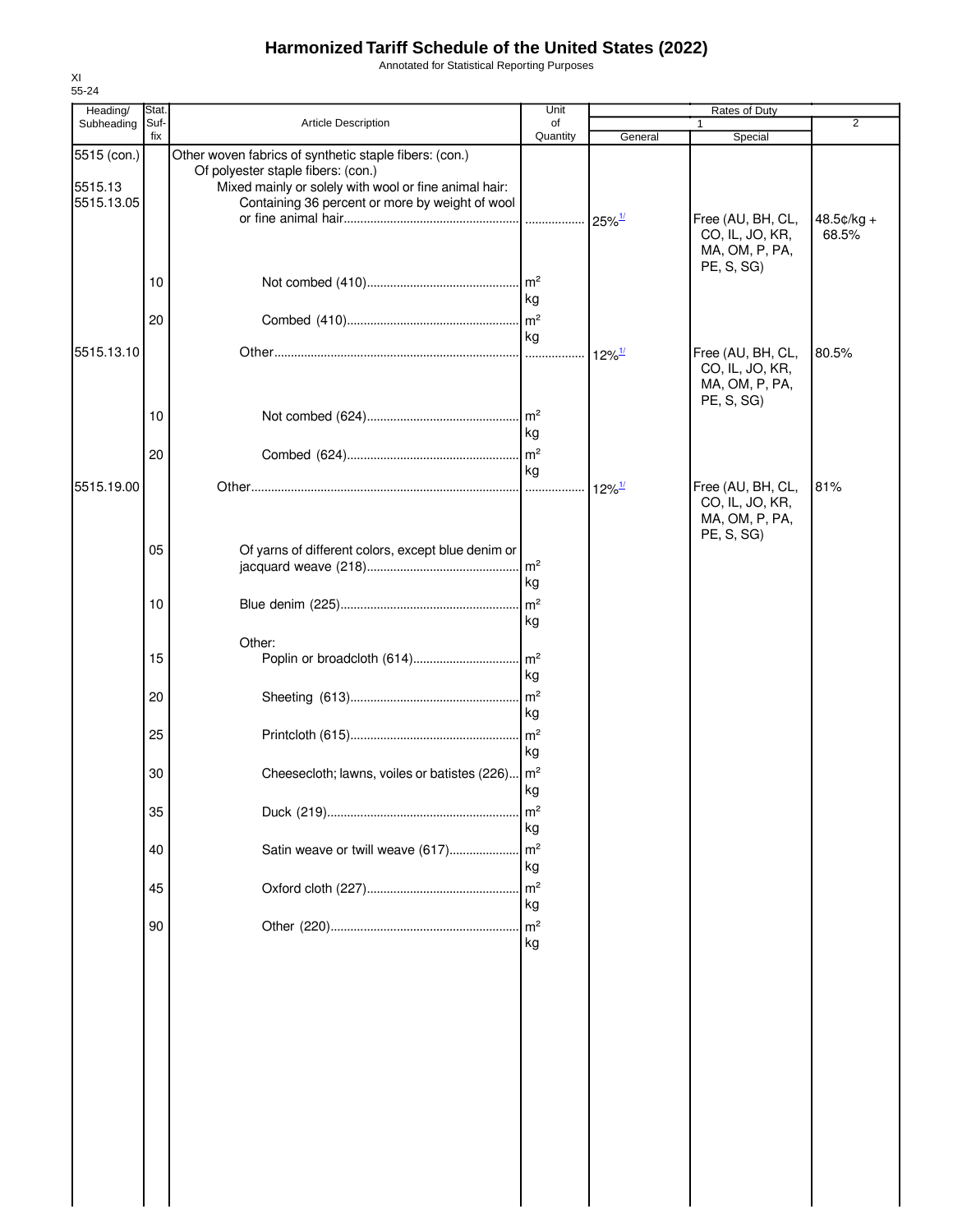Annotated for Statistical Reporting Purposes

| Heading/                  | Stat.       |                                                                                                                                                                           | Unit                 |                           | Rates of Duty                                                        |              |
|---------------------------|-------------|---------------------------------------------------------------------------------------------------------------------------------------------------------------------------|----------------------|---------------------------|----------------------------------------------------------------------|--------------|
| Subheading                | Suf-<br>fix | Article Description                                                                                                                                                       | of<br>Quantity       | General                   | 1<br>Special                                                         | 2            |
| 5515 (con.)<br>5515.21.00 |             | Other woven fabrics of synthetic staple fibers: (con.)<br>Of acrylic or modacrylic staple fibers:<br>Mixed mainly or solely with man-made filaments    Free <sup>1/</sup> |                      |                           |                                                                      | 81%          |
|                           | 10          |                                                                                                                                                                           | m <sup>2</sup>       |                           |                                                                      |              |
|                           |             |                                                                                                                                                                           | kg                   |                           |                                                                      |              |
|                           | 20          |                                                                                                                                                                           |                      |                           |                                                                      |              |
|                           |             |                                                                                                                                                                           | kg<br>m <sup>2</sup> |                           |                                                                      |              |
|                           | 30          |                                                                                                                                                                           | kg                   |                           |                                                                      |              |
|                           | 40          |                                                                                                                                                                           |                      |                           |                                                                      |              |
|                           |             |                                                                                                                                                                           | kg                   |                           |                                                                      |              |
|                           | 90          |                                                                                                                                                                           | $\mathsf{Im}^2$      |                           |                                                                      |              |
| 5515.22<br>5515.22.05     |             | Mixed mainly or solely with wool or fine animal hair:<br>Containing 36 percent or more by weight of wool                                                                  | kg                   |                           | Free (AU, BH, CL,                                                    | $48.5¢/kg +$ |
|                           |             |                                                                                                                                                                           |                      |                           | CO, IL, JO, KR,<br>MA, OM, P, PA,<br>PE, S, SG)                      | 68.5%        |
|                           | 10          |                                                                                                                                                                           |                      |                           |                                                                      |              |
|                           |             |                                                                                                                                                                           | kg                   |                           |                                                                      |              |
|                           | 20          |                                                                                                                                                                           | kg                   |                           |                                                                      |              |
| 5515.22.10 00             |             |                                                                                                                                                                           | kg                   | $\cdot$ 12% $\frac{1}{2}$ | Free (AU, BH, CL,<br>CO, IL, JO, KR,<br>MA, OM, P, PA,<br>PE, S, SG) | 80.5%        |
| 5515.29.00                |             |                                                                                                                                                                           |                      | Free <sup>1/</sup>        |                                                                      | 81%          |
|                           | 05          | Of yarns of different colors, except blue denim or                                                                                                                        |                      |                           |                                                                      |              |
|                           |             |                                                                                                                                                                           | kg                   |                           |                                                                      |              |
|                           | 10          |                                                                                                                                                                           |                      |                           |                                                                      |              |
|                           |             |                                                                                                                                                                           | kg                   |                           |                                                                      |              |
|                           | 15          | Other:                                                                                                                                                                    |                      |                           |                                                                      |              |
|                           |             |                                                                                                                                                                           | kg                   |                           |                                                                      |              |
|                           | 20          |                                                                                                                                                                           |                      |                           |                                                                      |              |
|                           |             |                                                                                                                                                                           | kg                   |                           |                                                                      |              |
|                           | 25          |                                                                                                                                                                           | m <sup>2</sup><br>kg |                           |                                                                      |              |
|                           | 30          | Cheesecloth; lawns, voiles or batistes (226)                                                                                                                              | m <sup>2</sup>       |                           |                                                                      |              |
|                           |             |                                                                                                                                                                           | kg                   |                           |                                                                      |              |
|                           | 35          |                                                                                                                                                                           | m <sup>2</sup>       |                           |                                                                      |              |
|                           |             |                                                                                                                                                                           | kg                   |                           |                                                                      |              |
|                           | 40          | Satin weave or twill weave (617)                                                                                                                                          | m <sup>2</sup><br>kg |                           |                                                                      |              |
|                           | 45          |                                                                                                                                                                           | m <sup>2</sup>       |                           |                                                                      |              |
|                           |             |                                                                                                                                                                           | kg                   |                           |                                                                      |              |
|                           | 90          |                                                                                                                                                                           | m <sup>2</sup>       |                           |                                                                      |              |
|                           |             |                                                                                                                                                                           | kg                   |                           |                                                                      |              |
|                           |             |                                                                                                                                                                           |                      |                           |                                                                      |              |
|                           |             |                                                                                                                                                                           |                      |                           |                                                                      |              |
|                           |             |                                                                                                                                                                           |                      |                           |                                                                      |              |
|                           |             |                                                                                                                                                                           |                      |                           |                                                                      |              |
|                           |             |                                                                                                                                                                           |                      |                           |                                                                      |              |
|                           |             |                                                                                                                                                                           |                      |                           |                                                                      |              |
|                           |             |                                                                                                                                                                           |                      |                           |                                                                      |              |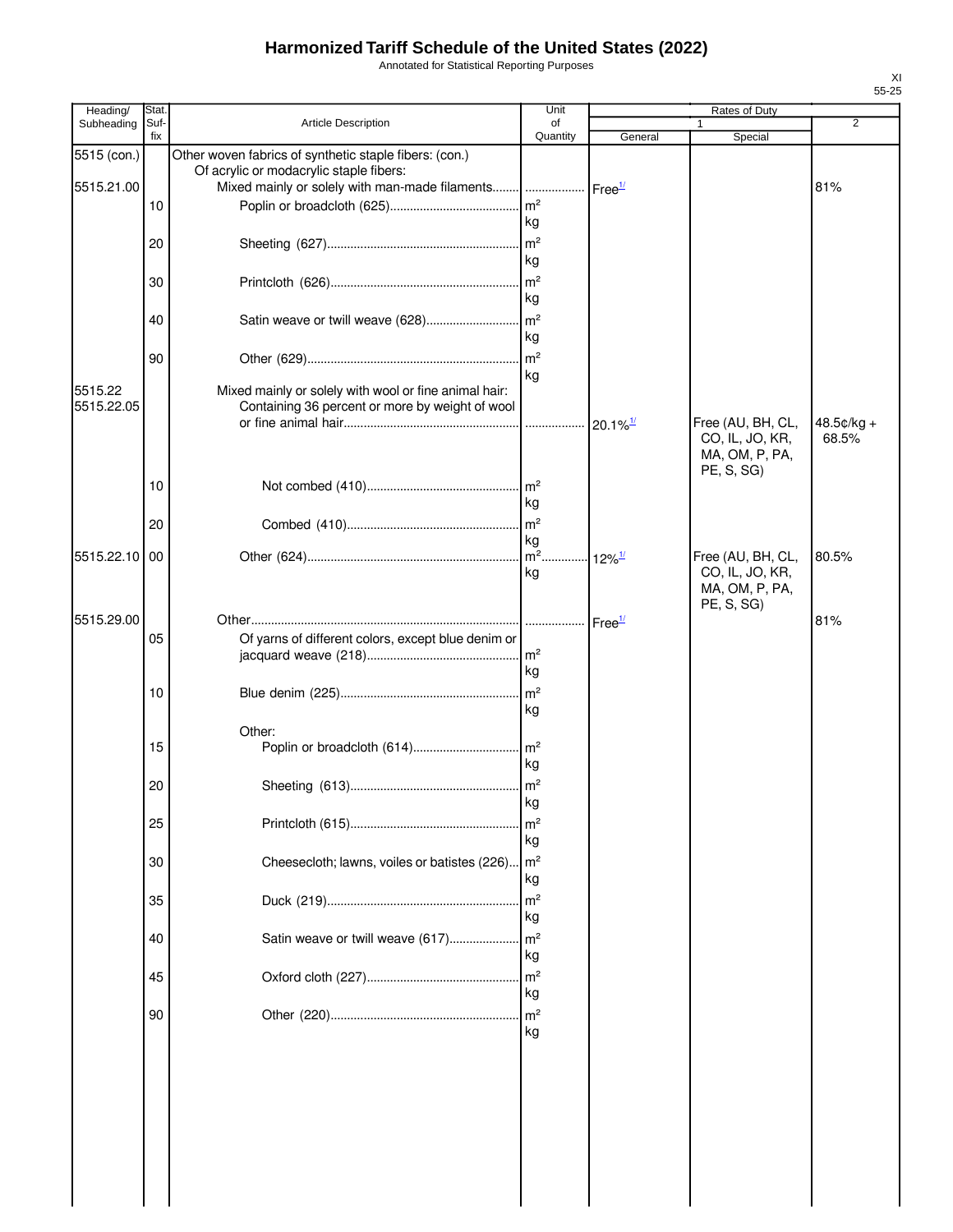Annotated for Statistical Reporting Purposes

| Heading/    | Stat.       |                                                                                               | Unit                 | Rates of Duty |                                                        |                |  |
|-------------|-------------|-----------------------------------------------------------------------------------------------|----------------------|---------------|--------------------------------------------------------|----------------|--|
| Subheading  | Suf-<br>fix | Article Description                                                                           | of<br>Quantity       | General       | 1<br>Special                                           | $\overline{2}$ |  |
| 5515 (con.) |             | Other woven fabrics of synthetic staple fibers: (con.)                                        |                      |               |                                                        |                |  |
| 5515.91.00  |             | Other woven fabrics:<br>Mixed mainly or solely with man-made filaments      12% <sup>1/</sup> |                      |               | Free (AU, BH, CL,<br>CO, IL, JO, KR,<br>MA, OM, P, PA, | 81%            |  |
|             | 10          |                                                                                               | $\mathsf{m}^2$<br>kg |               | PE, S, SG)                                             |                |  |
|             | $20\,$      |                                                                                               | m <sup>2</sup><br>kg |               |                                                        |                |  |
|             | 30          |                                                                                               | $\mathsf{m}^2$<br>kg |               |                                                        |                |  |
|             | 40          |                                                                                               | kg                   |               |                                                        |                |  |
|             | 90          |                                                                                               | $\mathsf{m}^2$<br>kg |               |                                                        |                |  |
|             |             |                                                                                               |                      |               |                                                        |                |  |
|             |             |                                                                                               |                      |               |                                                        |                |  |
|             |             |                                                                                               |                      |               |                                                        |                |  |
|             |             |                                                                                               |                      |               |                                                        |                |  |
|             |             |                                                                                               |                      |               |                                                        |                |  |
|             |             |                                                                                               |                      |               |                                                        |                |  |
|             |             |                                                                                               |                      |               |                                                        |                |  |
|             |             |                                                                                               |                      |               |                                                        |                |  |
|             |             |                                                                                               |                      |               |                                                        |                |  |
|             |             |                                                                                               |                      |               |                                                        |                |  |
|             |             |                                                                                               |                      |               |                                                        |                |  |
|             |             |                                                                                               |                      |               |                                                        |                |  |
|             |             |                                                                                               |                      |               |                                                        |                |  |
|             |             |                                                                                               |                      |               |                                                        |                |  |
|             |             |                                                                                               |                      |               |                                                        |                |  |
|             |             |                                                                                               |                      |               |                                                        |                |  |
|             |             |                                                                                               |                      |               |                                                        |                |  |
|             |             |                                                                                               |                      |               |                                                        |                |  |
|             |             |                                                                                               |                      |               |                                                        |                |  |
|             |             |                                                                                               |                      |               |                                                        |                |  |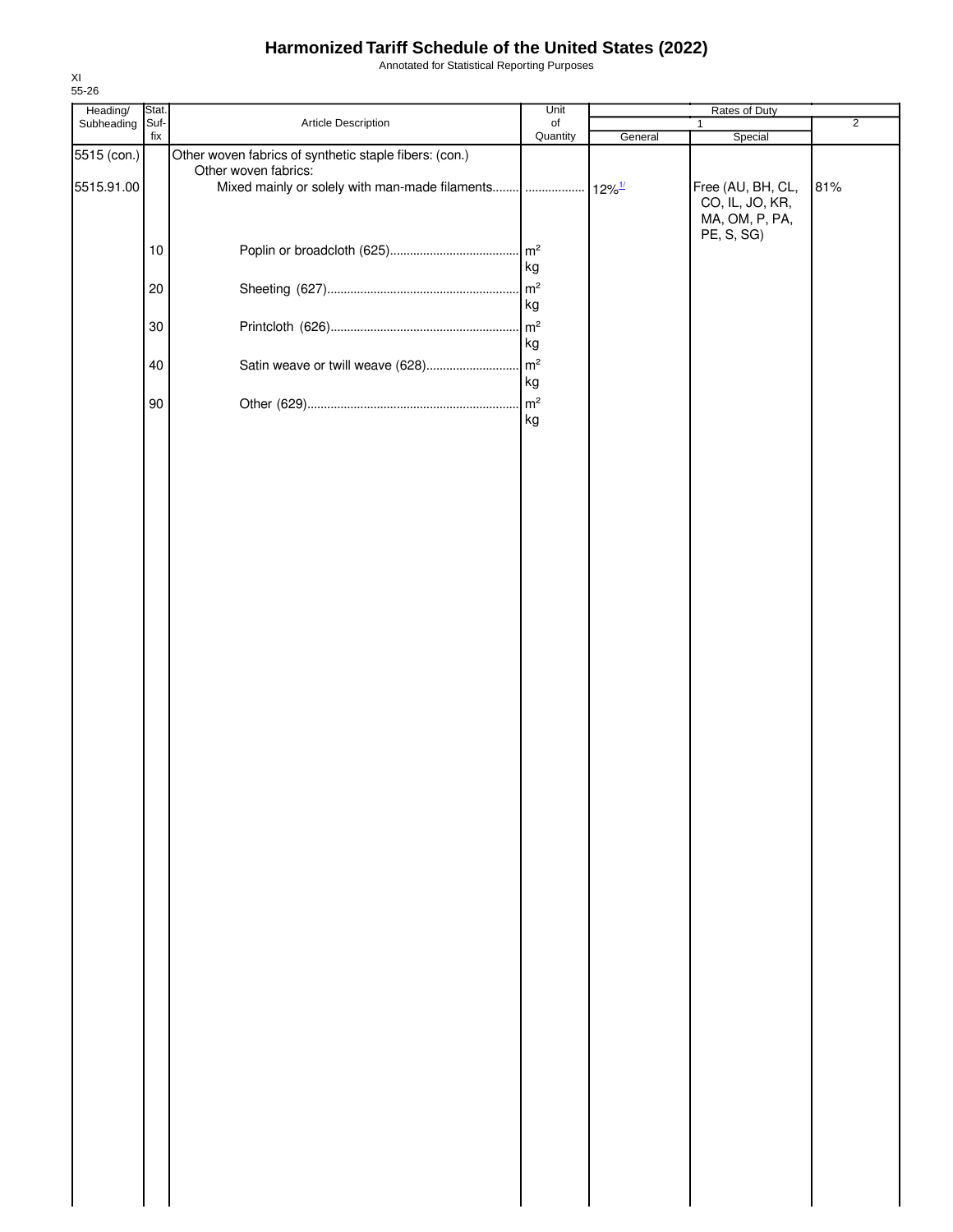Annotated for Statistical Reporting Purposes

| Heading/    | Stat.       |                                                                                       | Unit                 | Rates of Duty         |                                                                      |                     |
|-------------|-------------|---------------------------------------------------------------------------------------|----------------------|-----------------------|----------------------------------------------------------------------|---------------------|
| Subheading  | Suf-<br>fix | <b>Article Description</b>                                                            | of<br>Quantity       | General               | 1<br>Special                                                         | $\overline{2}$      |
| 5515 (con.) |             | Other woven fabrics of synthetic staple fibers: (con.)<br>Other woven fabrics: (con.) |                      |                       |                                                                      |                     |
| 5515.99     |             | Other:                                                                                |                      |                       |                                                                      |                     |
|             |             | Mixed mainly or solely with wool or fine animal hair:                                 |                      |                       |                                                                      |                     |
| 5515.99.05  |             | Containing 36 percent or more by weight of                                            |                      |                       |                                                                      |                     |
|             |             |                                                                                       |                      | $25\%$ <sup>1/</sup>  | Free (AU, BH, CL,<br>CO, IL, JO, KR,<br>MA, OM, P, PA,<br>PE, S, SG) | 48.5¢/kg +<br>68.5% |
|             | 10          |                                                                                       | kg                   |                       |                                                                      |                     |
|             | 20          |                                                                                       | ka                   |                       |                                                                      |                     |
| 5515.99.10  |             |                                                                                       |                      | $12\%$ <sup>1/</sup>  | Free (AU, BH, CL,<br>CO, IL, JO, KR,<br>MA, OM, P, PA,<br>PE, S, SG) | 80.5%               |
|             | 10          |                                                                                       | m <sup>2</sup>       |                       |                                                                      |                     |
|             |             |                                                                                       | kg                   |                       |                                                                      |                     |
|             | 20          |                                                                                       | m <sup>2</sup>       |                       |                                                                      |                     |
|             |             |                                                                                       | kg                   |                       |                                                                      |                     |
| 5515.99.90  |             |                                                                                       |                      | $8.5\%$ <sup>1/</sup> | Free (AU, BH, CL,<br>CO, IL, JO, KR,<br>MA, OM, P, PA,<br>PE, S, SG) | 81%                 |
|             | 05          | Of yarns of different colors, except blue denim                                       | m <sup>2</sup><br>kg |                       |                                                                      |                     |
|             | 10          |                                                                                       | m <sup>2</sup><br>kg |                       |                                                                      |                     |
|             |             |                                                                                       |                      |                       |                                                                      |                     |
|             | 15          | Other:<br>Poplin or broadcloth (614)                                                  | m <sup>2</sup><br>kg |                       |                                                                      |                     |
|             | 20          |                                                                                       | m <sup>2</sup><br>kg |                       |                                                                      |                     |
|             | 25          |                                                                                       | m <sup>2</sup><br>kg |                       |                                                                      |                     |
|             | 30          | Cheesecloth; lawns, voiles or batistes                                                |                      |                       |                                                                      |                     |
|             |             |                                                                                       | m <sup>2</sup>       |                       |                                                                      |                     |
|             |             |                                                                                       | kg                   |                       |                                                                      |                     |
|             | 35          |                                                                                       | m <sup>2</sup>       |                       |                                                                      |                     |
|             |             |                                                                                       | kg                   |                       |                                                                      |                     |
|             | 40          | Satin weave or twill weave (617) m <sup>2</sup>                                       | kg                   |                       |                                                                      |                     |
|             | 45          |                                                                                       | m <sup>2</sup><br>kg |                       |                                                                      |                     |
|             | 90          |                                                                                       | kg                   |                       |                                                                      |                     |
|             |             |                                                                                       |                      |                       |                                                                      |                     |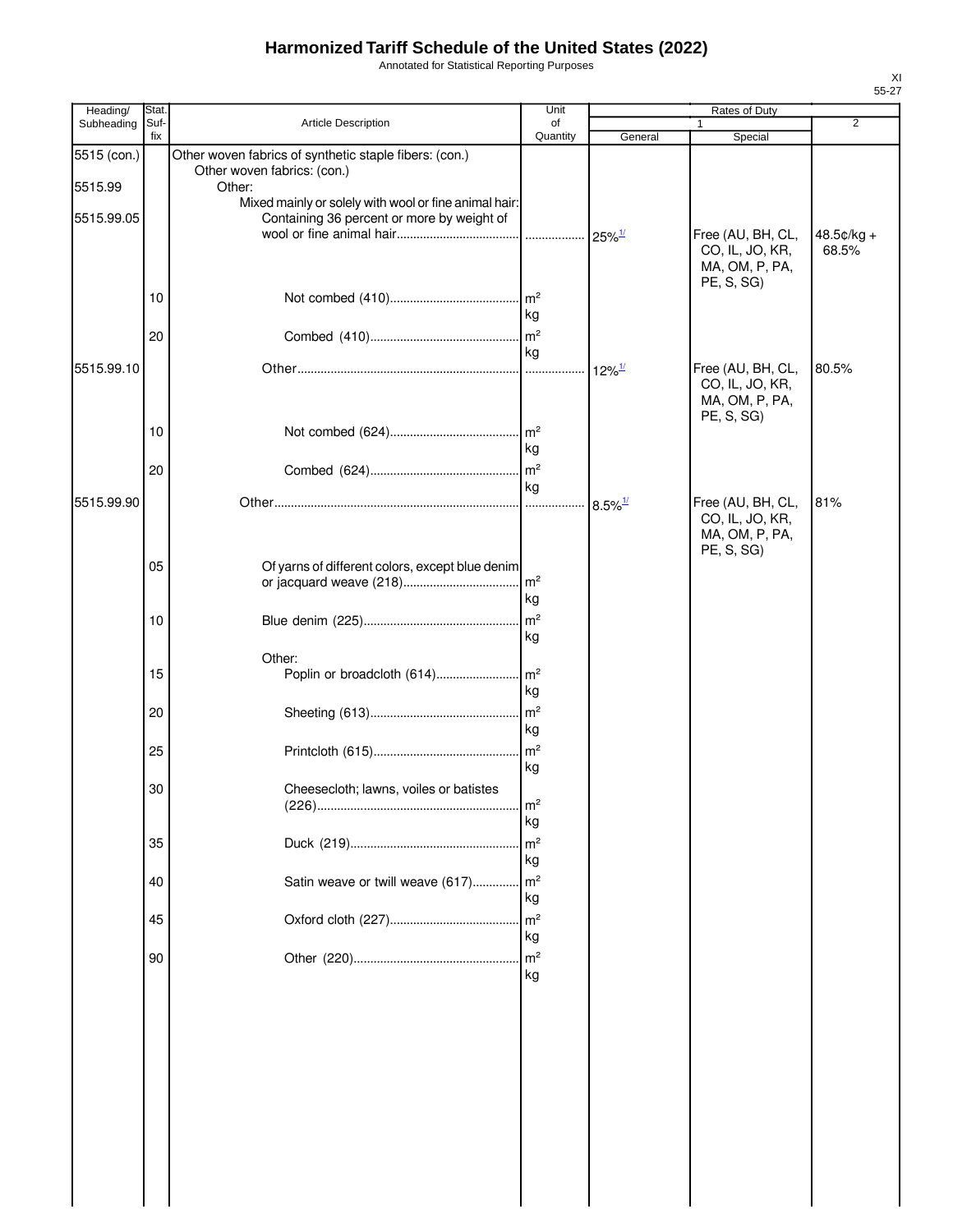Annotated for Statistical Reporting Purposes

| Heading/      | Stat.       |                                                                                                                       | Unit                 |                        | Rates of Duty                                                        |                |
|---------------|-------------|-----------------------------------------------------------------------------------------------------------------------|----------------------|------------------------|----------------------------------------------------------------------|----------------|
| Subheading    | Suf-<br>fix | Article Description                                                                                                   | of<br>Quantity       | General                | 1<br>Special                                                         | $\overline{2}$ |
| 5516          |             | Woven fabrics of artificial staple fibers:<br>Containing 85 percent or more by weight of artificial staple<br>fibers: |                      |                        |                                                                      |                |
| 5516.11.00    |             |                                                                                                                       |                      |                        | Free (AU, BH, CL,<br>CO, IL, JO, KR,<br>MA, OM, P, PA,<br>PE, S, SG) | 81%            |
|               | 10          |                                                                                                                       | kg                   |                        |                                                                      |                |
|               | 20          |                                                                                                                       | kg                   |                        |                                                                      |                |
|               | 90          |                                                                                                                       | kg                   |                        |                                                                      |                |
| 5516.12.00    |             |                                                                                                                       |                      | $14.9\%$ <sup>1/</sup> | Free (AU, BH, CL,<br>CO, IL, JO, KR,<br>MA, OM, P, PA,<br>PE, S, SG) | 81%            |
|               | 10          |                                                                                                                       | kg                   |                        |                                                                      |                |
|               | 20          |                                                                                                                       | l kg                 |                        |                                                                      |                |
|               | 90          |                                                                                                                       | kg                   |                        |                                                                      |                |
| 5516.13.00 00 |             |                                                                                                                       | kg                   |                        | Free (AU, BH, CL,<br>CO, IL, JO, KR,<br>MA, OM, P, PA,<br>PE, S, SG) | 81%            |
| 5516.14.00    |             |                                                                                                                       |                      | $10\%$ <sup>1/</sup>   | Free (AU, BH, CL,<br>CO, IL, JO, KR,<br>MA, OM, P, PA,<br>PE, S, SG) | 81%            |
|               | 05          | Plain weave:                                                                                                          | kg                   |                        |                                                                      |                |
|               | 15          |                                                                                                                       | kg                   |                        |                                                                      |                |
|               | 25          | Satin weave or twill weave:                                                                                           | kg                   |                        |                                                                      |                |
|               | 30          |                                                                                                                       | m <sup>2</sup><br>kg |                        |                                                                      |                |
|               | 85          | Other:                                                                                                                | m <sup>2</sup><br>kg |                        |                                                                      |                |
|               | 95          |                                                                                                                       | m <sup>2</sup><br>kg |                        |                                                                      |                |
|               |             |                                                                                                                       |                      |                        |                                                                      |                |
|               |             |                                                                                                                       |                      |                        |                                                                      |                |
|               |             |                                                                                                                       |                      |                        |                                                                      |                |
|               |             |                                                                                                                       |                      |                        |                                                                      |                |
|               |             |                                                                                                                       |                      |                        |                                                                      |                |
|               |             |                                                                                                                       |                      |                        |                                                                      |                |
|               |             |                                                                                                                       |                      |                        |                                                                      |                |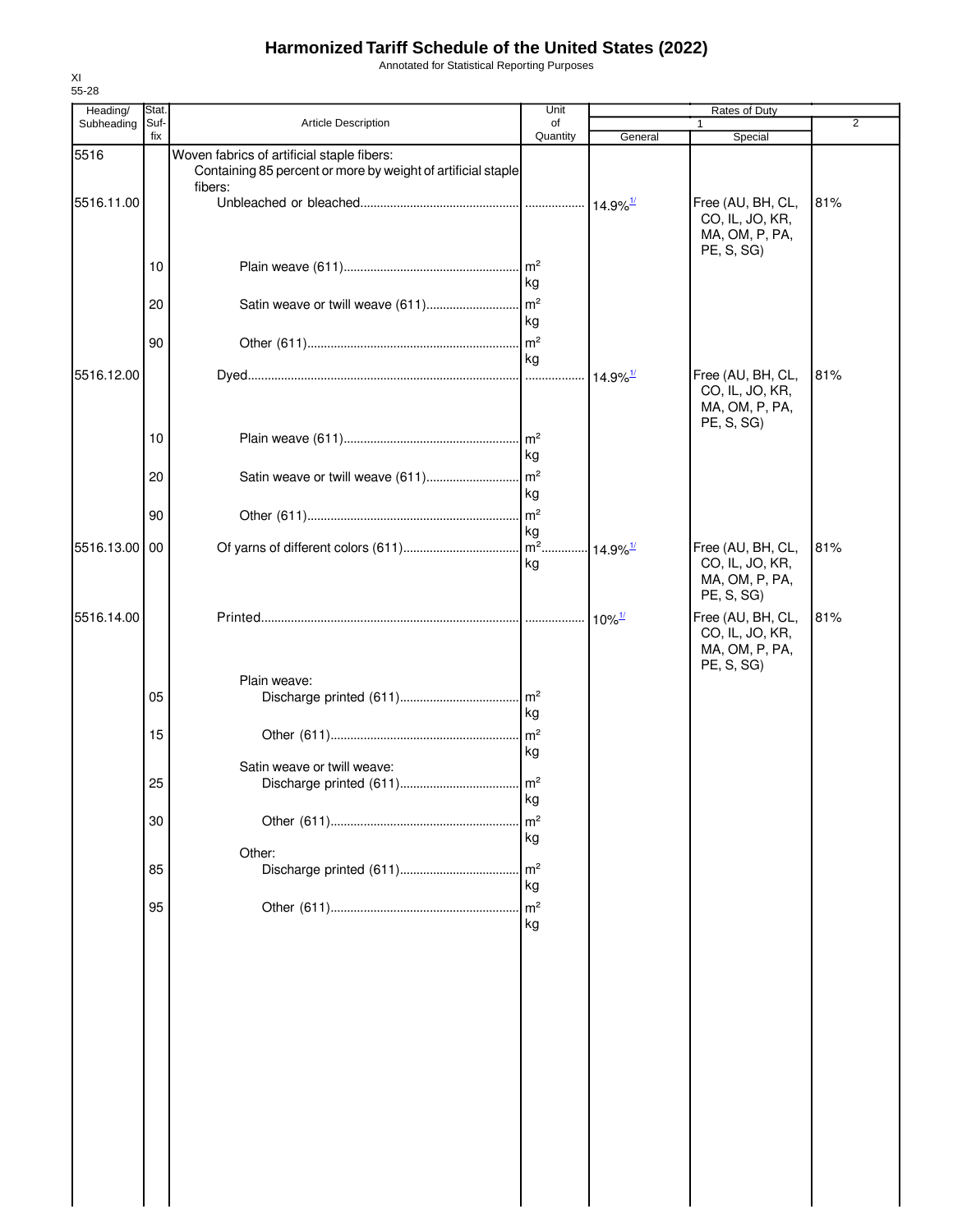Annotated for Statistical Reporting Purposes

| Heading/    | Stat.       |                                                                                                                                                                                | Unit                  |                        | Rates of Duty                                                        |                |
|-------------|-------------|--------------------------------------------------------------------------------------------------------------------------------------------------------------------------------|-----------------------|------------------------|----------------------------------------------------------------------|----------------|
| Subheading  | Suf-<br>fix | <b>Article Description</b>                                                                                                                                                     | of<br>Quantity        | General                | 1<br>Special                                                         | $\overline{2}$ |
| 5516 (con.) |             | Woven fabrics of artificial staple fibers: (con.)<br>Containing less than 85 percent by weight of artificial staple<br>fibers, mixed mainly or solely with man-made filaments: |                       |                        |                                                                      |                |
| 5516.21.00  |             |                                                                                                                                                                                | .                     | $14.9\%$ <sup>1/</sup> | Free (AU, BH, CL,<br>CO, IL, JO, KR,<br>MA, OM, P, PA,<br>PE, S, SG) | 81%            |
|             | 10          |                                                                                                                                                                                | kg                    |                        |                                                                      |                |
|             | 20          |                                                                                                                                                                                | m <sup>2</sup><br>kg  |                        |                                                                      |                |
|             | 30          |                                                                                                                                                                                | m <sup>2</sup><br>kg  |                        |                                                                      |                |
|             | 40          |                                                                                                                                                                                | kg                    |                        |                                                                      |                |
|             | 90          |                                                                                                                                                                                | kg                    |                        |                                                                      |                |
| 5516.22.00  |             |                                                                                                                                                                                |                       | $14.9\%$ <sup>1/</sup> | Free (AU, BH, CL,<br>CO, IL, JO, KR,<br>MA, OM, P, PA,<br>PE, S, SG) | 81%            |
|             | 10          |                                                                                                                                                                                | $\mathsf{Im}^2$<br>kg |                        |                                                                      |                |
|             | 20          |                                                                                                                                                                                | kg                    |                        |                                                                      |                |
|             | 30          |                                                                                                                                                                                | kg                    |                        |                                                                      |                |
|             | 40          |                                                                                                                                                                                | kg<br>m <sup>2</sup>  |                        |                                                                      |                |
| 5516.23.00  | 90          |                                                                                                                                                                                | kg                    | $8.5\%$ <sup>1/</sup>  | Free (AU, BH, CL,                                                    | 81%            |
|             |             |                                                                                                                                                                                |                       |                        | CO, IL, JO, KR,<br>MA, OM, P, PA,<br>PE, S, SG)                      |                |
|             | 10          |                                                                                                                                                                                | kg                    |                        |                                                                      |                |
|             | 20          |                                                                                                                                                                                | m <sup>2</sup><br>kg  |                        |                                                                      |                |
|             | 30          |                                                                                                                                                                                | m <sup>2</sup><br>kg  |                        |                                                                      |                |
|             | 40          | Satin weave or twill weave (628)                                                                                                                                               | m <sup>2</sup><br>kg  |                        |                                                                      |                |
|             | 90          |                                                                                                                                                                                | m <sup>2</sup><br>kg  |                        |                                                                      |                |
|             |             |                                                                                                                                                                                |                       |                        |                                                                      |                |
|             |             |                                                                                                                                                                                |                       |                        |                                                                      |                |
|             |             |                                                                                                                                                                                |                       |                        |                                                                      |                |
|             |             |                                                                                                                                                                                |                       |                        |                                                                      |                |
|             |             |                                                                                                                                                                                |                       |                        |                                                                      |                |
|             |             |                                                                                                                                                                                |                       |                        |                                                                      |                |
|             |             |                                                                                                                                                                                |                       |                        |                                                                      |                |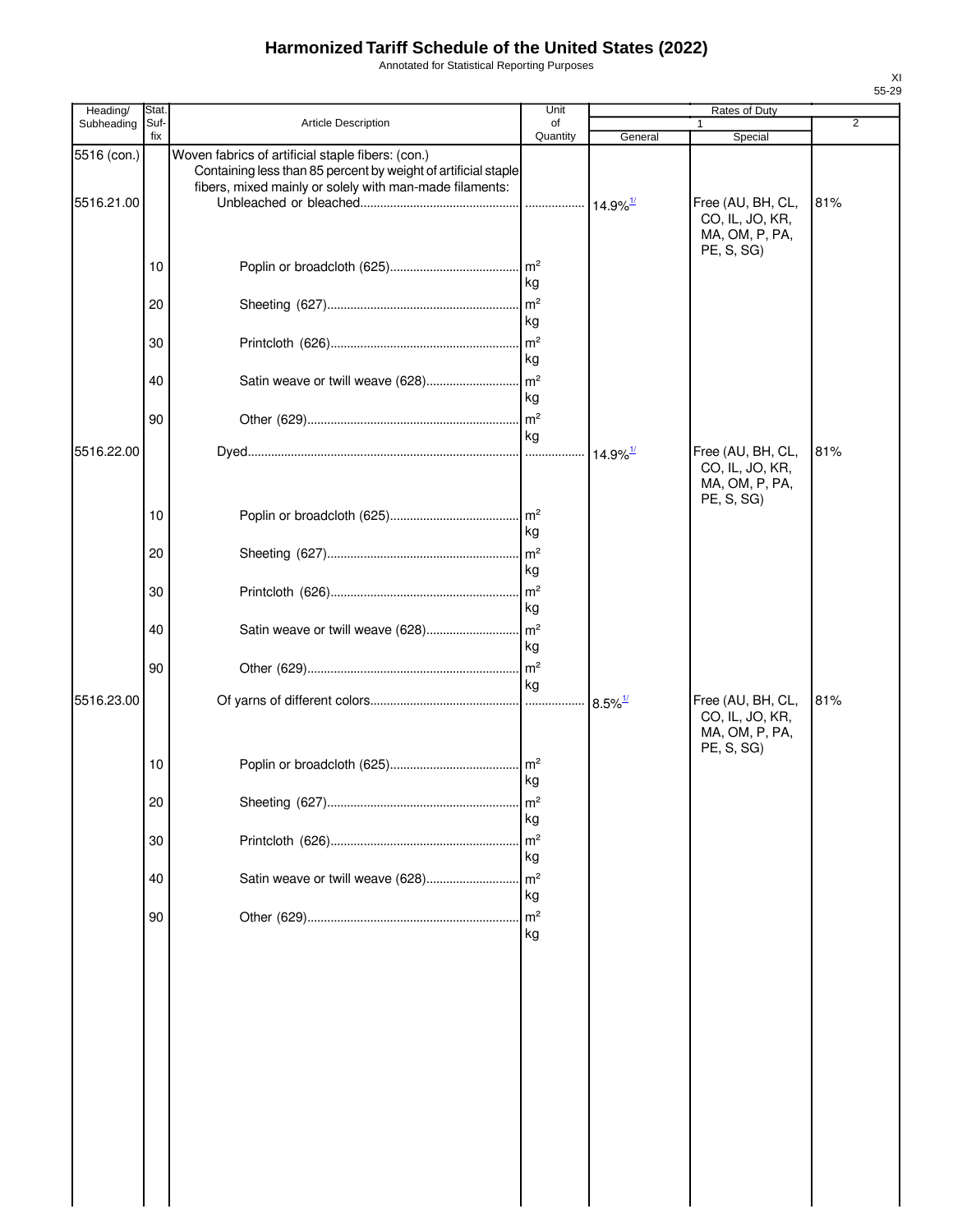Annotated for Statistical Reporting Purposes

| $\overline{2}$<br>Special<br>General<br>Free (AU, BH, CL,<br>81%<br>$14.9\%$ <sup>1/</sup><br>CO, IL, JO, KR,<br>MA, OM, P, PA, |
|---------------------------------------------------------------------------------------------------------------------------------|
|                                                                                                                                 |
|                                                                                                                                 |
| PE, S, SG)                                                                                                                      |
|                                                                                                                                 |
|                                                                                                                                 |
|                                                                                                                                 |
|                                                                                                                                 |
|                                                                                                                                 |
|                                                                                                                                 |
|                                                                                                                                 |
|                                                                                                                                 |
| Free (AU, BH, CL,<br>48.5¢/kg +<br>CO, IL, JO, KR,<br>68.5%<br>MA, OM, P, PA,<br>PE, S, SG)                                     |
|                                                                                                                                 |
|                                                                                                                                 |
| Free (AU, BH, CL,<br>80.5%<br>$12\%$ <sup>1/</sup><br>CO, IL, JO, KR,<br>MA, OM, P, PA,<br>PE, S, SG)                           |
| Free (AU, BH, CL,<br>$48.5¢/kg +$<br>$25\%$ <sup>1/</sup><br>68.5%<br>CO, IL, JO, KR,                                           |
| MA, OM, P, PA,<br>PE, S, SG)                                                                                                    |
|                                                                                                                                 |
| Free (AU, BH, CL,<br>80.5%<br>$12\%$ <sup>1/</sup><br>CO, IL, JO, KR,<br>MA, OM, P, PA,                                         |
| PE, S, SG)                                                                                                                      |
|                                                                                                                                 |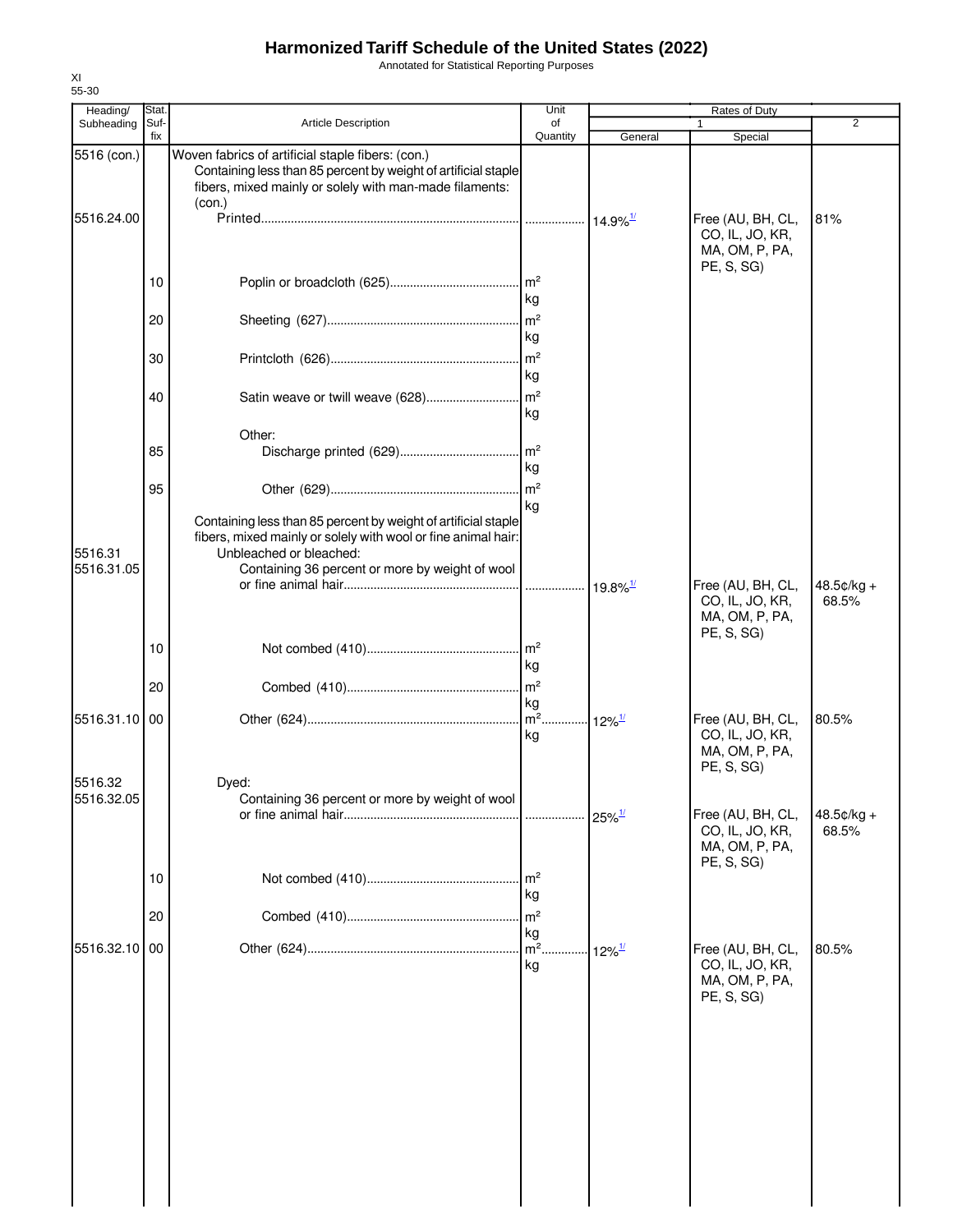Annotated for Statistical Reporting Purposes

| Heading/               | Stat.       |                                                                                                                                                                                                                                 | Unit                          | Rates of Duty        |                                                                      |                     |  |
|------------------------|-------------|---------------------------------------------------------------------------------------------------------------------------------------------------------------------------------------------------------------------------------|-------------------------------|----------------------|----------------------------------------------------------------------|---------------------|--|
| Subheading             | Suf-<br>fix | Article Description                                                                                                                                                                                                             | of<br>Quantity                | General              | $\mathbf{1}$<br>Special                                              | $\overline{2}$      |  |
| 5516 (con.)<br>5516.33 |             | Woven fabrics of artificial staple fibers: (con.)<br>Containing less than 85 percent by weight of artificial staple<br>fibers, mixed mainly or solely with wool or fine animal hair:<br>(con.)<br>Of yarns of different colors: |                               |                      |                                                                      |                     |  |
| 5516.33.05             |             | Containing 36 percent or more by weight of wool                                                                                                                                                                                 |                               | $25\%$ <sup>1/</sup> | Free (AU, BH, CL,<br>CO, IL, JO, KR,<br>MA, OM, P, PA,<br>PE, S, SG) | 48.5¢/kg +<br>68.5% |  |
|                        | 10          |                                                                                                                                                                                                                                 | kg                            |                      |                                                                      |                     |  |
|                        | 20          |                                                                                                                                                                                                                                 |                               |                      |                                                                      |                     |  |
| 5516.33.10 00          |             |                                                                                                                                                                                                                                 | kg                            | $12\%$ <sup>1/</sup> | Free (AU, BH, CL,<br>CO, IL, JO, KR,<br>MA, OM, P, PA,<br>PE, S, SG) | 80.5%               |  |
| 5516.34<br>5516.34.05  |             | Printed:<br>Containing 36 percent or more by weight of wool                                                                                                                                                                     |                               |                      | Free (AU, BH, CL,                                                    | 48.5¢/kg +          |  |
|                        |             |                                                                                                                                                                                                                                 |                               |                      | CO, IL, JO, KR,<br>MA, OM, P, PA,<br>PE, S, SG)                      | 68.5%               |  |
|                        | 10          |                                                                                                                                                                                                                                 | m <sup>2</sup><br>kg          |                      |                                                                      |                     |  |
|                        | 20          |                                                                                                                                                                                                                                 | m <sup>2</sup><br>kg          |                      |                                                                      |                     |  |
| 5516.34.10 00          |             |                                                                                                                                                                                                                                 | $m^2$ 12% <sup>1/</sup><br>kg |                      | Free (AU, BH, CL,<br>CO, IL, JO, KR,<br>MA, OM, P, PA,<br>PE, S, SG) | 80.5%               |  |
|                        |             |                                                                                                                                                                                                                                 |                               |                      |                                                                      |                     |  |
|                        |             |                                                                                                                                                                                                                                 |                               |                      |                                                                      |                     |  |
|                        |             |                                                                                                                                                                                                                                 |                               |                      |                                                                      |                     |  |
|                        |             |                                                                                                                                                                                                                                 |                               |                      |                                                                      |                     |  |
|                        |             |                                                                                                                                                                                                                                 |                               |                      |                                                                      |                     |  |
|                        |             |                                                                                                                                                                                                                                 |                               |                      |                                                                      |                     |  |
|                        |             |                                                                                                                                                                                                                                 |                               |                      |                                                                      |                     |  |
|                        |             |                                                                                                                                                                                                                                 |                               |                      |                                                                      |                     |  |
|                        |             |                                                                                                                                                                                                                                 |                               |                      |                                                                      |                     |  |
|                        |             |                                                                                                                                                                                                                                 |                               |                      |                                                                      |                     |  |
|                        |             |                                                                                                                                                                                                                                 |                               |                      |                                                                      |                     |  |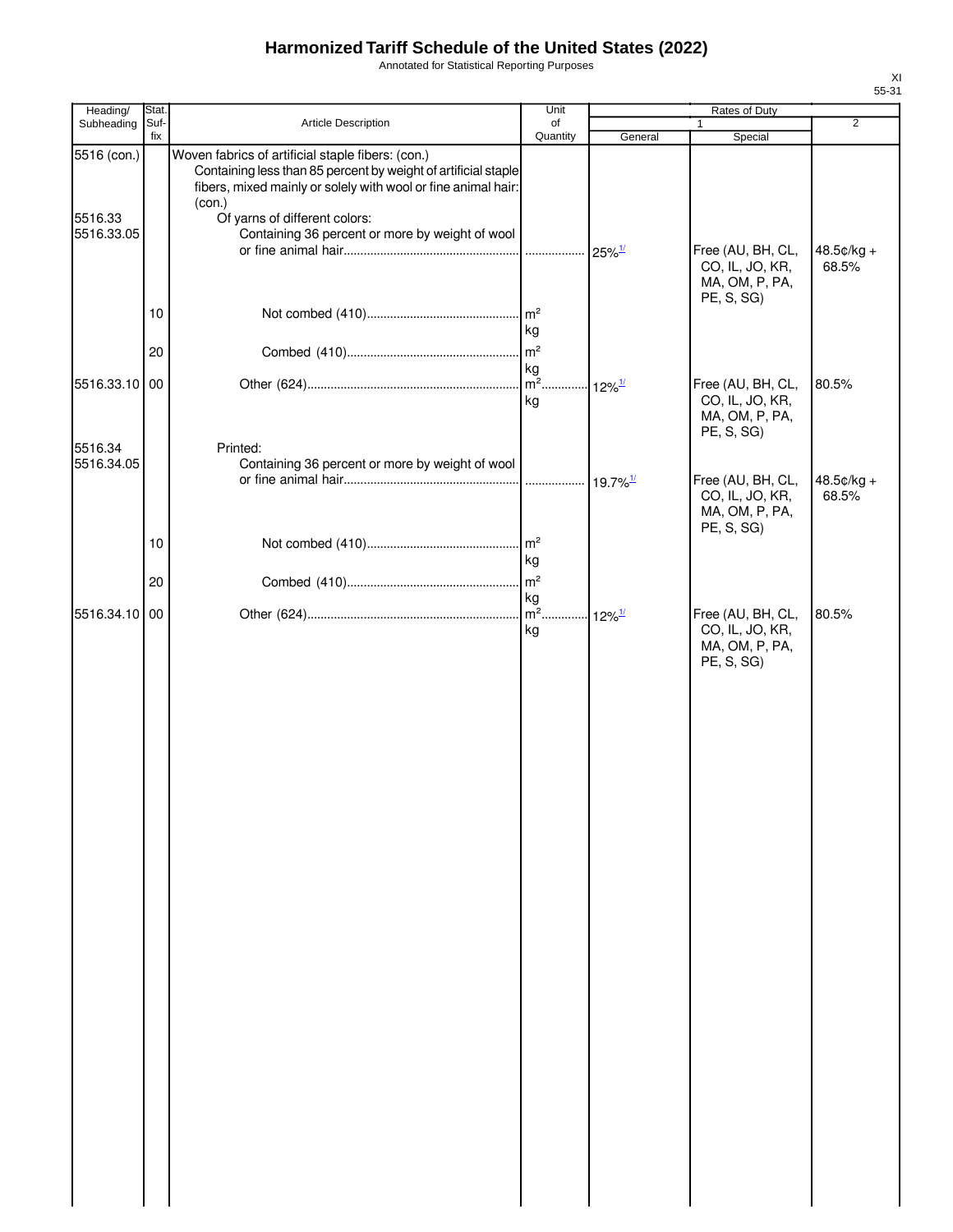Annotated for Statistical Reporting Purposes

| Heading/    | Stat.       |                                                                                                                                                                    | Unit                    |                       | Rates of Duty                                                        |     |
|-------------|-------------|--------------------------------------------------------------------------------------------------------------------------------------------------------------------|-------------------------|-----------------------|----------------------------------------------------------------------|-----|
| Subheading  | Suf-<br>fix | <b>Article Description</b>                                                                                                                                         | of<br>Quantity          | General               | Special                                                              | 2   |
| 5516 (con.) |             | Woven fabrics of artificial staple fibers: (con.)<br>Containing less than 85 percent by weight of artificial staple<br>fibers, mixed mainly or solely with cotton: |                         |                       |                                                                      |     |
| 5516.41.00  |             |                                                                                                                                                                    |                         |                       | Free (AU, BH, CL,<br>CO, IL, JO, KR,<br>MA, OM, P, PA,<br>PE, S, SG) | 81% |
|             | 10          | Sheeting:                                                                                                                                                          | . $\mathsf{Im}^2$<br>kg |                       |                                                                      |     |
|             | 22          | Of a width exceeding 127 cm (613) m <sup>2</sup>                                                                                                                   | kg                      |                       |                                                                      |     |
|             | 27          |                                                                                                                                                                    | $\mathsf{m}^2$<br>kg    |                       |                                                                      |     |
|             | 30          |                                                                                                                                                                    | kg                      |                       |                                                                      |     |
|             | 40          | Cheesecloth; lawns, voiles or batistes (226)                                                                                                                       | $\mathsf{Im}^2$<br>kg   |                       |                                                                      |     |
|             | 50          |                                                                                                                                                                    | m <sup>2</sup><br>kg    |                       |                                                                      |     |
|             | 60          | Satin weave or twill weave (617)                                                                                                                                   | $\mathsf{m}^2$<br>kg    |                       |                                                                      |     |
|             | 70          |                                                                                                                                                                    | $\mathsf{Im}^2$<br>kg   |                       |                                                                      |     |
|             | 90          |                                                                                                                                                                    | kg                      |                       |                                                                      |     |
| 5516.42.00  |             |                                                                                                                                                                    |                         | $12\%$ <sup>15/</sup> | Free (AU, BH, CL,<br>CO, IL, JO, KR,<br>MA, OM, P, PA,<br>PE, S, SG) | 81% |
|             | 10          |                                                                                                                                                                    | $\mathsf{m}^2$<br>kg    |                       |                                                                      |     |
|             | 22          | Sheeting:<br>Of a width exceeding 127 cm (613) m <sup>2</sup>                                                                                                      | kg                      |                       |                                                                      |     |
|             | 27          |                                                                                                                                                                    | m <sup>2</sup><br>kg    |                       |                                                                      |     |
|             | 30          |                                                                                                                                                                    | . $\mathsf{Im}^2$<br>kg |                       |                                                                      |     |
|             | 40          | Cheesecloth; lawns, voiles or batistes (226)                                                                                                                       | m <sup>2</sup><br>kg    |                       |                                                                      |     |
|             | 50          |                                                                                                                                                                    | m <sup>2</sup><br>kg    |                       |                                                                      |     |
|             | 60          | Satin weave or twill weave (617)                                                                                                                                   | $\mathsf{Im}^2$<br>kg   |                       |                                                                      |     |
|             | 70          |                                                                                                                                                                    | m <sup>2</sup><br>kg    |                       |                                                                      |     |
|             | 90          |                                                                                                                                                                    | m <sup>2</sup><br>kg    |                       |                                                                      |     |
|             |             |                                                                                                                                                                    |                         |                       |                                                                      |     |
|             |             |                                                                                                                                                                    |                         |                       |                                                                      |     |
|             |             |                                                                                                                                                                    |                         |                       |                                                                      |     |
|             |             |                                                                                                                                                                    |                         |                       |                                                                      |     |
|             |             |                                                                                                                                                                    |                         |                       |                                                                      |     |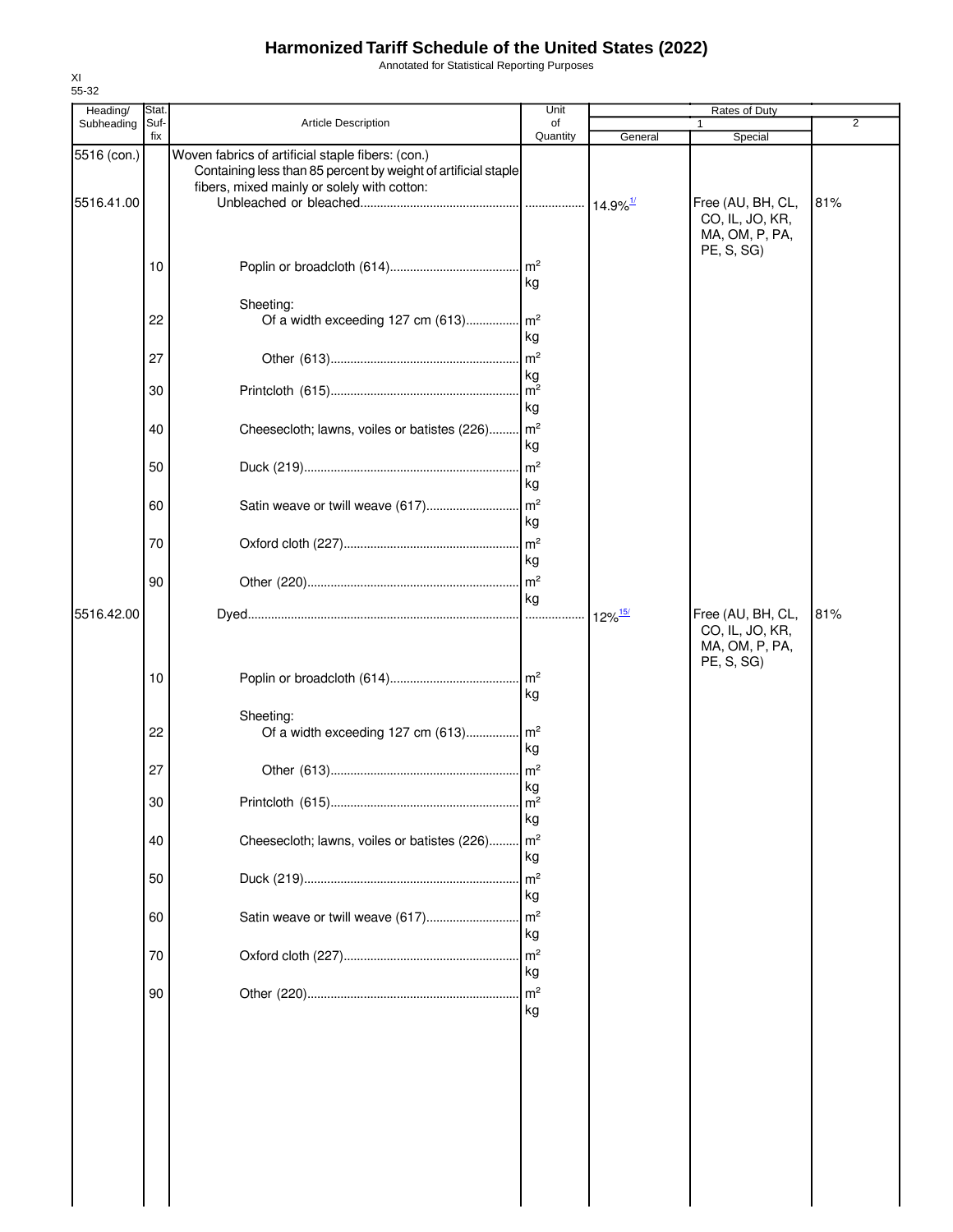Annotated for Statistical Reporting Purposes

| Heading/    | Stat        |                                                                                                                                                                           | Unit                 |                       | Rates of Duty                                                        |                |
|-------------|-------------|---------------------------------------------------------------------------------------------------------------------------------------------------------------------------|----------------------|-----------------------|----------------------------------------------------------------------|----------------|
| Subheading  | Suf-<br>fix | Article Description                                                                                                                                                       | of<br>Quantity       | General               | Special                                                              | $\overline{2}$ |
| 5516 (con.) |             | Woven fabrics of artificial staple fibers: (con.)<br>Containing less than 85 percent by weight of artificial staple<br>fibers, mixed mainly or solely with cotton: (con.) |                      |                       |                                                                      |                |
| 5516.43.00  |             |                                                                                                                                                                           |                      | Free <sup>1/</sup>    |                                                                      | 81%            |
|             |             | Denim:                                                                                                                                                                    | $\mathsf{Im}^2$      |                       |                                                                      |                |
|             | 10          |                                                                                                                                                                           | kg                   |                       |                                                                      |                |
|             | 15          |                                                                                                                                                                           |                      |                       |                                                                      |                |
|             |             |                                                                                                                                                                           | kg                   |                       |                                                                      |                |
|             | 20          |                                                                                                                                                                           |                      |                       |                                                                      |                |
|             |             |                                                                                                                                                                           | kg                   |                       |                                                                      |                |
|             | 35          | Other:                                                                                                                                                                    |                      |                       |                                                                      |                |
|             |             |                                                                                                                                                                           | kg                   |                       |                                                                      |                |
|             | 80          |                                                                                                                                                                           |                      |                       |                                                                      |                |
|             |             |                                                                                                                                                                           | kg                   |                       |                                                                      |                |
| 5516.44.00  |             |                                                                                                                                                                           |                      | $8.5\%$ <sup>1/</sup> | Free (AU, BH, CL,<br>CO, IL, JO, KR,<br>MA, OM, P, PA,<br>PE, S, SG) | 81%            |
|             | 10          |                                                                                                                                                                           |                      |                       |                                                                      |                |
|             |             |                                                                                                                                                                           | kg                   |                       |                                                                      |                |
|             |             | Sheeting:                                                                                                                                                                 |                      |                       |                                                                      |                |
|             | 22          | Of a width exceeding 127 cm $(613)$ <sup>16</sup>                                                                                                                         | $\mathsf{m}^2$<br>kg |                       |                                                                      |                |
|             | 27          |                                                                                                                                                                           |                      |                       |                                                                      |                |
|             |             |                                                                                                                                                                           | kg                   |                       |                                                                      |                |
|             | 30          |                                                                                                                                                                           |                      |                       |                                                                      |                |
|             |             |                                                                                                                                                                           | kg                   |                       |                                                                      |                |
|             | 40          | Cheesecloth; lawns, voiles or batistes (226) m <sup>2</sup>                                                                                                               | kg                   |                       |                                                                      |                |
|             | 50          |                                                                                                                                                                           |                      |                       |                                                                      |                |
|             |             |                                                                                                                                                                           | kg                   |                       |                                                                      |                |
|             | 60          |                                                                                                                                                                           |                      |                       |                                                                      |                |
|             |             |                                                                                                                                                                           | kg                   |                       |                                                                      |                |
|             | 70          |                                                                                                                                                                           | kg                   |                       |                                                                      |                |
|             | 90          |                                                                                                                                                                           | m <sup>2</sup>       |                       |                                                                      |                |
|             |             |                                                                                                                                                                           | kg                   |                       |                                                                      |                |
|             |             |                                                                                                                                                                           |                      |                       |                                                                      |                |
|             |             |                                                                                                                                                                           |                      |                       |                                                                      |                |
|             |             |                                                                                                                                                                           |                      |                       |                                                                      |                |
|             |             |                                                                                                                                                                           |                      |                       |                                                                      |                |
|             |             |                                                                                                                                                                           |                      |                       |                                                                      |                |
|             |             |                                                                                                                                                                           |                      |                       |                                                                      |                |
|             |             |                                                                                                                                                                           |                      |                       |                                                                      |                |
|             |             |                                                                                                                                                                           |                      |                       |                                                                      |                |
|             |             |                                                                                                                                                                           |                      |                       |                                                                      |                |
|             |             |                                                                                                                                                                           |                      |                       |                                                                      |                |
|             |             |                                                                                                                                                                           |                      |                       |                                                                      |                |
|             |             |                                                                                                                                                                           |                      |                       |                                                                      |                |
|             |             |                                                                                                                                                                           |                      |                       |                                                                      |                |
|             |             |                                                                                                                                                                           |                      |                       |                                                                      |                |
|             |             |                                                                                                                                                                           |                      |                       |                                                                      |                |
|             |             |                                                                                                                                                                           |                      |                       |                                                                      |                |
|             |             |                                                                                                                                                                           |                      |                       |                                                                      |                |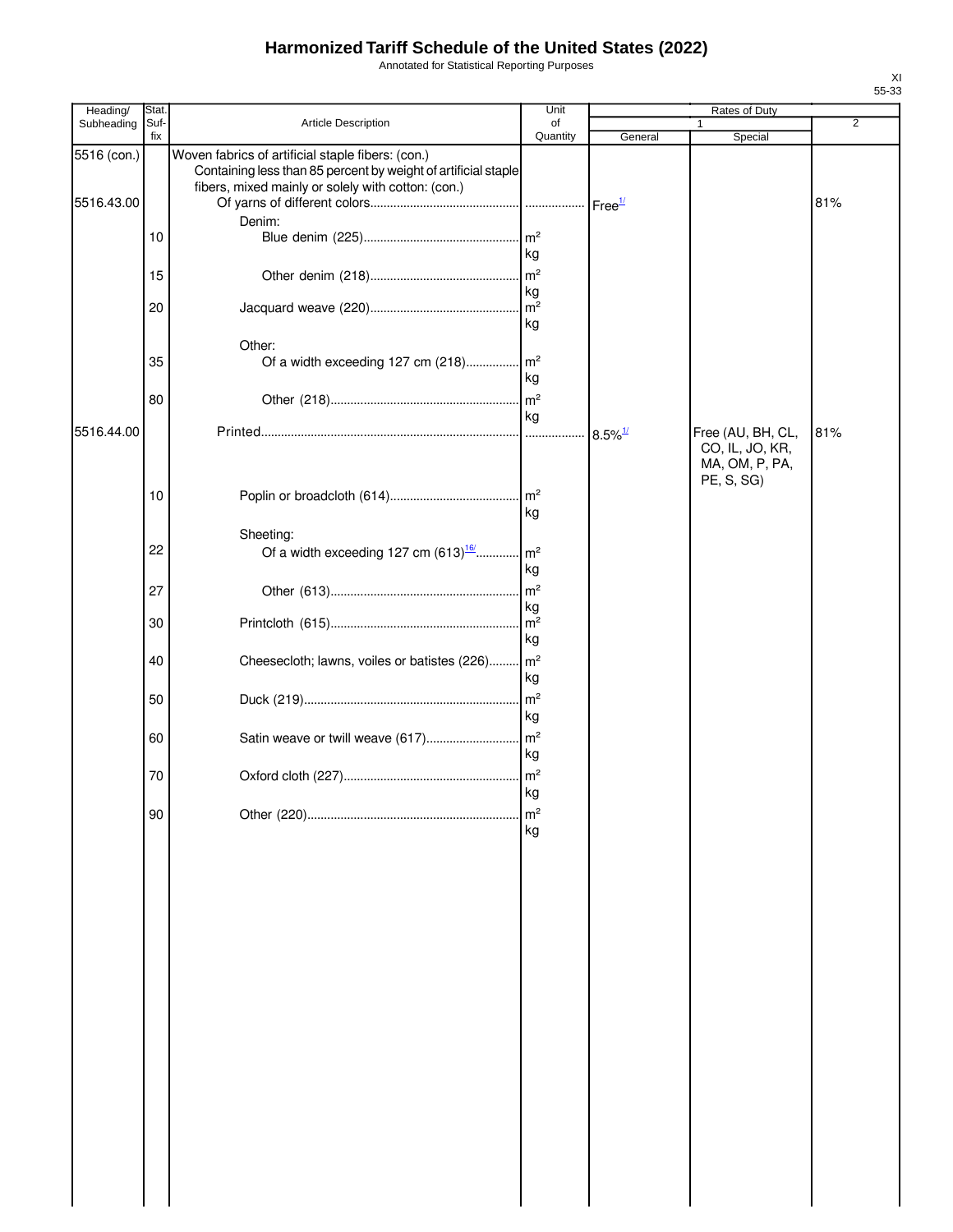Annotated for Statistical Reporting Purposes

| Heading/    | Stat.       |                                                   | Unit                                    |                      | Rates of Duty                                          |                |
|-------------|-------------|---------------------------------------------------|-----------------------------------------|----------------------|--------------------------------------------------------|----------------|
| Subheading  | Suf-<br>fix | Article Description                               | of<br>Quantity                          | General              | 1<br>Special                                           | $\overline{2}$ |
| 5516 (con.) |             | Woven fabrics of artificial staple fibers: (con.) |                                         |                      |                                                        |                |
| 5516.91.00  |             | Other:                                            |                                         | $12\%$ <sup>1/</sup> | Free (AU, BH, CL,<br>CO, IL, JO, KR,<br>MA, OM, P, PA, | 81%            |
|             | 10          |                                                   | $\mathsf{Im}^2$<br>kg                   |                      | PE, S, SG)                                             |                |
|             | 20          |                                                   | $\mathsf{Im}^2$<br>kg                   |                      |                                                        |                |
|             | 30          |                                                   | $\mathsf{Im}^2$<br>kg                   |                      |                                                        |                |
|             | 40          | Cheesecloth; lawns, voiles or batistes (226)      | $\mathsf{Im}^2$<br>kg                   |                      |                                                        |                |
|             | 50          |                                                   | m <sup>2</sup><br>kg                    |                      |                                                        |                |
|             | 60          | Satin weave or twill weave (617)                  | m <sup>2</sup><br>kg                    |                      |                                                        |                |
|             | 70          |                                                   | $\mathsf{Im}^2$<br>kg                   |                      |                                                        |                |
| 5516.92.00  | 90          |                                                   | $\mathsf{m}^2$<br>kg                    | $12\%$ <sup>1/</sup> | Free (AU, BH, CL,                                      | 81%            |
|             |             |                                                   |                                         |                      | CO, IL, JO, KR,<br>MA, OM, P, PA,<br>PE, S, SG)        |                |
|             | 10          |                                                   | m <sup>2</sup><br>kg                    |                      |                                                        |                |
|             | 20          |                                                   | m <sup>2</sup><br>kg                    |                      |                                                        |                |
|             | 30          |                                                   | m <sup>2</sup><br>kg                    |                      |                                                        |                |
|             | 40<br>50    | Cheesecloth; lawns, voiles or batistes (226)      | $\mathsf{Im}^2$<br>kg<br>m <sup>2</sup> |                      |                                                        |                |
|             | 60          |                                                   | kg<br>m <sup>2</sup>                    |                      |                                                        |                |
|             | 70          |                                                   | kg<br>m <sup>2</sup>                    |                      |                                                        |                |
|             | 90          |                                                   | kg<br>m <sup>2</sup>                    |                      |                                                        |                |
|             |             |                                                   | kg                                      |                      |                                                        |                |
|             |             |                                                   |                                         |                      |                                                        |                |
|             |             |                                                   |                                         |                      |                                                        |                |
|             |             |                                                   |                                         |                      |                                                        |                |
|             |             |                                                   |                                         |                      |                                                        |                |
|             |             |                                                   |                                         |                      |                                                        |                |
|             |             |                                                   |                                         |                      |                                                        |                |
|             |             |                                                   |                                         |                      |                                                        |                |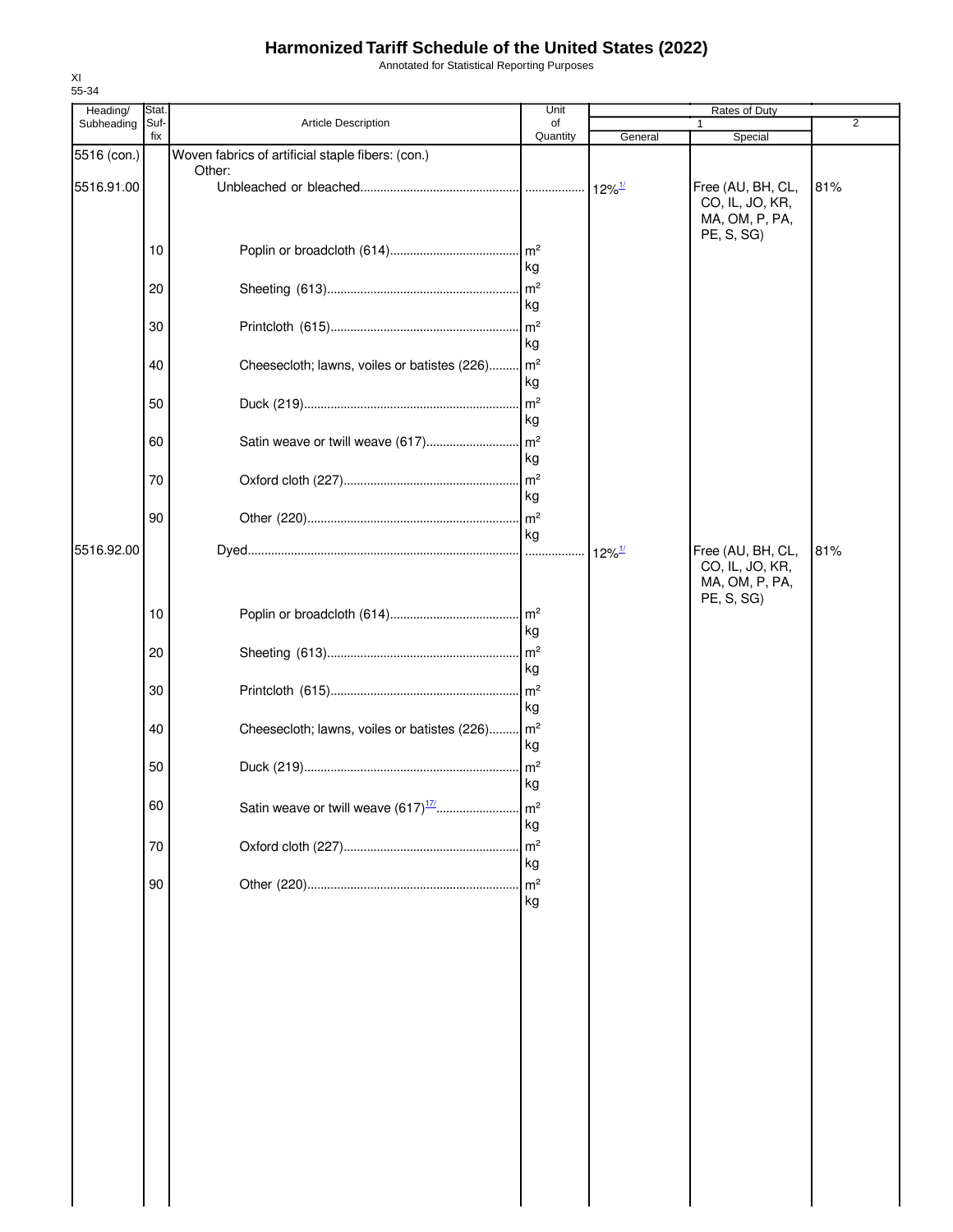Annotated for Statistical Reporting Purposes

| Heading/    | Stat. |                                                   | Unit            |                       | Rates of Duty     |                |
|-------------|-------|---------------------------------------------------|-----------------|-----------------------|-------------------|----------------|
| Subheading  | Suf-  | Article Description                               | of              |                       | $\mathbf{1}$      | $\overline{2}$ |
|             | fix   |                                                   | Quantity        | General               | Special           |                |
| 5516 (con.) |       | Woven fabrics of artificial staple fibers: (con.) |                 |                       |                   |                |
|             |       | Other: (con.)                                     |                 |                       |                   |                |
| 5516.93.00  |       |                                                   |                 | $8.5\%$ <sup>1/</sup> | Free (AU, BH, CL, | 81%            |
|             |       |                                                   |                 |                       | CO, IL, JO, KR,   |                |
|             |       |                                                   |                 |                       | MA, OM, P, PA,    |                |
|             |       |                                                   |                 |                       | PE, S, SG)        |                |
|             | 10    |                                                   | $\mathsf{Im}^2$ |                       |                   |                |
|             |       |                                                   | kg              |                       |                   |                |
|             | 20    |                                                   | m <sup>2</sup>  |                       |                   |                |
|             |       |                                                   | kg              |                       |                   |                |
|             |       |                                                   |                 |                       |                   |                |
|             | 90    |                                                   | m <sup>2</sup>  |                       |                   |                |
|             |       |                                                   | kg              |                       |                   |                |
| 5516.94.00  |       |                                                   |                 | $12\%$ <sup>1/</sup>  | Free (AU, BH, CL, | 81%            |
|             |       |                                                   |                 |                       | CO, IL, JO, KR,   |                |
|             |       |                                                   |                 |                       | MA, OM, P, PA,    |                |
|             | 10    |                                                   |                 |                       | PE, S, SG)        |                |
|             |       |                                                   |                 |                       |                   |                |
|             |       |                                                   | kg              |                       |                   |                |
|             | 20    |                                                   | $\mathsf{Im}^2$ |                       |                   |                |
|             |       |                                                   | kg              |                       |                   |                |
|             | 30    |                                                   | m <sup>2</sup>  |                       |                   |                |
|             |       |                                                   | kg              |                       |                   |                |
|             | 40    | Cheesecloth; lawns, voiles or batistes (226)      | m <sup>2</sup>  |                       |                   |                |
|             |       |                                                   | kg              |                       |                   |                |
|             |       |                                                   |                 |                       |                   |                |
|             | 50    |                                                   | m <sup>2</sup>  |                       |                   |                |
|             |       |                                                   | kg              |                       |                   |                |
|             | 60    | Satin weave or twill weave (617)                  | m <sup>2</sup>  |                       |                   |                |
|             |       |                                                   | kg              |                       |                   |                |
|             | 70    |                                                   | m <sup>2</sup>  |                       |                   |                |
|             |       |                                                   | kg              |                       |                   |                |
|             | 90    |                                                   | m <sup>2</sup>  |                       |                   |                |
|             |       |                                                   | kg              |                       |                   |                |
|             |       |                                                   |                 |                       |                   |                |
|             |       |                                                   |                 |                       |                   |                |
|             |       |                                                   |                 |                       |                   |                |
|             |       |                                                   |                 |                       |                   |                |
|             |       |                                                   |                 |                       |                   |                |
|             |       |                                                   |                 |                       |                   |                |
|             |       |                                                   |                 |                       |                   |                |
|             |       |                                                   |                 |                       |                   |                |
|             |       |                                                   |                 |                       |                   |                |
|             |       |                                                   |                 |                       |                   |                |
|             |       |                                                   |                 |                       |                   |                |
|             |       |                                                   |                 |                       |                   |                |
|             |       |                                                   |                 |                       |                   |                |
|             |       |                                                   |                 |                       |                   |                |
|             |       |                                                   |                 |                       |                   |                |
|             |       |                                                   |                 |                       |                   |                |
|             |       |                                                   |                 |                       |                   |                |
|             |       |                                                   |                 |                       |                   |                |
|             |       |                                                   |                 |                       |                   |                |
|             |       |                                                   |                 |                       |                   |                |
|             |       |                                                   |                 |                       |                   |                |
|             |       |                                                   |                 |                       |                   |                |
|             |       |                                                   |                 |                       |                   |                |
|             |       |                                                   |                 |                       |                   |                |
|             |       |                                                   |                 |                       |                   |                |
|             |       |                                                   |                 |                       |                   |                |
|             |       |                                                   |                 |                       |                   |                |
|             |       |                                                   |                 |                       |                   |                |
|             |       |                                                   |                 |                       |                   |                |
|             |       |                                                   |                 |                       |                   |                |